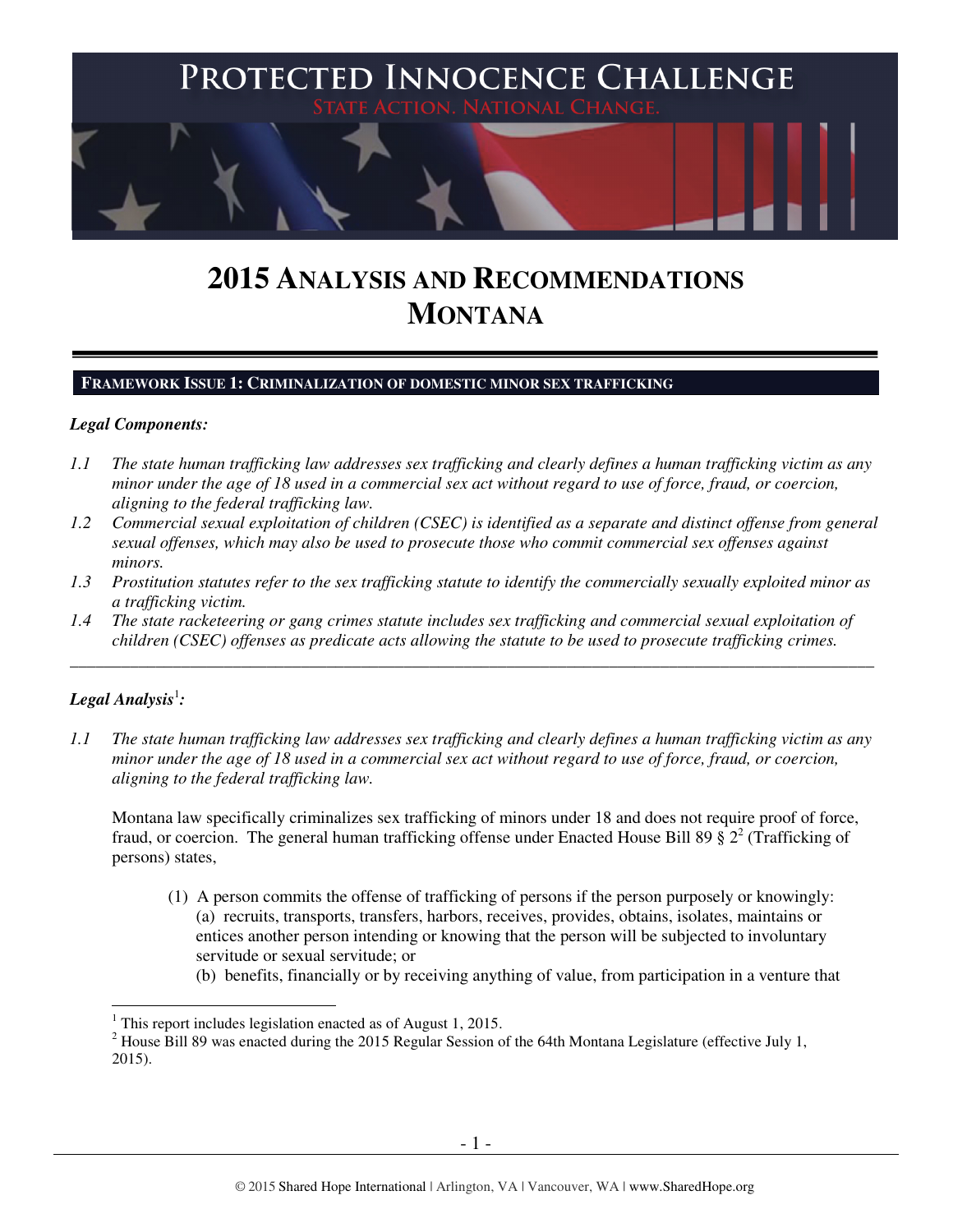has subjected another person to involuntary servitude or sexual servitude.

Trafficking of persons is punishable by up to 50 years imprisonment and a possible fine up to \$100,000 when the victim is a child. Enacted House Bill 89  $\S 2(2)(b)(ii).$ <sup>3</sup>

Enacted House Bill 89 § 4 (Sexual servitude) specifically criminalizes sex trafficking of a minor without regard to force, fraud or coercion. It states,

(1) A person commits the offense of sexual servitude if the person purposely or knowingly:  $\overline{a}$  uses coercion or deception to compel an adult to engage in commercial sexual activity;<sup>4</sup> or (b) recruits, transports, transfers, harbors, receives, provides, obtains by any means, isolates, entices, maintains, or makes available a child for the purpose of commercial sexual activity.

Sexual servitude is punishable by up to 25 years imprisonment and possible fine not to exceed \$75,000 when the victim is a child. Enacted House Bill 89  $\S$  4(3)(b).<sup>5</sup>

Enacted House Bill 89 § 5(1) (Patronizing victim of sexual servitude) makes it a crime when a person "purposely or knowingly gives, agrees to give, or offers to give anything of value so that a person may engage in commercial sexual activity with: (a) another person who the person knows is a victim of sexual servitude; or (b) a child." Patronizing a victim of sexual servitude is punishable by up to 25 years imprisonment and a possible fine not to exceed \$75,000 when the victim is a child. Enacted House Bill 89  $\S 5(2)(b)$ .<sup>6</sup>

Additionally, pursuant to Enacted House Bill § 1(5) (Definitions), "[h]uman trafficking" is defined as "the commission of an offense under [section 2, section 3, section 4, or section 5]."

*1.2 Commercial sexual exploitation of children (CSEC) is identified as a separate and distinct offense from general sexual offenses, which may also be used to prosecute those who commit commercial sex offenses against minors.* 

The following statutes treat CSEC separately from non-commercial sex offenses:

1. Mont. Code Ann. § 45-5-603 (Aggravated promotion of prostitution) states,

(1) A person commits the offense of aggravated promotion of prostitution if the person purposely or knowingly commits any of the following acts:

- (a) compels another to engage in or promote prostitution;
- (b) promotes prostitution of a child under the age of 18 years, whether or not the person is aware of

6 *See supra* note 3.

<sup>&</sup>lt;sup>3</sup> Enacted House Bill 89 § 6 (Aggravating circumstance) provides,

<sup>(1)</sup> An aggravating circumstance during the commission of an offense under [section 2, section 3, section 4, or section 5] occurs when the defendant recruited, enticed, or obtained the victim of the offense from a shelter that serves runaway youth, foster children, homeless persons, or persons subjected to human trafficking, domestic violence, or sexual assault.

<sup>(2)</sup> If the trier of fact finds that an aggravating circumstance occurred during the commission of an offense under [section 2, section 3, section 4, or section 5], the defendant may be imprisoned for up to 5 years in addition to the period of imprisonment prescribed for the offense. An additional sentence prescribed by this section must run consecutively to the sentence provided for the underlying offense.

<sup>&</sup>lt;sup>4</sup> "Commercial sexual activity" is defined by Enacted House Bill 89 § 1(3) (Definitions) to mean "sexual activity for which anything of value is given to, promised to, or received by a person."

<sup>5</sup> *See supra* note 3.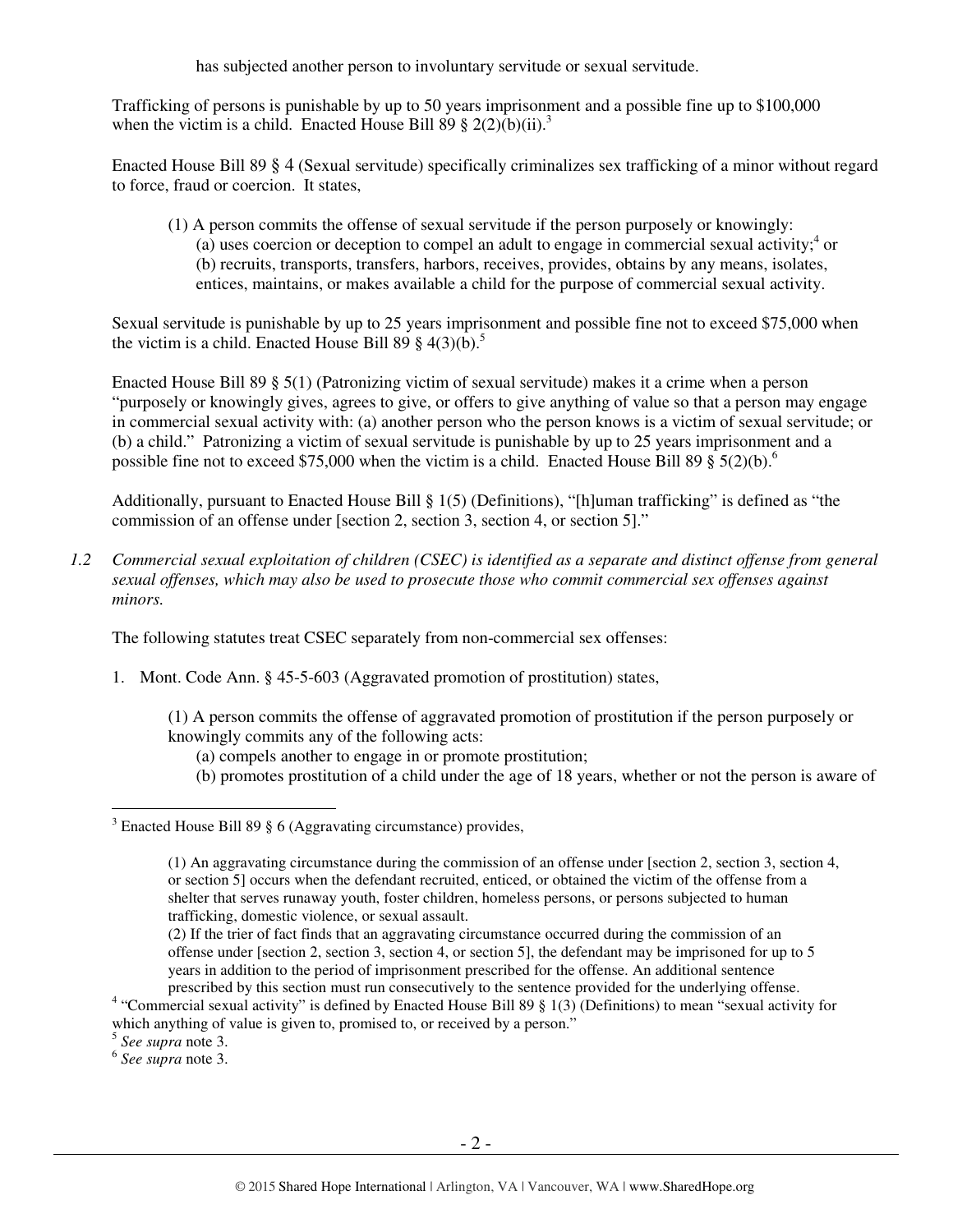the child's age;

(c) promotes the prostitution of one's spouse, child, ward, or any person for whose care, protection, or support the person is responsible.

A conviction under Mont. Code Ann. § 45-5-603(1)(b) (Aggravated promotion of prostitution) for promoting prostitution of a child is punishable by imprisonment for 100 years, 25 years of which cannot be suspended or eligible for parole, a \$50,000 fine, or both, an order to complete a sexual offender treatment program, and may be subject to supervision for the remainder of the offender's life. Mont. Code Ann. § 45-  $5-603(2)(b)(i)(A)$ –(C), (ii).

2. Mont. Code Ann. § 45-5-601 (Prostitution) states,

(1) A person commits the offense of prostitution if the person engages in or agrees or offers to engage in sexual intercourse with another person for compensation, whether the compensation is received or to be received or paid or to be paid.

A conviction under Mont. Code Ann. § 45-5-601 is punishable by imprisonment up to 1 year, a fine not to exceed \$1,000, or both. Mont. Code Ann.  $\S$  45-5-601(2)(b). Subsequent offenses are punishable by imprisonment up to 5 years, a fine not to exceed \$10,000, or both. Mont. Code Ann. § 45-5-601(2)(b). If the person patronized was a child and the patron was at least 18, a conviction under Mont. Code Ann. § 45- 5-601 is punishable by imprisonment for 100 years, 25 years of which cannot be suspended or deferred ("except as provided in  $46-18-222"$ <sup>7</sup>), and during which time the offender is not eligible for parole, is subject to a possible fine not to exceed \$50,000, and an order to enroll in a treatment program, and may be subject to supervision for the remainder of the offender's life. Mont. Code Ann.  $\S$  45-5-601(3)(a)(i), (ii),  $(iii)$ ,  $(b)$ .

3. Mont. Code Ann. § 45-5-602 (Promoting prostitution) states,

The text of Mont. Code Ann. § 46-18-222 included here and elsewhere in this report includes amendments made by the enactment of House Bill 89 during the 2015 Regular Session of the 64th Montana Legislature (effective July 1, 2015).

<sup>&</sup>lt;sup>7</sup> Mont. Code Ann. § 46-18-222 (Exceptions to mandatory minimum sentences, restrictions on deferred imposition and suspended execution of sentence, and restrictions on parole eligibility) states,

Mandatory minimum sentences prescribed by the laws of this state, mandatory life sentences prescribed by 46-18- 219 [Life sentence without possibility of release], the restrictions on deferred imposition and suspended execution of sentence prescribed by 46-18-201(1)(b) [Sentences that may be imposed], 46-18-205 [Mandatory minimum sentences —restrictions on deferral or suspension], 46-18-221(3) [Additional sentence for offenses committed with dangerous weapon], 46-18-224 [Additional sentence for offense committed while carrying a handgun loaded with armor-piercing ammunition], and 46-18-502(3) [Sentencing of persistent felony offender], and restrictions on parole eligibility do not apply if:

<sup>. . . .</sup> 

<sup>(6)</sup> the offense was committed under.  $\ldots$  45-5-601(3) [Prostitution], 45-5-602(3) [Promoting prostitution], 45-5-603(2)(b) [Aggravated promotion of prostitution], or 45-5-625(4) [Sexual abuse of children] and the judge determines, based on the findings contained in a sexual offender evaluation report prepared by a qualified sexual offender evaluator pursuant to the provisions of 46-23-509, that treatment of the offender while incarcerated, while in a residential treatment facility, or while in a local community affords a better opportunity for rehabilitation of the offender and for the ultimate protection of the victim and society, in which case the judge shall include in its judgment a statement of the reasons for its determination.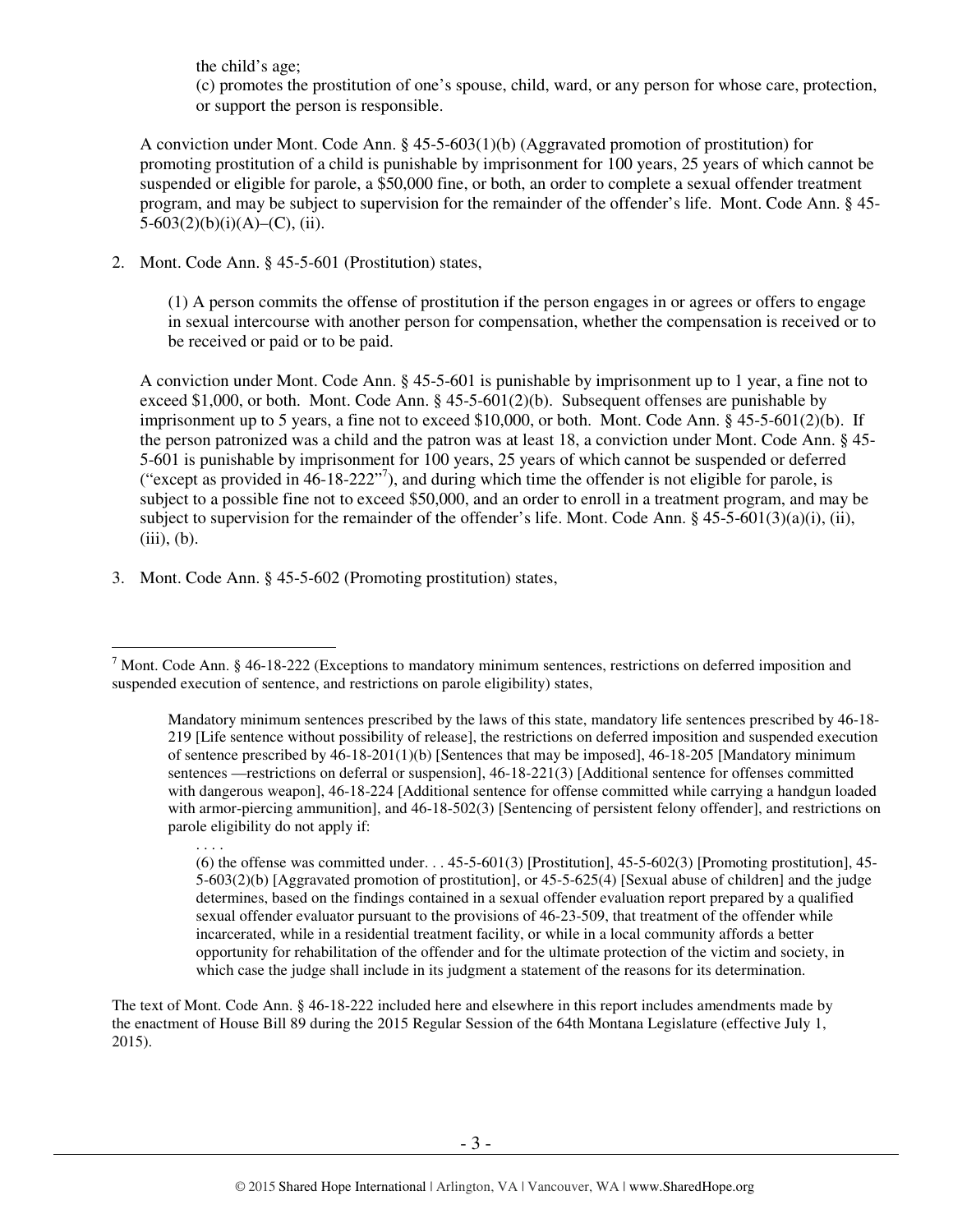(1) A person commits the offense of promoting prostitution if the person purposely or knowingly commits any of the following acts:

(a) owns, controls, manages, supervises, resides in, or otherwise keeps, alone or in association with others, a house of prostitution or a prostitution business;

(b) procures an individual for a house of prostitution or a place in a house of prostitution for an individual;

(c) encourages, induces, or otherwise purposely causes another to become or remain a prostitute;

(d) solicits clients for another person who is a prostitute;

(e) procures a prostitute for a patron;

(f) transports an individual into or within this state with the purpose to promote that individual's engaging in prostitution or procures or pays for transportation with that purpose;

(g) leases or otherwise permits a place controlled by the offender, alone or in association with others, to be regularly used for prostitution or for the procurement of prostitution or fails to make reasonable effort to abate that use by ejecting the tenant, notifying law enforcement authorities, or using other legally available means; or

(h) lives in whole or in part upon the earnings of an individual engaging in prostitution, unless the person is the prostitute's minor child or other legal dependent incapable of self-support.

A conviction under Mont. Code Ann. § 45-5-602 (Promoting prostitution) is punishable by imprisonment up to 10 years, a fine not to exceed \$50,000, or both. Mont. Code Ann. § 45-5-602(2). However, if the victim is a minor under 18 and the offender is at least 18 or older, then a conviction under Mont. Code § 45- 5-602 is punishable by imprisonment for 100 years, 25 years of which cannot be suspended, a possible fine not to exceed \$50,000, an order to complete a sexual offender treatment program, and may be subject to supervision for the remainder of the offender's life. Mont. Code Ann.  $\S$  45-5-602(3)(a)(i)–(iii),(b).

4. Mont. Code Ann. § 45-5-625(1) (Sexual abuse of children) states in part,

(1) A person commits the offense of sexual abuse of children if the person:

(a) knowingly employs, uses, or permits the employment or use of a child in an exhibition of sexual conduct, $^8$  actual or simulated; $^9$ 

(b) knowingly photographs, films, videotapes, develops or duplicates the photographs, films, or videotapes, or records a child engaging in sexual conduct, actual or simulated;

(c) knowingly, by any means of communication, including electronic communication, $^{10}$  persuades,

 $8$  Mont. Code Ann. § 45-5-625(5)(b) (Sexual abuse of children) defines "sexual conduct" as

(i) actual or simulated:

 $\overline{a}$ 

(A) sexual intercourse, whether between persons of the same or opposite sex;

(B) penetration of the vagina or rectum by any object, except when done as part of a recognized medical procedure;

(C) bestiality;

(D) masturbation;

(E) sadomasochistic abuse;

(F) lewd exhibition of the genitals, breasts, pubic or rectal area, or other intimate parts of any person; or (G) defecation or urination for the purpose of the sexual stimulation of the viewer; or

(ii) depiction of a child in the nude or in a state of partial undress with the purpose to abuse, humiliate, harass, or degrade the child or to arouse or gratify the person's own sexual response or desire or the sexual response or desire of any person.

<sup>9</sup> Mont. Code Ann. § 45-5-625(5)(c) (Sexual abuse of children) defines "simulated" as "any depicting of the genitals or pubic or rectal area that gives the appearance of sexual conduct or incipient sexual conduct."

<sup>10</sup> Mont. Code Ann. § 45-5-625(5)(a) (Sexual abuse of children) defines "electronic communication" as "a sign, signal, writing, image, sound, data, or intelligence of any nature transmitted or created in whole or in part by a wire, radio, electromagnetic, photoelectronic, or photo-optical system."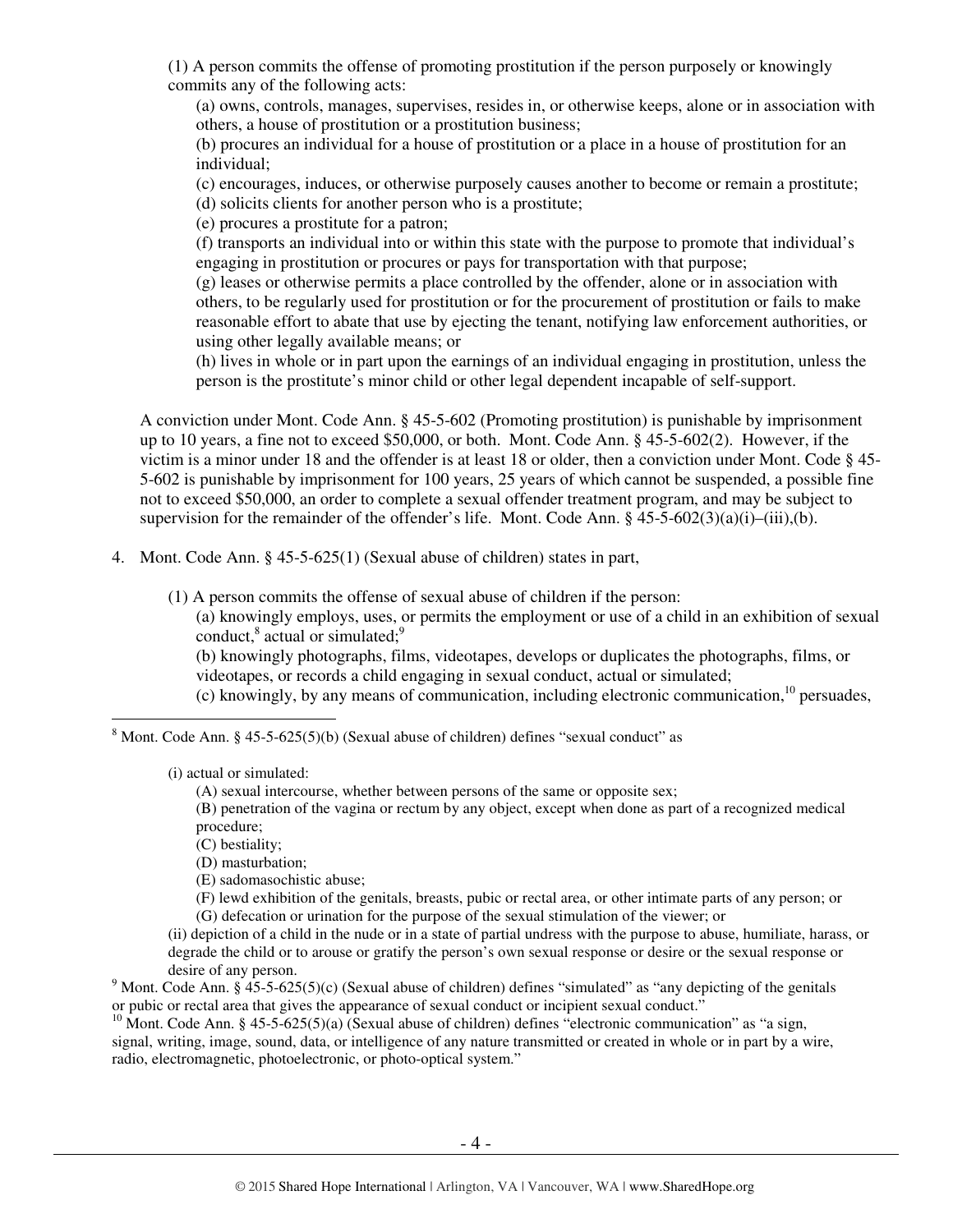entices, counsels, or procures a child under 16 years of age or a person the offender believes to be a child under 16 years of age to engage in sexual conduct, actual or simulated;

. . . .

A conviction under Mont. Code Ann. § 45-5-625(1)(a) (Sexual abuse of children) is punishable by life imprisonment or a term of imprisonment up to 100 years and a possible fine not to exceed \$10,000. Mont. Code Ann. § 45-5-625(2)(a). However, if the victim is under 16, unless punished under Mont. Code Ann.  $§$  46-18-219,<sup>11</sup> a conviction for sexual abuse of children is punishable by life imprisonment or by imprisonment for 4–100 years and a possible fine not to exceed \$10,000. Mont. Code Ann. § 45-5-625(2)(b). Penalties are enhanced when the child is under 13 and the offender is 18 or older to imprisonment for 100 years, 25 years of which cannot be suspended ("except as provided in 46-18-222"), a possible fine not to exceed \$50,000, an order to enroll in a treatment program, and possible supervision for the remainder of the offender's life. Mont. Code Ann. §  $45-5-625(4)(a)$ , (b).

Certain non-commercial sexual offenses may be applicable in cases involving the commercial sexual exploitation of a child. These include the following:

1. Mont. Code Ann. § 45-5-503(1) (Sexual intercourse without consent) states in part, "A person who knowingly has sexual intercourse without consent with another person commits the offense of sexual intercourse without consent." Mont. Code Ann. § 45-5-501(1)(a)(ii)(D) (Definitions) states in part, "As used in 45-5-503, the term 'without consent' means . . . the victim is incapable of consent because the victim is . . . less than 16 years old." Pursuant to Mont. Code Ann. § 45-5-503,

(3)(a) If the victim is less than 16 years old and the offender is 4 or more years older than the victim or if the offender inflicts bodily injury upon anyone in the course of committing sexual intercourse without consent, the offender shall be punished by life imprisonment or by imprisonment in the state prison for a term of not less than 4 years or more than 100 years and may be fined not more than \$50,000, except as provided in 46-18-219 and 46-18-222.

(b) If two or more persons are convicted of sexual intercourse without consent with the same victim in an incident in which each offender was present at the location where another offender's offense occurred during a time period in which each offender could have reasonably known of the other's

(1) (a) Except as provided in subsection (3), if an offender convicted of one of the following offenses was previously convicted of one of the following offenses or of an offense under the laws of another state or of the United States that, if committed in this state, would be one of the following offenses, the offender must be sentenced to life in prison, unless the death penalty is applicable and imposed:

(iii) 45-5-503, sexual intercourse without consent;

- (iv) 45-5-625, sexual abuse of children; or
- (v)  $45-5-627$ , except subsection  $(1)(b)$ , ritual abuse of a minor.

(b) Except as provided in subsection (3), if an offender convicted of one of the following offenses was previously convicted of two of the following offenses, two of any combination of the offenses listed in subsection (1)(a) or the following offenses, or two of any offenses under the laws of another state or of the United States that, if committed in this state, would be one of the offenses listed in subsection  $(1)(a)$  or this subsection, the offender must be sentenced to life in prison, unless the death penalty is applicable and imposed:

(iii) 45-5-302, kidnapping;

. . .

 $\overline{a}$ 

(v) 45-5-603, aggravated promotion of prostitution.

 $11$  Mont. Code Ann. § 46-18-219(1) (Life sentence without possibility of release) states,

<sup>. . .</sup>  (ii) 45-5-303, aggravated kidnapping;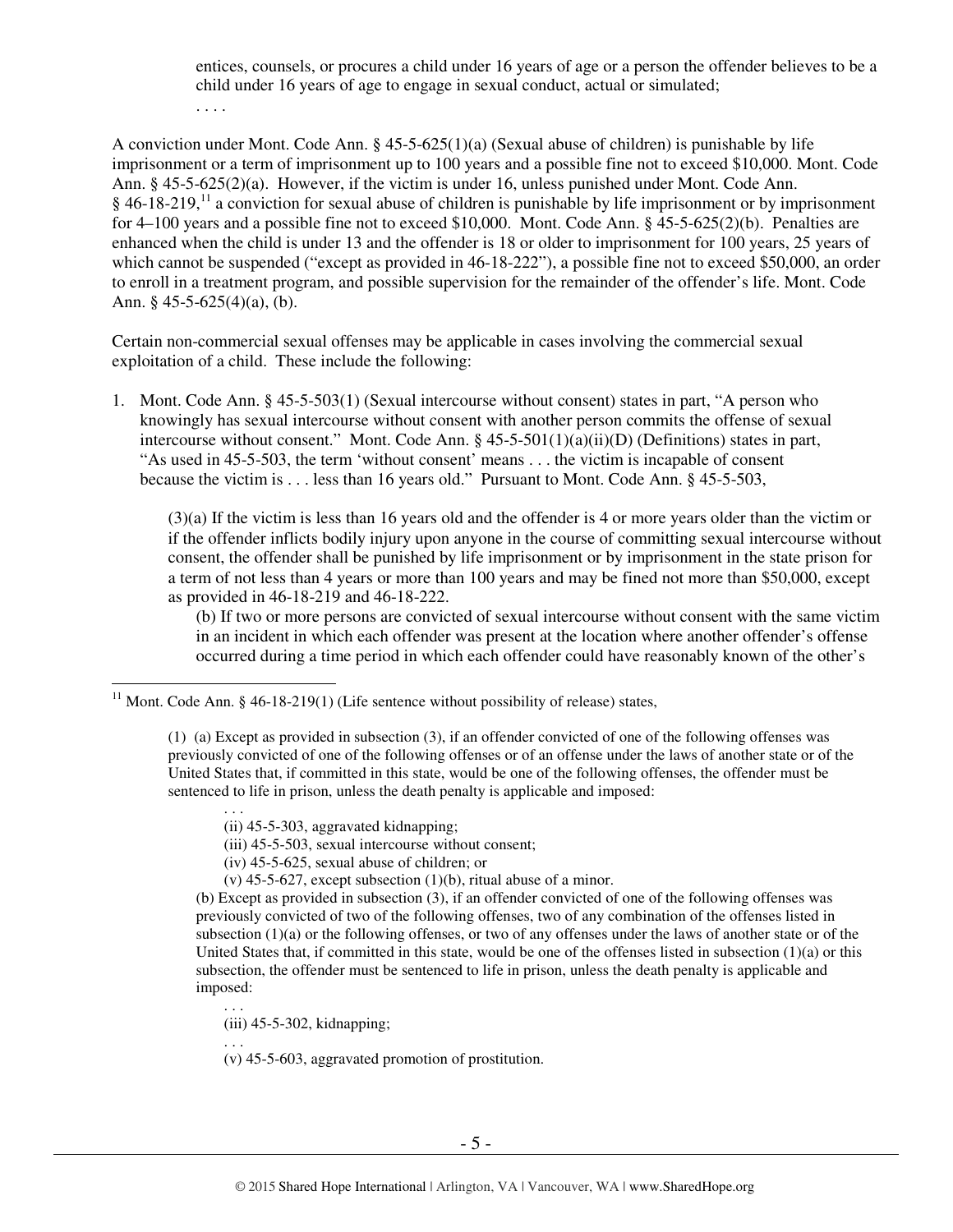offense, each offender shall be punished by life imprisonment or by imprisonment in the state prison for a term of not less than 5 years or more than 100 years and may be fined not more than \$50,000, except as provided in 46-18-219 and 46-18-222.

(c) If the offender was previously convicted of an offense under this section or of an offense under the laws of another state or of the United States that if committed in this state would be an offense under this section and if the offender inflicted serious bodily injury upon a person in the course of committing each offense, the offender shall be:

(i) punished by death as provided in 46-18-301 through 46-18-310, unless the offender is less than 18 years of age at the time of the commission of the offense; or

(ii) punished as provided in 46-18-219.

(4) (a) If the victim was 12 years of age or younger and the offender was 18 years of age or older at the time of the offense, the offender:

(i) shall be punished by imprisonment in a state prison for a term of 100 years. The court may not suspend execution or defer imposition of the first 25 years of a sentence of imprisonment imposed under this subsection  $(4)(a)(i)$  except as provided in 46-18-222, and during the first 25 years of imprisonment, the offender is not eligible for parole.

(ii) may be fined an amount not to exceed \$50,000; and

(iii) shall be ordered to enroll in and successfully complete the educational phase and the cognitive and behavioral phase of a sexual offender treatment program provided or approved by the department of corrections.

(b) If the offender is released after the mandatory minimum period of imprisonment, the offender is subject to supervision by the department of corrections for the remainder of the offender's life and shall participate in the program for continuous, satellite-based monitoring provided for in 46-23- 1010.

. . . .

2. Mont. Code Ann. § 45-5-625(1) (Sexual abuse of children) makes it a crime if a person

(h) knowingly travels within, from, or to this state with the intention of meeting a child under 16 years of age or a person the offender believes to be a child under 16 years of age in order to engage in sexual conduct, actual or simulated; or

(i) knowingly coerces, entices, persuades, arranges for, or facilitates a child under 16 years of age or a person the offender believes to be a child under 16 years of age to travel within, from, or to this state with the intention of engaging in sexual conduct, actual or simulated.

A conviction under Mont. Code Ann. § 45-5-625 is punishable by life imprisonment and a possible fine not to exceed \$10,000 or a term of imprisonment up to 100 years and a possible fine not to exceed \$10,000. Mont. Code Ann. § 45-5-625(2)(a). However, if the victim is under 16, unless punished under Mont. Code Ann. § 46- 18-219, a conviction for sexual abuse of children is punishable by life imprisonment or by imprisonment for 4 –100 years and a possible fine not to exceed \$10,000. Mont. Code Ann. § 45-5-625(2)(b). Penalties are enhanced when the child is under 13 and the offender is 18 or older to imprisonment for 100 years, 25 years of which cannot be suspended ("except as provided in 46-18-222"), a possible fine not to exceed \$50,000, an order to enroll in a treatment program, and possible supervision for the remainder of the offender's life. Mont. Code Ann. § 45-5-625(4)(a), (b).

*1.3 Prostitution statutes refer to the sex trafficking statute to identify the commercially sexually exploited minor as a trafficking victim.*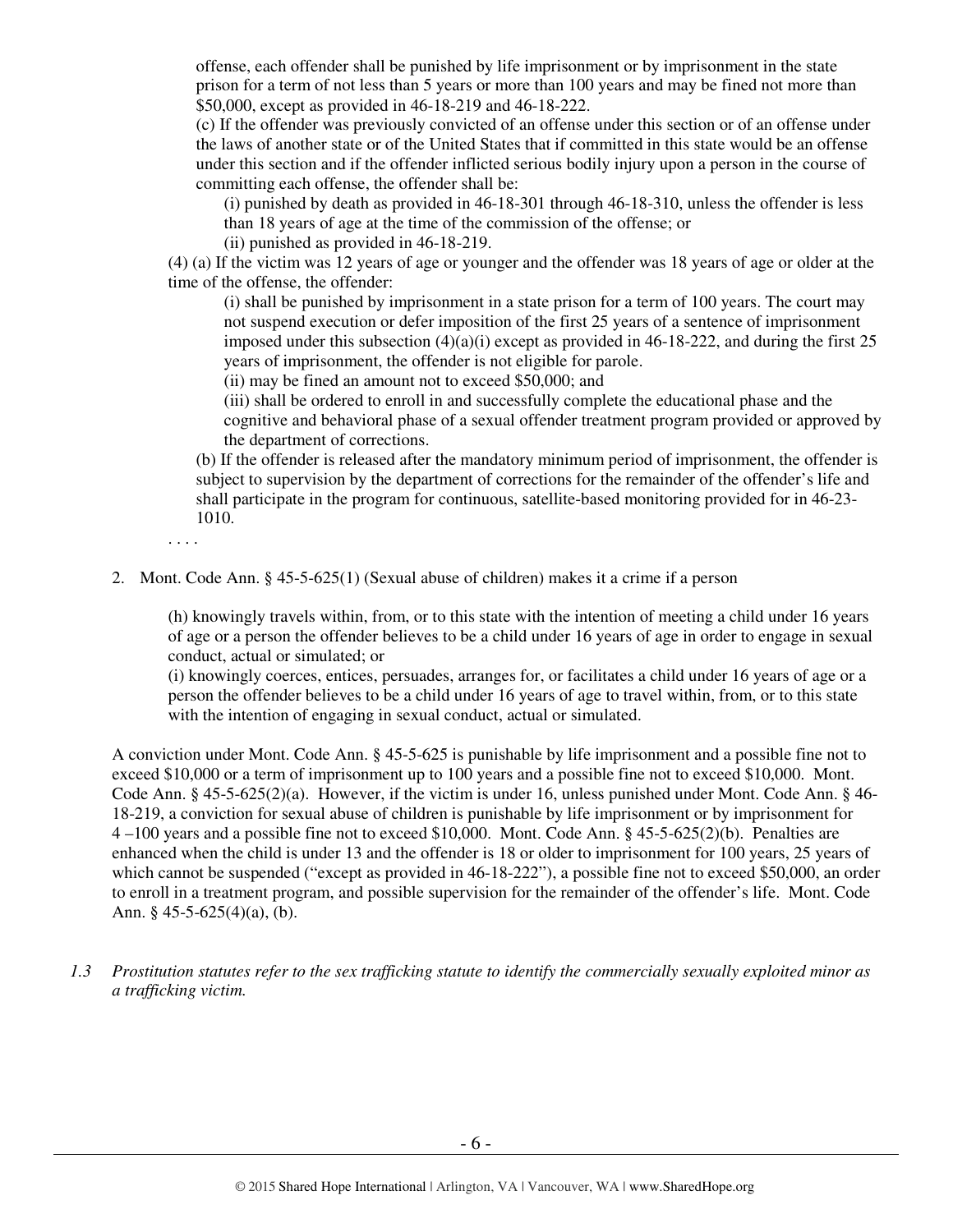While Mont. Code Ann. § 45-5-601 (Prostitution) does not refer to Enacted House Bill 89 §  $2^{12}$  (Trafficking of persons), § 4 (Sexual servitude), or § 5 (Patronizing victim of sexual servitude) to clarify that a commercially sexually exploited child is a victim of sex trafficking, related provisions promote identification of commercially sexually exploited minors as victims of trafficking. Specifically, Enacted House Bill 89 § 10 (Affirmative defense) establishes an affirmative defense for human trafficking victims to prostitution and related charges and House Bill 89 § 9 (Immunity of child) eliminates criminal liability for minors under the prostitution law.

*1.4 The state racketeering or gang crimes statute includes sex trafficking and commercial sexual exploitation of children (CSEC) offenses as predicate acts allowing the statute to be used to prosecute trafficking crimes.* 

Montana has not enacted a racketeering statute. Although not a separate offense, Montana's criminal street gang laws provide for enhanced sentences. Mont. Code Ann. § 45-8-404 states,

(1) (a) (Additional sentence for criminal street gang-related felony) states, "A person who is convicted of a felony that the person committed for the benefit of, at the direction of, or in association with any criminal street gang for the purpose of promoting, furthering, or assisting any criminal conduct by criminal street gang members shall, in addition to the punishment provided for the commission of the underlying offense, be sentenced to a term of imprisonment in a state prison of not less than 1 year or more than 3 years, except as provided in 46-18-222.

(b) If the underlying felony described in subsection (1)(a) is committed on the grounds of, or within 1,000 feet of, a public school, as defined in 20-6-501, during hours when the facility is open for classes or school-related programs or when minors are using the facility, the additional term provided for in subsection (1) is 2 to 4 years.

(2) The imposition or execution of the minimum sentences prescribed by this section may not be deferred or suspended, except as provided in 46-18-222.

(3) An additional sentence prescribed by this section shall run consecutively to the sentence provided for the underlying offense.

Pursuant to Mont. Code Ann. § 45-8-405(2)(h) (Pattern of criminal street gang activity), "The offenses that form a pattern of criminal street gang activity include . . . aggravated promotion of prostitution, as defined in 45-5-603. . . ."

1.4.1 Recommendation: Enact a racketeering statute that includes CSEC offenses of Mont. Code Ann. § 45-5-601 (Prostitution), § 45-5-602 (Promoting prostitution), § 45-5-603 (Aggravated promotion of prostitution), § 45-5-625(1) (Sexual abuse of children), as well as trafficking offenses under Enacted House Bill 89 § 2 (Trafficking of persons), § 4 (Sexual servitude), and § 5 (Patronizing victim of sexual servitude) as predicate crimes so it may be used to prosecute trafficking enterprises.

<sup>12</sup> *See supra* note 2.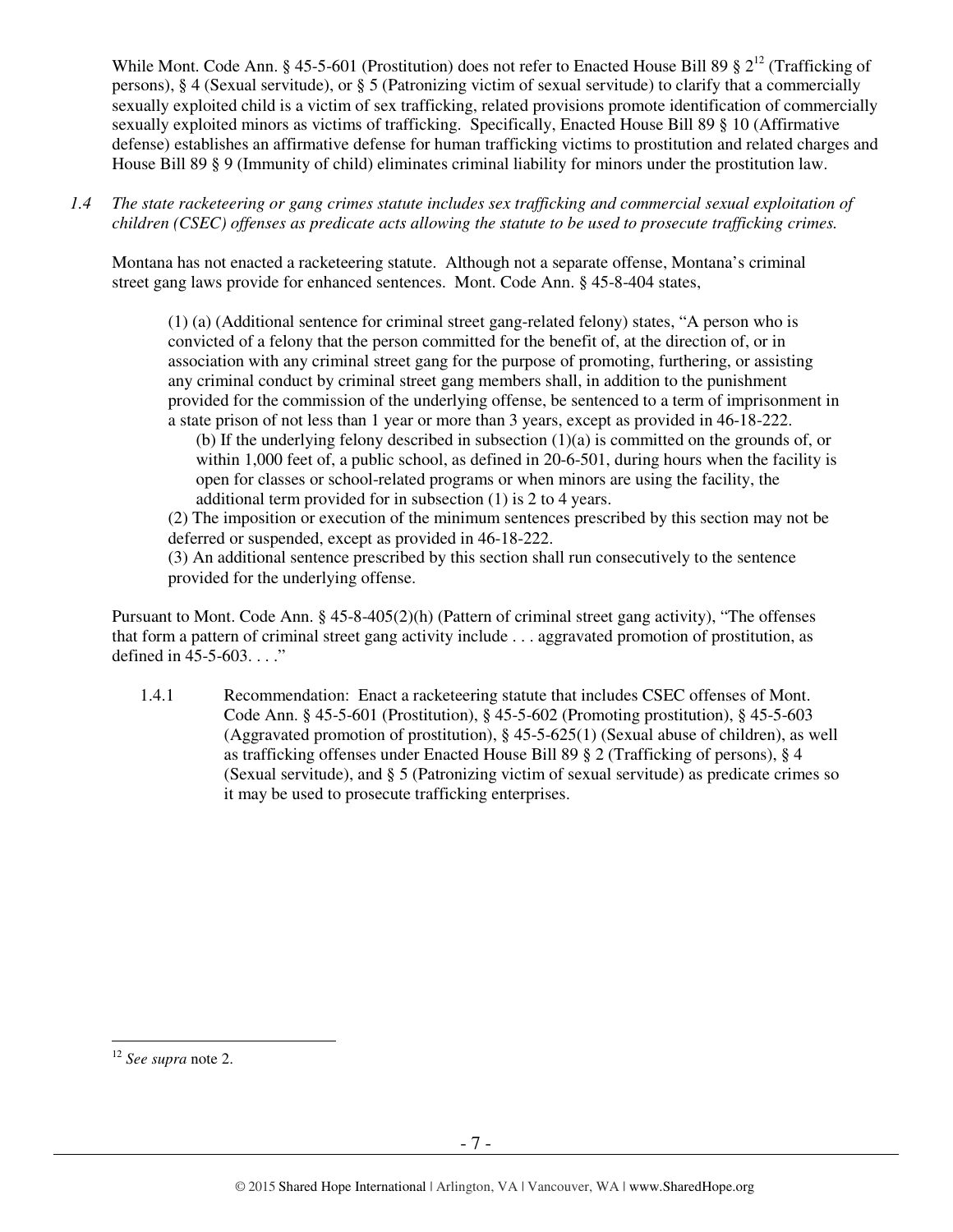## **FRAMEWORK ISSUE 2: CRIMINAL PROVISIONS ADDRESSING DEMAND**

#### *Legal Components:*

- *2.1 The state sex trafficking law can be applied to the buyers of commercial sex acts with a victim of domestic minor sex trafficking.*
- *2.2 Buyers of commercial sex acts with a minor can be prosecuted under commercial sexual exploitation of children (CSEC) laws.*
- *2.3 Solicitation laws differentiate buying sex acts with an adult and buying sex acts with a minor under 18.*
- *2.4 Penalties for buyers of commercial sex acts with minors are as high as federal penalties.*
- *2.5 Using the Internet or other electronic communication to lure, entice, or purchase, or attempt to lure, entice, or purchase commercial sex acts with a minor is a separate crime or results in an enhanced penalty for buyers.*
- *2.6 No age mistake defense is permitted for a buyer of commercial sex acts with any minor under 18.*
- *2.7 Base penalties for buying sex acts with a minor under 18 are sufficiently high and not reduced for older minors.*
- *2.8 Financial penalties for buyers of commercial sex acts with minors are sufficiently high to make it difficult for buyers to hide the crime.*
- *2.9 Buying and possessing child pornography carries penalties as high as similar federal offenses.*
- *2.10 Convicted buyers of commercial sex acts with minors and child pornography are required to register as sex offenders.*

\_\_\_\_\_\_\_\_\_\_\_\_\_\_\_\_\_\_\_\_\_\_\_\_\_\_\_\_\_\_\_\_\_\_\_\_\_\_\_\_\_\_\_\_\_\_\_\_\_\_\_\_\_\_\_\_\_\_\_\_\_\_\_\_\_\_\_\_\_\_\_\_\_\_\_\_\_\_\_\_\_\_\_\_\_\_\_\_\_\_\_\_\_\_

## *Legal Analysis:*

 $\overline{a}$ 

*2.1 The state sex trafficking law can be applied to the buyers of commercial sex acts with a victim of domestic minor sex trafficking.* 

Buyers of commercial sex acts with a child in Montana face prosecution and penalties under three provisions of the state human trafficking law. Enacted House Bill  $89^{13}$   $\frac{8}{9}$  2 (Trafficking of persons) and Enacted House Bill 89 § 4 (Sexual servitude)<sup>14</sup> apply to buyers of sex with minors following federal precedent<sup>15</sup> based on use of the term "obtains," while Enacted House Bill 89 § 5 (Patronizing victim of sexual servitude) applies directly to the

<sup>13</sup> *See supra* note 2.

<sup>&</sup>lt;sup>14</sup> *See* section 1.1 for text of Enacted House Bill 89 § 4 (Sexual servitude).

<sup>&</sup>lt;sup>15</sup> See United States v. Jungers, 702 F.3d 1066 (8th Cir. 2013). In this case, the Eighth Circuit held that the federal sex trafficking law, 18 U.S.C. § 1591 (Sex trafficking of children or by force, fraud, or coercion) applies to buyers of sex with minors. Reversing a District of South Dakota ruling that Congress did not intend the string of verbs constituting criminal conduct under 18 U.S.C. § 1591(a)(1) ("recruits, entices, harbors, transports, provides, obtains, or maintains") to reach the conduct of buyers (United States v. Jungers, 834 F. Supp. 2d 930, 931 (D.S.D. 2011)), the Eighth Circuit concluded that 18 U.S.C. § 1591 does not contain "a latent exemption for purchasers" because buyers can "engage in at least some of the prohibited conduct." Jungers, 702 F. 3d 1066, 1072. Congress codified Jungers clarifying that the federal sex trafficking law is intended to apply to buyers in the Justice for Victims of Trafficking Act (JVTA) of 2015 Pub. L. No. 114-22, 129 Stat 227), enacted on May 29, 2015. The JVTA adds the terms "patronize" and "solicit" to the list of prohibited conduct and expressly states, "section 108 of this title amends section 1591 of title 18, United States Code, to add the words 'solicits or patronizes' to the sex trafficking statute making absolutely clear for judges, juries, prosecutors, and law enforcement officials that criminals who purchase sexual acts from human trafficking victims may be arrested, prosecuted, and convicted as sex trafficking offenders when this is merited by the facts of a particular case." Id. at Sec. 109. The Eighth Circuit decision in United States v. Jungers and the federal sex trafficking law as amended by the Justice for Victims of Trafficking Act establish persuasive authority when state courts interpret the string of verbs constituting prohibited conduct in state sex trafficking laws (in particular the term "obtains") to the extent such interpretation does not conflict with state case law.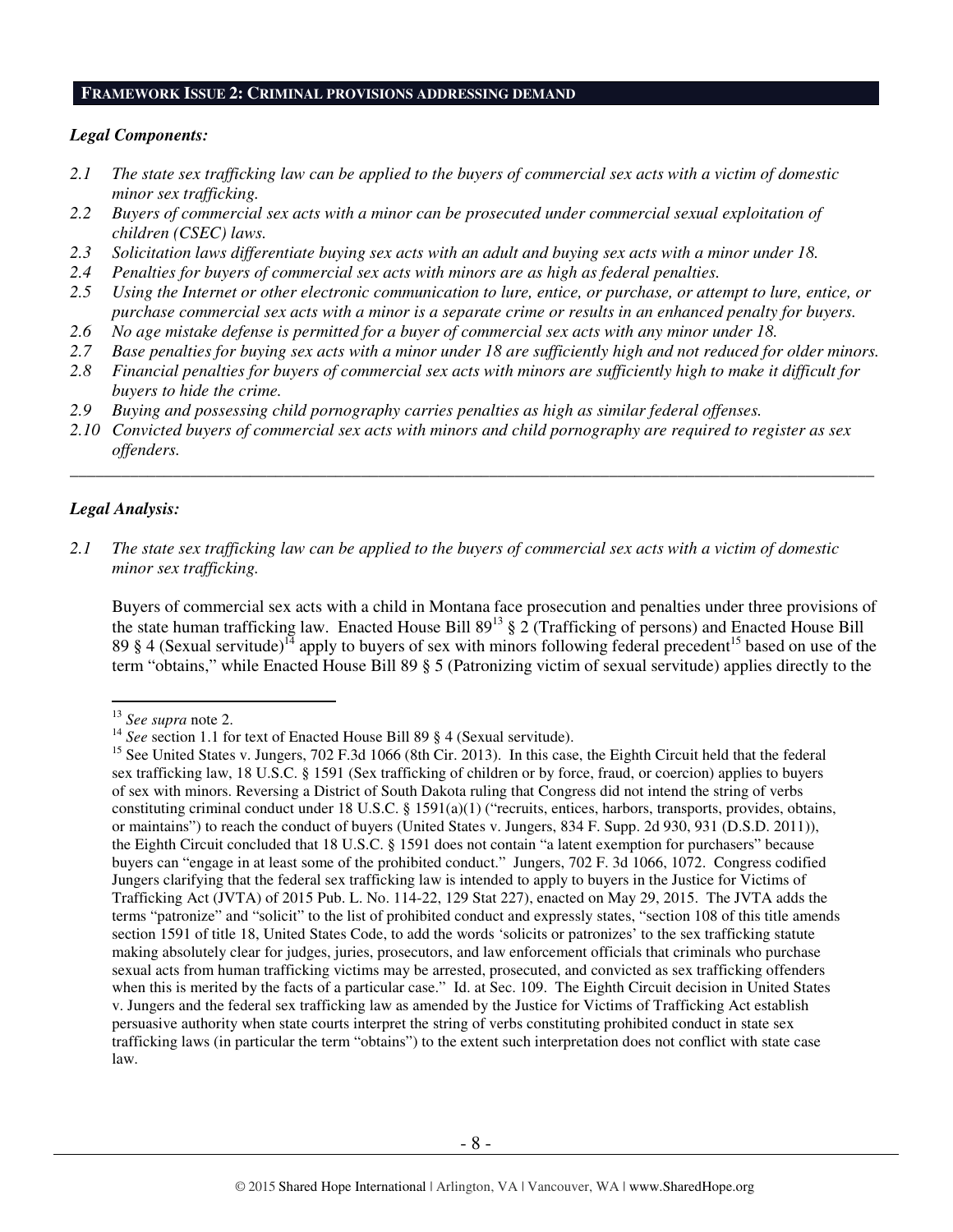conduct of buyers. Enacted House Bill 89 § 5 (Patronizing victim of sexual servitude) provides that "[a] person commits the offense of patronizing a victim of sexual servitude if the person purposely or knowingly gives, agrees to give, or offers to give anything of value so that a person may engage in commercial sexual activity with: (a) another person who the person knows is a victim of sexual servitude; or (b) a child."

- 2.1.1 Recommendation: Amend the core sex trafficking offense, Enacted House Bill 89 § 4 (Sexual servitude), to clarify that buyer conduct is included as a violation of sexual servitude. $16$
- *2.2 Buyers of commercial sex acts with a minor can be prosecuted under commercial sexual exploitation of children (CSEC) laws.*

A buyer of sex with a minor may be charged under Mont. Code Ann. § 45-5-601(1) (Prostitution). A conviction under Mont. Code Ann. § 45-5-601 (Prostitution) is punishable by imprisonment up to 1 year, a fine not to exceed \$1,000, or both. Mont. Code Ann.  $\S$  45-5-601(2)(b). Subsequent offenses are punishable by imprisonment up to 5 years, a fine not to exceed \$10,000, or both. Mont. Code Ann. § 45-5-601(2)(b). If the victim is a minor and the offender is at least 18, a conviction under Mont. Code Ann. § 45-5-601 is punishable by imprisonment for 100 years, 25 years of which cannot be suspended or deferred ("except as provided in 46-  $18-222^{17}$ , and during which time the offender is not eligible for parole, is subject to a possible fine not to exceed \$50,000 and to an order to enroll in a treatment program, and may be subject to supervision for the remainder of the offender's life. Mont. Code Ann.  $\S$  45-5-601(3)(a)(i), (ii), (iii), (b).

*2.3 Solicitation laws differentiate buying sex acts with an adult and buying sex acts with a minor under 18.* 

Montana's prostitution statute, Mont. Code Ann. § 45-5-601(3)(a) (Prostitution), which includes the crime of soliciting prostitution, heightens the penalties for soliciting a minor under  $18<sup>18</sup>$  Buyers convicted of soliciting prostitution from an adult face a \$1,000 fine and one year imprisonment under Mont. Code Ann. § 45-5-  $601(2)(b)$ , while buyers convicted under § 45-5-601(3) of soliciting prostitution of a child face 100 years imprisonment and a possible fine up to  $$50,000.<sup>19</sup>$ 

*2.4 Penalties for buyers of commercial sex acts with minors are as high as federal penalties.* 

A conviction under Enacted House Bill 89  $\S 2^{20}$  (Trafficking of persons) is punishable by imprisonment for 50 years and a fine of not more than \$100,000. Enacted House Bill 89 § 2(2)(b)(ii). A conviction under Enacted House Bill 89 § 4 (Sexual servitude) or § 5 (Patronizing victim of sexual servitude) carries a 25 year jail term and a fine of not more than \$75,000.<sup>21</sup> Enacted House Bill 89 §§ 4(3)(b), 5(2)(b). A conviction under Mont. Code Ann. § 45-5-601(3)(a) (Prostitution) is punishable by imprisonment for 100 years, 25 years of which

<sup>20</sup> *See supra* note 2.

<sup>&</sup>lt;sup>16</sup> See generally SHARED HOPE INTERNATIONAL, "Eliminating the Third Party Control Barrier to Identifying Juvenile Sex Trafficking Victims," JuST Response Policy Paper (2015), http://sharedhope.org/wpcontent/uploads/2015/08/Policy-Paper\_Eliminating-Third-Party-Control\_Final1.pdf (discussing need to include buyer conduct in core sex trafficking offense regardless of whether victim is under control of a third party and explaining negative impact on victims and victim-identification when buyers are excluded as sex trafficking offenders).

<sup>&</sup>lt;sup>17</sup> *See supra* note 7 for the substantive provision of Mont. Code Ann. § 46-18-222 (Exceptions to mandatory minimum sentences, restrictions on deferred imposition and suspended execution of sentence, and restrictions on parole eligibility).

<sup>18</sup> *See supra* Section 1.2 for substantive provisions of Mont. Code Ann. § 45-5-601.

<sup>&</sup>lt;sup>19</sup> See Section 2.1 for further explanation of penalties for buyers under Mont. Code Ann. § 45-5-601(1) (Prostitution).

<sup>&</sup>lt;sup>21</sup> See supra note 3 for penalty enhancement applicable when an aggravating circumstance is established.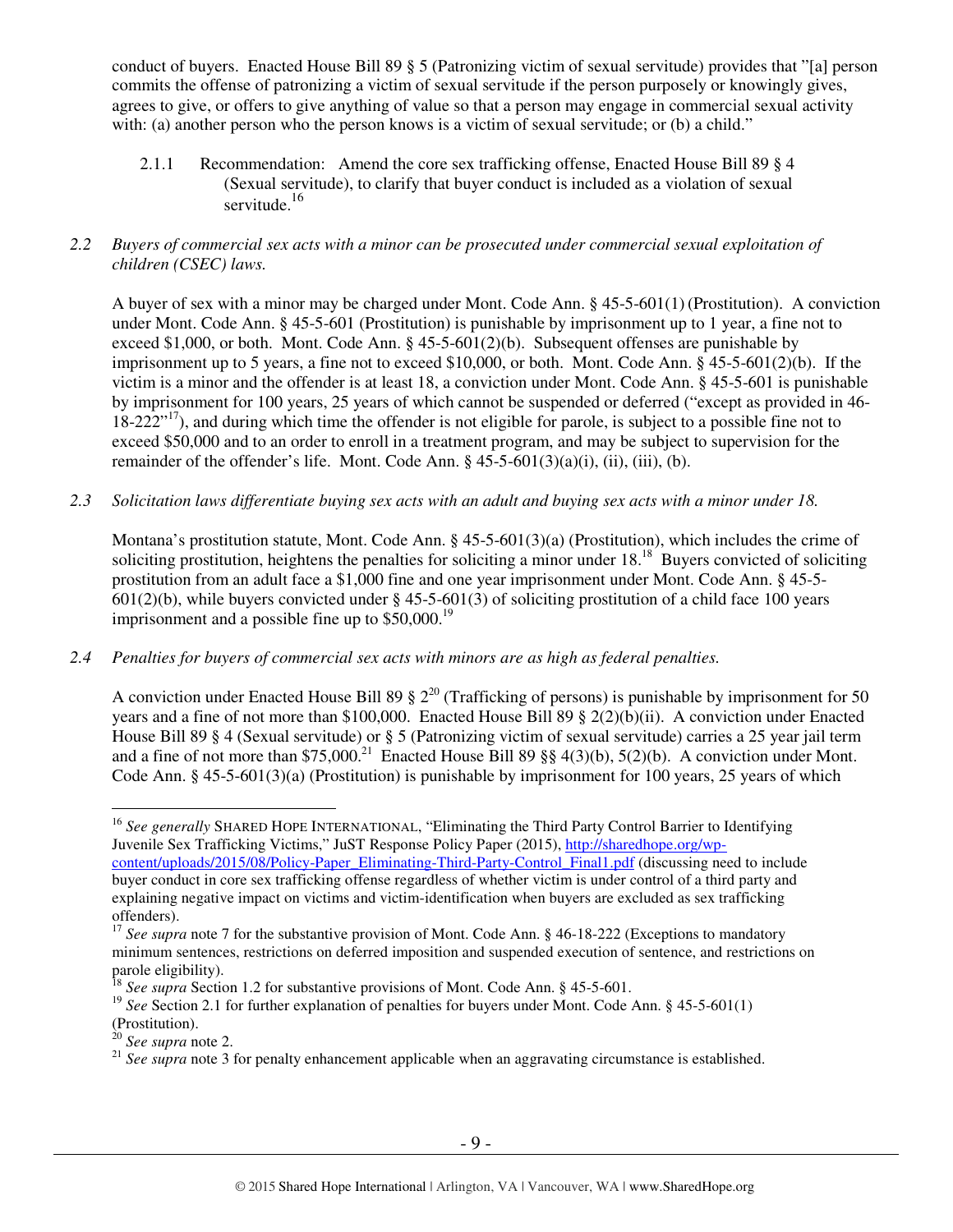cannot be suspended or deferred (with certain exceptions provided in 46-18-222), and during which time the offender is not eligible for parole, is subject to a requirement to enroll in and complete a sex offender treatment program "provided or approved by the department of corrections," and if released after serving the minimum sentence, is subject to supervision for the remainder of the offender's life. Mont. Code Ann. § 45-5-  $601(3)(a)(i)$ , (ii), (iii), (b).

In comparison, a conviction under the TVPA for child sex trafficking is punishable by 15 years to life imprisonment and a fine not to exceed \$250,000, if the victim is under the age of 14. 18 U.S.C. §§ 1591(b)(1), 3559(a)(1), 3571(b)(3). If the victim is between the ages of 14–17, a conviction is punishable by 10 years to life imprisonment and a fine not to exceed \$250,000. 18 U.S.C. §§ 1591(b)(2), 3559(a)(1), 3571(b)(3). A conviction is punishable by mandatory life imprisonment, however, if the buyer has a prior conviction for a federal sex offense<sup>22</sup> against a minor. 18 U.S.C. § 3559(e)(1). To the extent buyers can be prosecuted under other federal CSEC laws, $^{23}$  a conviction is punishable by penalties ranging from a fine of up to \$250,000 to life imprisonment plus a fine not to exceed \$250,000.<sup>24</sup>

*2.5 Using the Internet or other electronic communication to lure, entice, or purchase, or attempt to lure, entice, or purchase commercial sex acts with a minor is a separate crime or results in an enhanced penalty for buyers.* 

Mont. Code Ann. § 45-5-625 (Sexual abuse of children) states in part,

(1) A person commits the offense of sexual abuse of children if the person:

. . . (c) knowingly, by any means of communication, including electronic communication, $^{25}$  persuades, entices, counsels, or procures a child under 16 years of age or a person the offender believes to be a child under 16 years of age to engage in sexual conduct,  $^{26}$  actual or simulated; $^{27}$ . . . .

A conviction under Mont. Code Ann. § 45-5-625(1)(a) is punishable by life imprisonment or a term of imprisonment up to 100 years and a possible fine not to exceed \$10,000. Mont. Code Ann. § 45-5-625(2)(a).

 $\overline{a}$ <sup>22</sup> Pursuant to 18 U.S.C. § 3559 $(e)(2)$ , "federal sex offense" is defined as

an offense under section 1591 [18 USCS § 1591] (relating to sex trafficking of children), 2241 [18 USCS § 2241] (relating to aggravated sexual abuse), 2242 [18 USCS  $\S$  2242] (relating to sexual abuse), 2244(a)(1) [18 USCS  $\S$  2244(a)(1)] (relating to abusive sexual contact), 2245 [18 USCS  $\S$  2245] (relating to sexual abuse resulting in death), 2251 [18 USCS § 2251] (relating to sexual exploitation of children), 2251A [18 USCS § 2251A] (relating to selling or buying of children), 2422(b) [18 USCS § 2422(b)] (relating to coercion and enticement of a minor into prostitution), or  $2423(a)$  [18 USCS § 2423(a)] (relating to transportation of minors).

<sup>&</sup>lt;sup>23</sup> 18 U.S.C. §§ 2251A(b) (Selling or buying of children), 2251(a) (Sexual exploitation of children), 2423(a) (Transportation of a minor with intent for minor to engage in criminal sexual activity), 2422(a) (Coercion and enticement), 2252(a)(2), (a)(4) (Certain activities relating to material involving the sexual exploitation of minors).

<sup>&</sup>lt;sup>24</sup> 18 U.S.C. §§ 2251A(b) (conviction punishable by imprisonment for 30 years to life and a fine), 2251(e) (conviction punishable by imprisonment for 15–30 years and a fine), 2423(a) (conviction punishable by imprisonment for 10 years to life and a fine), 2422(a) (conviction punishable by a fine, imprisonment up to 20 years, or both),  $2252(a)(2)$ , (4) (stating that a conviction under subsection (a)(2) is punishable by imprisonment for 5–20 years and a fine, while a conviction under subsection (a)(4) is punishable by imprisonment up to 10 years, a fine, or both); *see also* 18 U.S.C. §§ 3559(a)(1) (classifying all of the above listed offenses as felonies), 3571(b)(3) (providing a fine up to \$250,000 for any felony conviction).

<sup>&</sup>lt;sup>25</sup> See supra note 10 for the definition of "electronic communication."

<sup>&</sup>lt;sup>26</sup> See supra note 8 for the definition of "sexual conduct."

<sup>&</sup>lt;sup>27</sup> See supra note 9 for the definition of "simulated."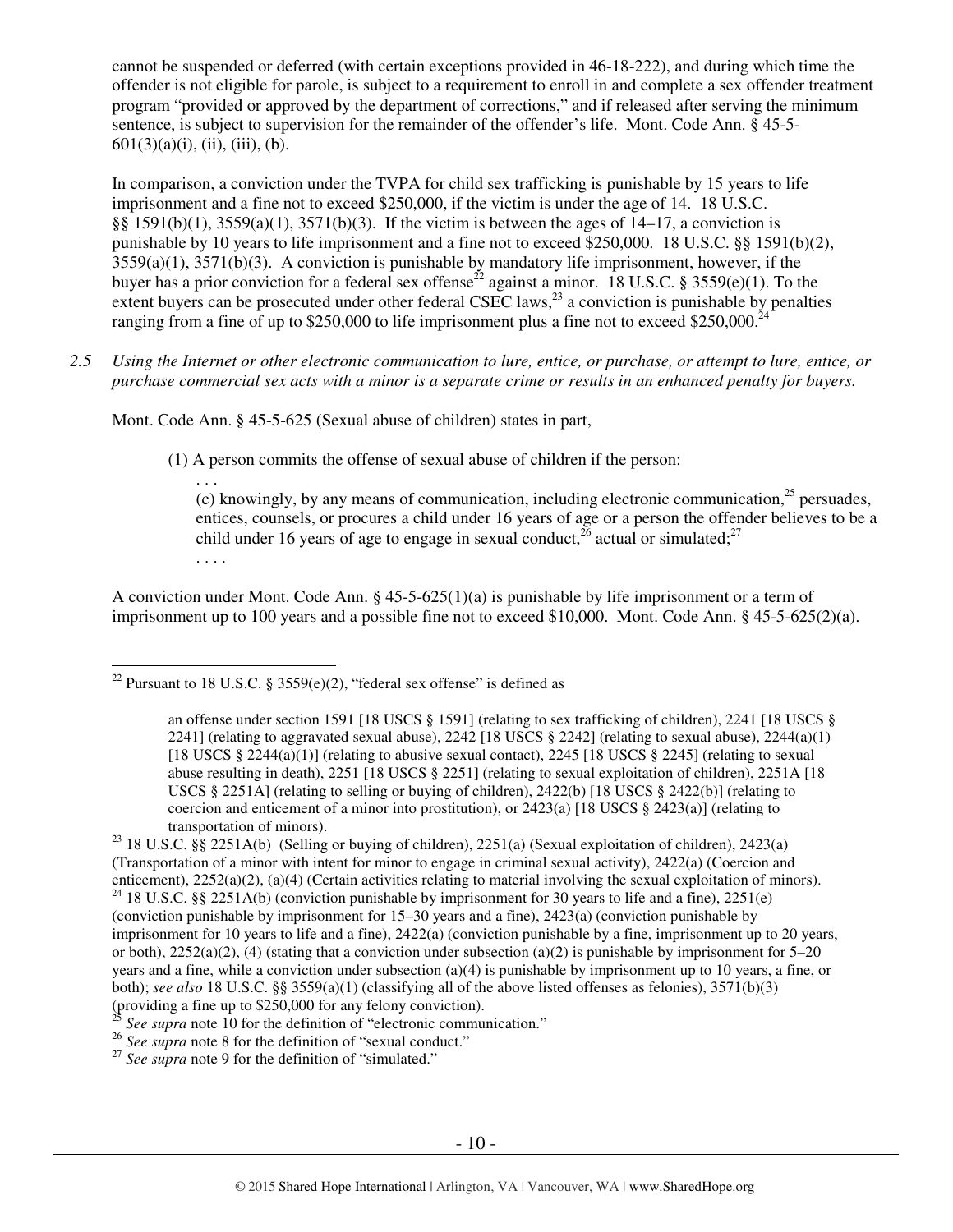However, if the victim is under 16, unless punished under Mont. Code Ann.  $\S$  46-18-219<sup>28</sup> a conviction for sexual abuse of children is punishable by life imprisonment or by imprisonment for 4 –100 years and a possible fine not to exceed \$ 10,000. Mont. Code Ann. § 45-5-625(2)(b). Penalties are enhanced when the child is under 13 and the offender is 18 or older to imprisonment for 100 years, 25 years of which cannot be suspended ("except as provided in 46-18-222"), a possible fine not to exceed \$50,000, an order to enroll in a treatment program, and possible supervision for the remainder of the offender's life. Mont. Code Ann. § 45-5-625(4)(a), (b).

Although more limited in scope, buyers may also face penalties under Mont. Code Ann. § 45-5-504<sup>29</sup> (Indecent exposure) for using the Internet to lure, entice, or purchase commercial sex acts with a minor. Pursuant to Mont. Code Ann. § 45-5-504,

(1) A person commits the offense of indecent exposure if the person knowingly or purposely exposes the person's genitals or intimate parts by any means, including electronic communication as defined in 45-5-625(5)(a), under circumstances in which the person knows the conduct is likely to cause affront or alarm in order to:

- (a) abuse, humiliate, harass, or degrade another; or
- (b) arouse or gratify the person's own sexual response or desire or the sexual response or desire of any person.

. . . .

(3) (a) A person commits the offense of indecent exposure to a minor if the person commits an offense under subsection (1) and the person knows the conduct will be observed by a person who is under 16 years of age and the offender is more than 4 years older than the victim.

Indecent exposure is punishable by a minimum of 4 years imprisonment and a possible fine not to exceed \$50,000, "unless the judge makes a written finding that there is good cause to impose a term of less than 4 years and imposes a term of less than 4 years, or more than 100 years, or both."

- 2.5.1 Recommendation: Amend Mont. Code Ann. § 45-5-625 (Sexual abuse of children) to specifically include use of the Internet for the purpose of purchasing commercial sex acts with a minor under 18.
- *2.6 No age mistake defense is permitted for a buyer of commercial sex acts with any minor under 18.*

Enacted House Bill 89 § 4 (Sexual servitude) and §  $5^{30}$  (Patronizing victim of sexual servitude) expressly prohibit the use of mistake of age as a defense to prosecution. Specifically, Enacted House Bill 89 § 4(2) states in part, "It is not a defense in a prosecution under subsection (1)(b) [Sexual servitude involving a minor victim] .... that the defendant believed the child was an adult." Similarly, Enacted House Bill 89 § 5(2)(b) imposes a heightened penalty "if the individual patronized was a child . . . whether or not the person believed the child was an adult."

Additionally, under Mont. Code Ann. § 45-5-601(3)(a) (Prostitution), buyers are not allowed a mistake of age defense. This section is violated "[i]f the person patronized was a child and the patron was 18 years of age or

<sup>28</sup> *See supra* note 11 for the substantive provision of Mont. Code Ann. § 46-18-219 (Life sentence without possibility of release).

 $29$  The text of Mont. Code Ann. § 45-5-504 included here and elsewhere in this report includes amendments made by the enactment of Senate Bill 60 during the 2015 Regular Session of the 64th Montana Legislature (effective October 1, 2015).

<sup>30</sup> *See supra* note 2.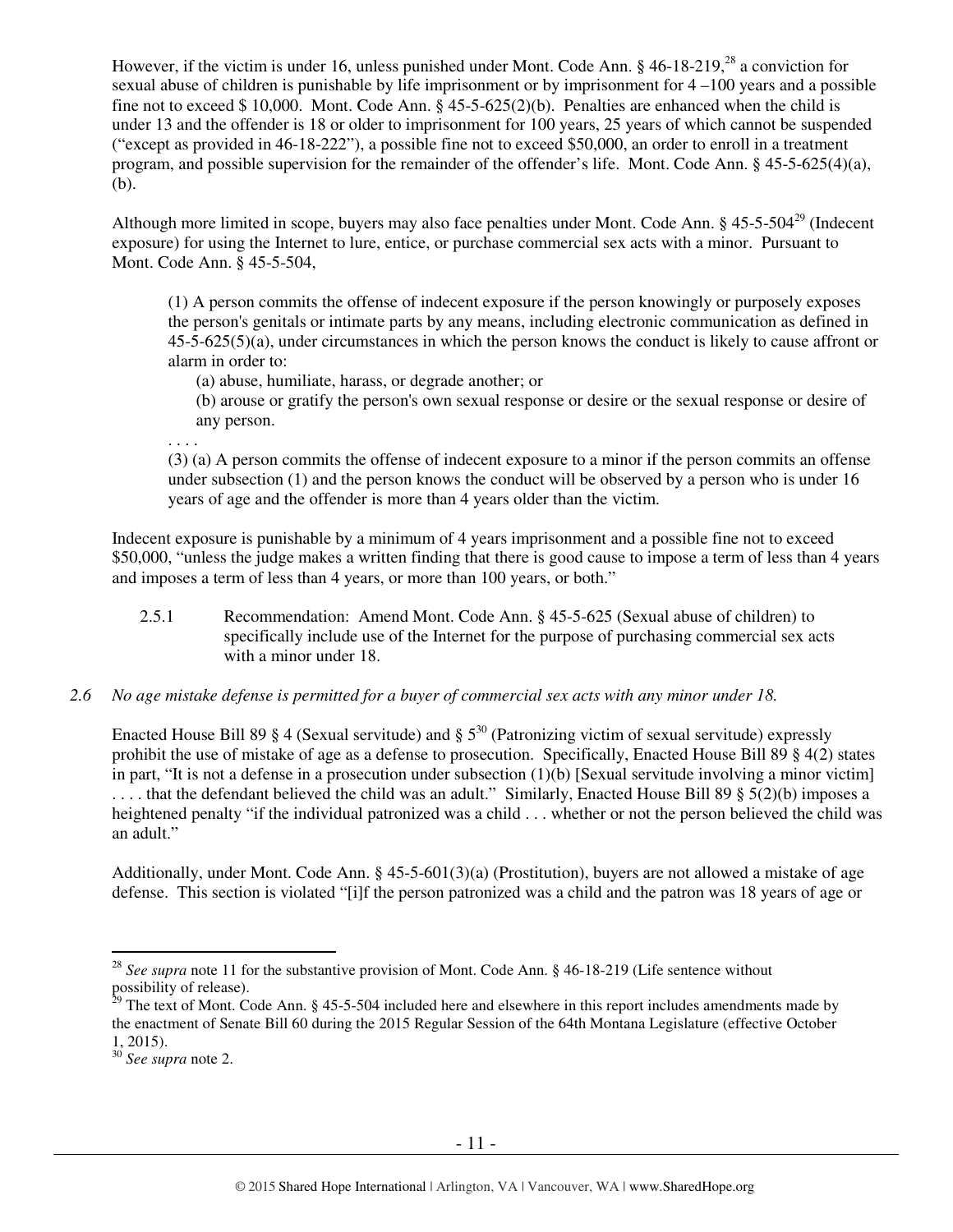older at the time of the offense, whether or not the patron was aware of the child's age." Mont. Code Ann. § 45-  $5-601(3)(a)$ .

Mont. Code Ann. § 45-5-511(1) (Provisions generally applicable to sexual crimes) provides, "When criminality depends on the victim being less than 16 years old, it is a defense for the offender to prove that the offender reasonably believed the child to be above that age. The belief may not be considered reasonable if the child is less than 14 years old." As the heading of this statute indicates, this defense likely only applies to offenses under Part 5 (Sexual crimes).

## *2.7 Base penalties for buying sex acts with a minor under 18 are sufficiently high and not reduced for older minors.*

The penalties for violating Mont. Code Ann. § 45-5-601 (Prostitution) are equally high for all offenses involving a victim under 18 and are not staggered or eliminated for older minors. If the victim is under 18 and the offender is at least 18, a conviction under Mont. Code Ann. § 45-5-601 is punishable by imprisonment for 100 years, 25 years of which cannot be suspended or deferred ("except as provided in 46-18-222"), and during which time the offender is not eligible for parole, is subject to a possible fine not to exceed \$50,000 and to an order to enroll in a treatment program, and may be subject to supervision for the remainder of the offender's life. Mont. Code Ann. §  $45-5-601(3)(a)(i)$ , (ii), (iii), (b). Similarly, Enacted House Bill 89 § 4 (Sexual servitude) and  $\S 5^{31}$  (Patronizing victim of sexual servitude)apply equally high penalties to all offenses against a minor victim under the age of 18.

*2.8 Financial penalties for buyers of commercial sex acts with minors are sufficiently high to make it difficult for buyers to hide the crime.* 

A conviction under Mont. Code § 45-5-601(3)(a) (Prostitution), is punishable by a possible fine not to exceed \$50,000. Mont. Code Ann. §§ 45-5-601(3)(a)(ii). Enacted House Bill §§ 4(3)(b), 5(2)(b), 2(2)(b).

Buyers are subject to a mandatory order of restitution in any case that the victim suffers "an economic loss," pursuant to Mont. Code Ann. § 46-18-241(1) (Condition of restitution), which states,

As provided in  $46-18-201$ ,<sup>32</sup> a sentencing court shall, as part of the sentence, require an offender to make full restitution to any victim who has sustained pecuniary loss, including a person suffering an economic loss. The duty to pay full restitution under the sentence remains with the

Mont. Code Ann. § 46-18-243(2)(a)(i) states,

(i) a person who suffers loss of property, bodily injury, or death as a result of: (A) the commission of an offense;

Mont. Code Ann. § 46-18-243(2)(b) further provides, "Victim does not include a person who is accountable for the crime or accountable for a crime arising from the same transaction."

 $\overline{a}$ <sup>31</sup> *See supra* note 2.

 $32$  Mont. Code Ann. § 46-18-201(5) (Sentences that may be imposed) provides,

In addition to any other penalties imposed, if a person has been found guilty of an offense upon a verdict of guilty or a plea of guilty or nolo contendere and the sentencing judge finds that a victim, as defined in 46- 18-243, has sustained a pecuniary loss, the sentencing judge shall, as part of the sentence, require payment of full restitution to the victim, as provided in 46-18-241 through 46-18-249, whether or not any part of the sentence is deferred or suspended.

 $(2)(a)$  "Victim" means: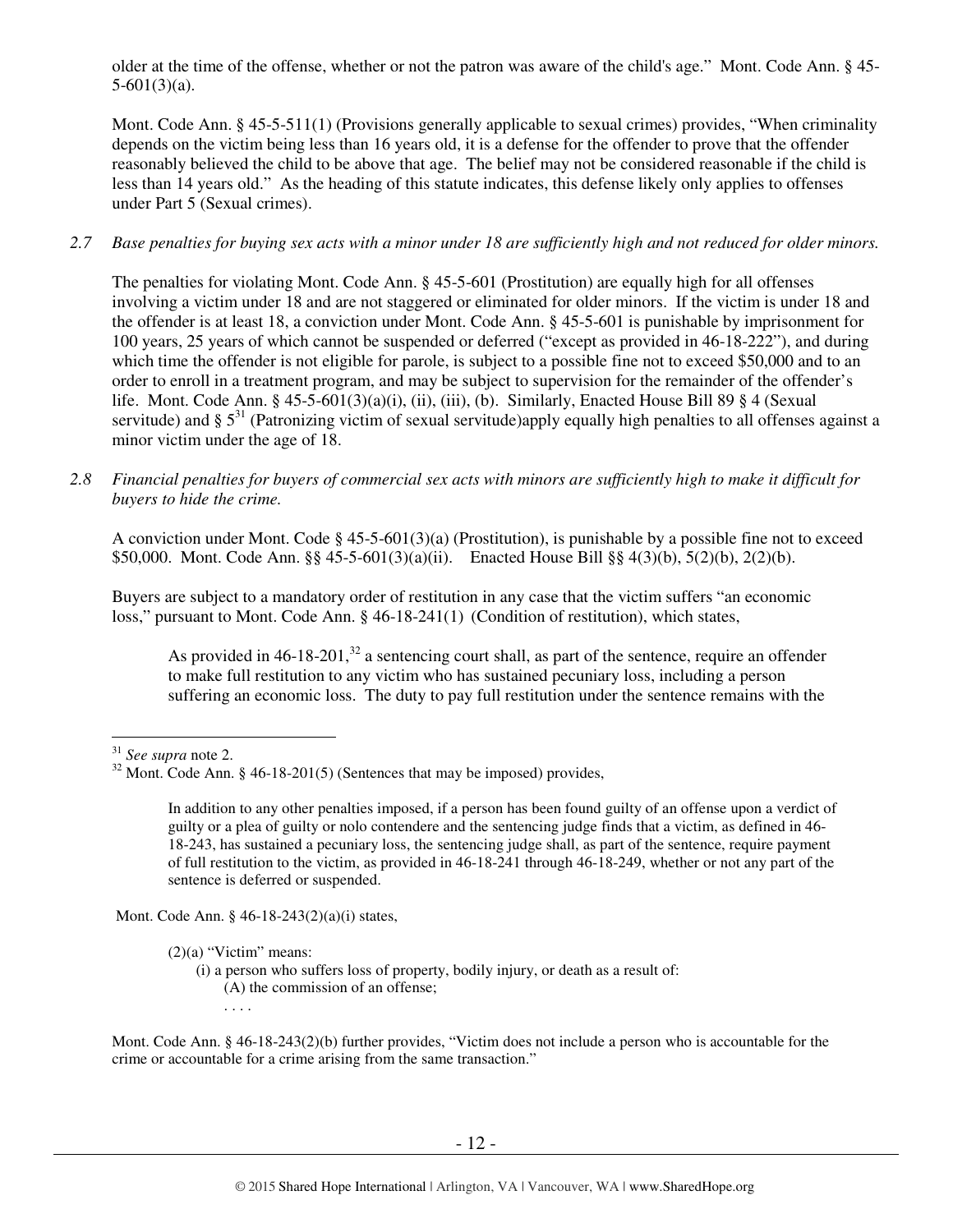offender or the offender's estate until full restitution is paid, whether or not the offender is under state supervision. If the offender is under state supervision, payment of restitution is a condition of any probation or parole.

If a buyer's property was used or intended for use in violation of Enacted House Bill 89 § 2 (Trafficking of persons), § 4 (Sexual servitude) or § 5 (Patronizing victim of sexual servitude) that property is subject to asset forfeiture under Enacted House Bill 89  $\S 7(1)^{33}$  (Property subject to forfeiture) which provides,

(b) Property is subject to criminal forfeiture under this section if it is used or intended for use in violation of [section 2, section 3, section 4, or section 5].

(c) The following property is subject to criminal forfeiture under this section:

(i) money, raw materials, products, equipment, and other property of any kind;

(ii) property used or intended for use as a container for property enumerated in subsection  $(1)(c)(i)$ ;

(iii) except as provided in subsection (2), a conveyance, including an aircraft, vehicle, or vessel; $34$ 

(iv) books, records, research products and materials, formulas, microfilm, tapes, and data; (v) anything of value furnished or intended to be furnished in exchange for the provision of labor or services or commercial sexual activity and all proceeds traceable to the exchange; (vi) negotiable instruments, securities, and weapons; and

(vii) personal property constituting or derived from proceeds obtained directly or indirectly from the provision of labor or services or commercial sexual activity.

*2.9 Buying and possessing child pornography carries penalties as high as similar federal offenses.* 

Mont. Code Ann. § 45-5-625 (Sexual abuse of children) states,

(1) A person commits the offense of sexual abuse of children if the person:

. . . .

(e) knowingly possesses any visual or print medium, $35$  including a medium by use of electronic communication in which a child is engaged in sexual conduct, actual or simulated;

. . . .

A conviction under Mont. Code Ann. § 45-5-625(1)(e) is punishable by imprisonment up to 10 years, a fine not to exceed \$10,000, or both. Mont. Code Ann. § 45-5-625(2)(c). However, if the victim is under 13 and the offender is 18 or older, a conviction under Mont. Code Ann.  $\S$  45-5-625(1)(e) is punishable by imprisonment for 100 years, 25 years of which cannot be suspended ("except as provided in 46-18-222"), a possible fine not to exceed \$50,000, an order to enroll in a treatment program, and possible supervision for the remainder of the offender's life. Mont. Code Ann. § 45-5-625(4)(a), (b).

<sup>33</sup> *[bill citation needed]*

 $34$  Pursuant to Enacted House Bill 89 § 7(2), "A conveyance is not subject to criminal forfeiture under this section unless the owner or other person in charge of the conveyance knowingly used the conveyance or knowingly consented to its use for the purposes described in subsection (1)(b)."

<sup>&</sup>lt;sup>35</sup> Mont. Code Ann. §  $45 - 5 - 625(5)(d)$  defines "visual medium" as

<sup>(</sup>i) any film, photograph, videotape, negative, slide, or photographic reproduction that contains or incorporates in any manner any film, photograph, videotape, negative, or slide; or

<sup>(</sup>ii) any disk, diskette, or other physical media that allows an image to be displayed on a computer or other video screen and any image transmitted to a computer or other video screen by telephone line, cable, satellite transmission, or other method.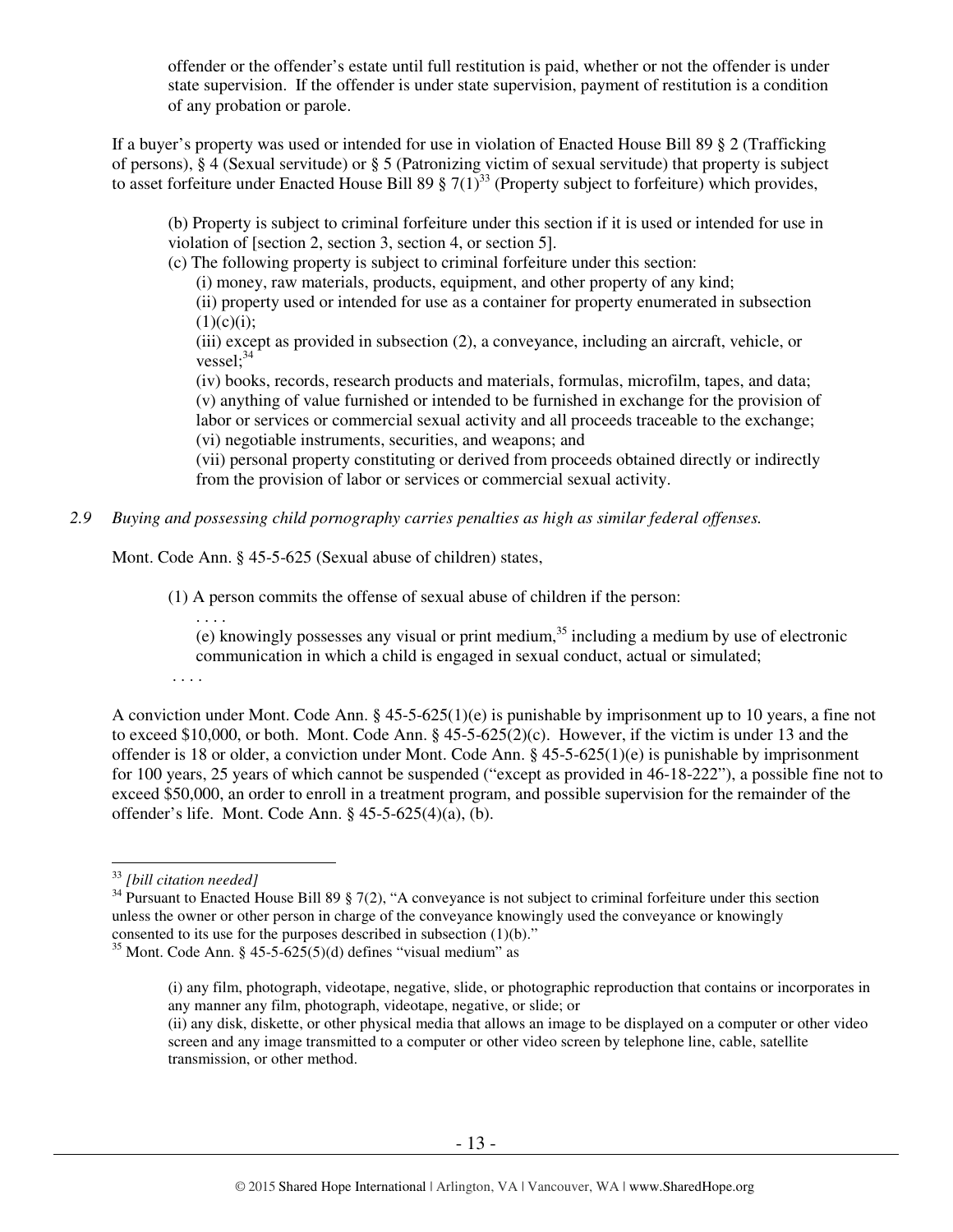In comparison, a federal conviction for possession of child pornography<sup>36</sup> is generally punishable by imprisonment for  $5-20$  years and a fine not to exceed \$250,000.<sup>37</sup> Subsequent convictions, however, are punishable by imprisonment up to 40 years and a fine not to exceed \$250,000.<sup>38</sup>

*2.10 Convicted buyers of commercial sex acts with minors and child pornography are required to register as sex offenders.* 

Under the Sexual or Violent Offender Registration Act, Mont. Code Ann. § 46-23-504(1) (Persons required to register—procedure) states,

(1) Except as provided in 41-5-1513 [Disposition—delinquent youth—restrictions], a sexual or violent offender:

(a) shall register immediately upon conclusion of the sentencing hearing if the offender is not sentenced to confinement or is not sentenced to the department and placed in confinement by the department;

(b) must be registered as provided in 46-23-503 [Release of sexual or violent offender from place of confinement--duties of official in charge] at least 10 days prior to release from confinement if sentenced to confinement or sentenced to the department and placed in confinement by the department;

(c) shall register within 3 business days of entering a county of this state for the purpose of residing or setting up a temporary residence for 10 days or more or for an aggregate period exceeding 30 days in a calendar year; and

(d) who is a transient shall register within 3 business days of entering a county of this state.

Mont. Code Ann. § 46-23-502(10)<sup>39</sup> (Definitions) defines "sexual or violent offender" as "a person who has been convicted of or, in youth court, found to have committed or been adjudicated for a sexual or violent offense." Pursuant to Mont. Code Ann. § 46-23-502(9), "sexual offense" is defined as the following:

(a) any violation of or attempt, solicitation, or conspiracy to commit a violation of  $\dots$  45-5-502(3) [Sexual assault] (if the victim is less than 16 years of age and the offender is 3 or more years older than the victim), 45-5-503 [Sexual intercourse without consent], . . . 45-5-504(3) [Indecent exposure] (if the victim is less than 16 years of age and the offender is 4 or more years older than the victim)...  $45-5-$ 

 $\overline{a}$ 

 $37$  18 U.S.C. §§ 2252(b) (stating that a conviction under subsection (a)(2) is punishable by imprisonment for 5–20 years and a fine, while a conviction under subsection (a)(4) is punishable by imprisonment up to 10 years, a fine, or both),  $2252A(b)(1)$  (a conviction is punishable by imprisonment for 5–20 years and a fine),  $1466A(a)$ , (b) (stating that a conviction under subsection (a) is "subject to the penalties provided in section  $2252A(b)(1)$ ," imprisonment for 5–20 years and a fine, while a conviction under subsection (b) is "subject to the penalties provided in section 2252A(b)(2)," imprisonment up to 10 years, a fine, or both); *see also* 18 U.S.C. §§ 3559(a)(1) (classifying all of the above listed offenses as felonies), 3571(b)(3) (providing a fine up to \$250,000 for any felony conviction).

<sup>39</sup> The text of Mont. Code Ann. § 46-23-502 included here and elsewhere in this report includes amendments made by the enactment of House Bill 89 and Senate Bill 60 during the 2015 Regular Session of the 64th Montana Legislature (effective July 1, 2015).

 $36$  18 U.S.C. §§ 2252(a)(2), (a)(4) (Certain activities relating to material involving the sexual exploitation of minors),  $2252A(a)(2)$ –(3) (Certain activities relating to material constituting or containing child pornography), 1466A(a), (b) (Obscene visual representations of the sexual abuse of children).

 $38$  18 U.S.C. §§ 2252(b) (stating if a person has a prior conviction under subsection (a)(2), or a list of other statutes, a conviction is punishable by a fine and imprisonment for 15–40 years, but if a person has a prior conviction under subsection (a)(4), or a list of other statutes, a conviction is punishable by a fine and imprisonment for  $10-20$  years),  $2252A(b)(1)$  (stating if a person has a prior conviction under subsection (a)(2), (a)(3), or a list of other statutes, a conviction is punishable by a fine and imprisonment for  $15-40$  years),  $1466A(a)$ , (b) (stating that the penalty scheme for section 2252A(b) applies); *see also* 18 U.S.C. §§ 3559(a)(1) (classifying all of the above listed offenses as felonies), 3571(b)(3) (providing a fine up to \$250,000 for any felony conviction).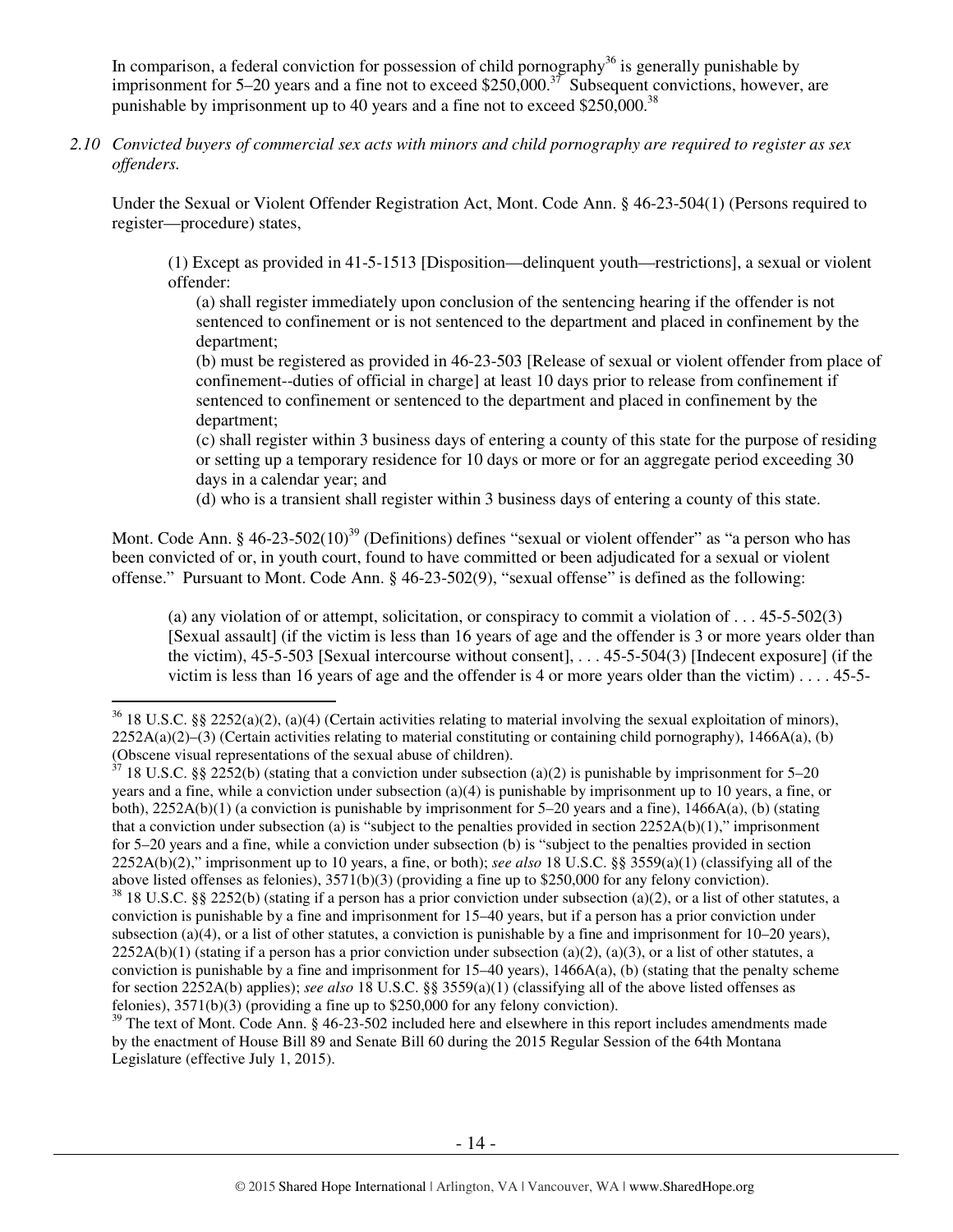601(3) [Prostitution], . . . 45-5-625 [Sexual abuse of children], section 4 [Sexual servitude], or section 5 [Patronizing victim of sexual servitude]; $^{40}$  or

(b) any violation of a law of another state, a tribal government, or the federal government that is reasonably equivalent to a violation listed in subsection (9)(a) or for which the offender was required to register as a sexual offender after an adjudication or conviction.

 $\overline{a}$ <sup>40</sup> Enacted House Bill 89 § 25(9)(a) ("Sexual offense" defined).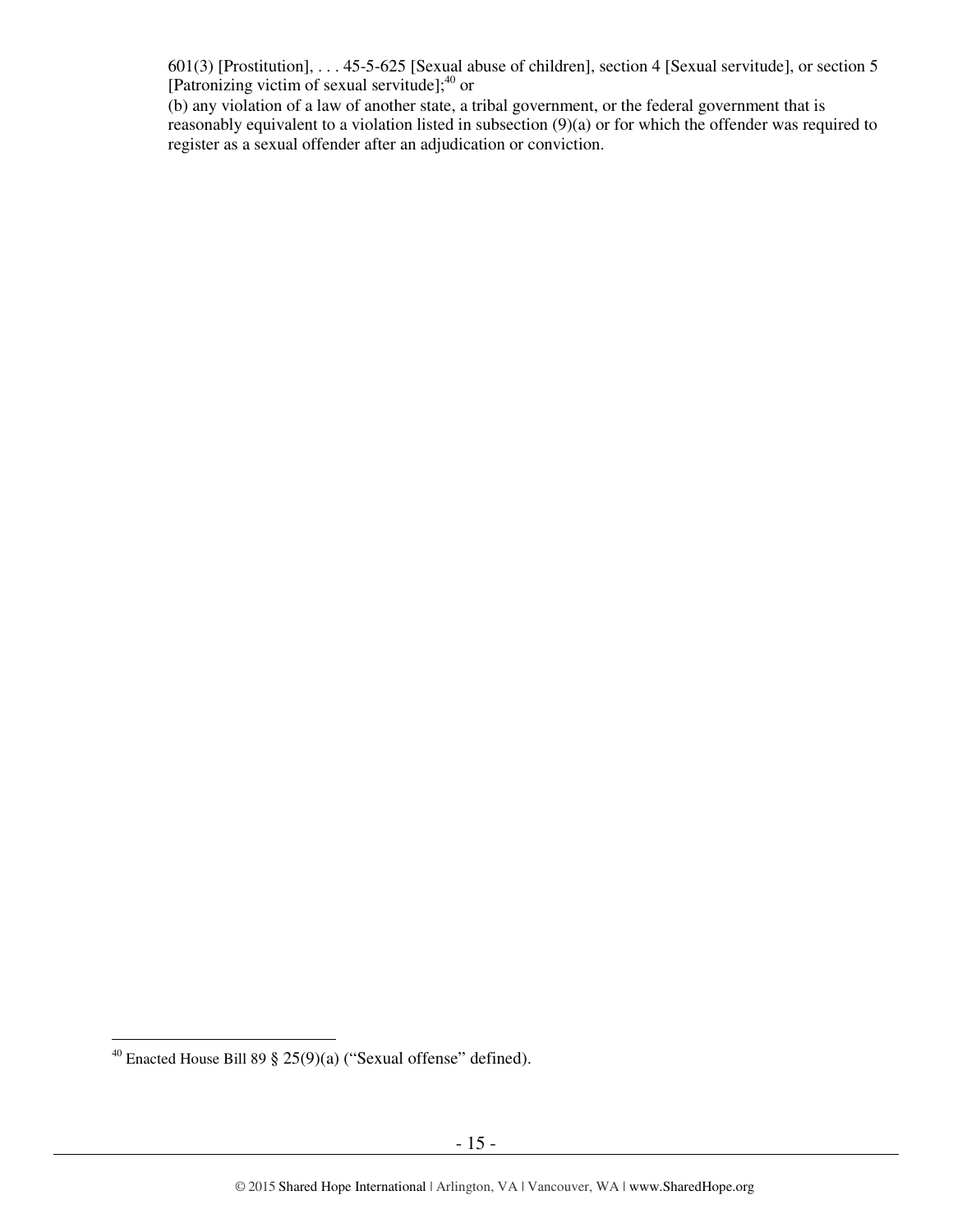#### **FRAMEWORK ISSUE 3: CRIMINAL PROVISIONS FOR TRAFFICKERS**

#### *Legal Components:*

- *3.1 Penalties for trafficking a child for sexual exploitation are as high as federal penalties.*
- *3.2 Creating and distributing child pornography carries penalties as high as similar federal offenses.*
- *3.3 Using the Internet or other electronic communication to lure, entice, recruit or sell commercial sex acts with a minor is a separate crime or results in an enhanced penalty for traffickers.*
- *3.4 Financial penalties for traffickers, including asset forfeiture, are sufficiently high.*
- *3.5 Convicted traffickers are required to register as sex offenders.*
- *3.6 Laws relating to termination of parental rights for certain offenses include sex trafficking or commercial sexual exploitation of children (CSEC) offenses in order to remove the children of traffickers from their control and potential exploitation.*

*\_\_\_\_\_\_\_\_\_\_\_\_\_\_\_\_\_\_\_\_\_\_\_\_\_\_\_\_\_\_\_\_\_\_\_\_\_\_\_\_\_\_\_\_\_\_\_\_\_\_\_\_\_\_\_\_\_\_\_\_\_\_\_\_\_\_\_\_\_\_\_\_\_\_\_\_\_\_\_\_\_\_\_\_\_\_\_\_\_\_\_\_\_\_* 

#### *Legal Analysis:*

*3.1 Penalties for trafficking a child for sexual exploitation are as high as federal penalties.* 

Traffickers convicted under Enacted House Bill 89  $\S 2^{41}$  (Trafficking of persons) face imprisonment up to 50 years, a fine not to exceed \$100,000, or both if the victim is a minor. Enacted House Bill 89 § 2(2)(b). A conviction of sexual servitude<sup>42</sup> under Enacted House Bill § 4 carries a prison term of up to 25 years and a fine of \$75,000 when the victim is a minor. Enacted House Bill 89 § 4(3)(b). ).

A conviction under Mont. Code Ann. § 45-5-602 (Promoting prostitution) is punishable by imprisonment up to 10 years, a fine not to exceed \$50,000, or both. Mont. Code Ann. § 45-5-602(2). If the victim is a minor under 18 and the buyer is at least 18 or older, then a conviction under Mont. Code § 45-5-602 is punishable by imprisonment for 100 years, the first 25 of which cannot be suspended or eligible for parole, a possible fine not to exceed \$50,000, an order to complete a sexual offender treatment program, and may be subject to supervision for the remainder of the offender's life. Mont. Code Ann.  $\S$  45-5-602(3)(a)(i)–(iii),(b).

A conviction under Mont. Code Ann. § 45-5-603(1)(b) (Aggravated promotion of prostitution) is punishable by imprisonment for 100 years, the first 25 of which cannot be suspended or eligible for parole, a possible fine not to exceed \$50,000, an order to complete a sexual offender treatment program, and may be subject to supervision for the remainder of the offender's life. Mont. Code Ann.  $\S$  45-5-603(2)(b)(i)(A)–(C), (ii).

A conviction under Mont. Code Ann. § 45-5-625(1)(a) (Sexual abuse of children) is punishable by life imprisonment or a term of imprisonment up to 100 years and a possible fine not to exceed \$10,000. Mont. Code Ann. § 45-5-625(2)(a). However, if the victim is under 16, unless punished under Mont. Code Ann. § 46-18- 219,<sup>43</sup> a conviction for sexual abuse of children is punishable by life imprisonment or by imprisonment for 4– 100 years and a possible fine not to exceed \$10,000. Mont. Code Ann. § 45-5-625(2)(b). Penalties are enhanced when the child is under 13 and the offender is 18 or older to imprisonment for 100 years, 25 years of which cannot be suspended ("except as provided in 46-18-222"<sup>44</sup>), a possible fine not to exceed \$50,000, an

<sup>41</sup> *See supra* note 2.

<sup>&</sup>lt;sup>42</sup> See supra section 1.1 for a discussion of "Sexual servitude."

<sup>&</sup>lt;sup>43</sup> See supra note 11 for the substantive provision of Mont. Code Ann. § 46-18-219 (Life sentence without possibility of release).

<sup>&</sup>lt;sup>44</sup> See supra note 7 for the substantive provision of Mont. Code Ann. § 46-18-222 (Exceptions to mandatory minimum sentences, restrictions on deferred imposition and suspended execution of sentence, and restrictions on parole eligibility).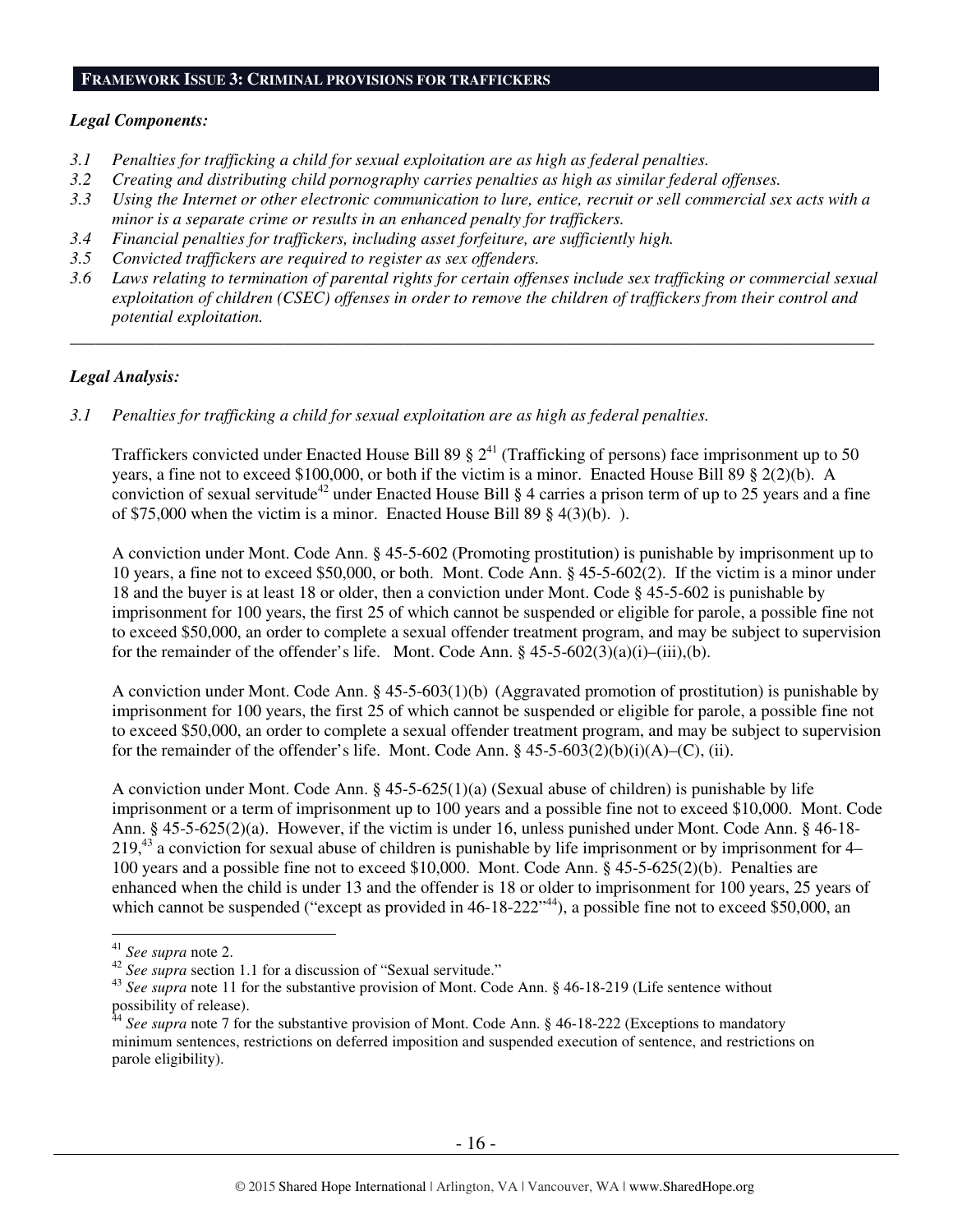order to enroll in a treatment program, and possible supervision for the remainder of the offender's life. Mont. Code Ann. § 45-5-625(4)(a), (b).

Traffickers may also face prosecution for money laundering pursuant to Mont. Code Ann. § 45-6-341(1), (2) (Money laundering), for receiving, acquiring or engaging in transactions involving the proceeds of any unlawful activity. A conviction under Mont. Code Ann. § 45-6-341(1) is punishable by a fine not to exceed \$1,500, up to 6 months imprisonment, or both. However, "if the money laundering is part of a common scheme or if the value of the proceeds or item of value exceeds \$1,500, the person shall be fined not to exceed \$50,000 or be imprisoned in the state prison for a term not to exceed 20 years, or both." Mont. Code Ann. § 45-6-341(2).

In comparison, if the victim is under the age of 14, a conviction under the Trafficking Victims Protection Act (TVPA) for child sex trafficking is punishable by 15 years to life imprisonment and a fine not to exceed \$250,000. 18 U.S.C. §§ 1591(b)(1), 3559(a)(1), 3571(b)(3). If the victim is between the ages of 14–17, a conviction is punishable by 10 years to life imprisonment and a fine not to exceed \$250,000. 18 U.S.C. §§ 1591(b)(2), 3559(a)(1), 3571(b)(3). A conviction is punishable by mandatory life imprisonment, however, if the trafficker has a prior conviction for a federal sex offense<sup>45</sup> against a minor.

## *3.2 Creating and distributing child pornography carries penalties as high as similar federal offenses.*

Creating and distributing child pornography is contained within the same statute of other forms of commercial sex abuse of a minor. Mont. Code Ann. § 45-5-625 (Sexual abuse of children) states,

(1) A person commits the offense of sexual abuse of children if the person: (a) knowingly employs, uses, or permits the employment or use of a child in an exhibition of sexual conduct,  $46$  actual or simulated;  $47$ 

(b) knowingly photographs, films, videotapes, develops or duplicates the photographs, films, or videotapes, or records a child engaging in sexual conduct, actual or simulated;

(d) knowingly processes, develops, prints, publishes, transports, distributes, sells, exhibits, or advertises any visual or print medium, including a medium by use of electronic communication<sup>48</sup> in which a child is engaged in sexual conduct, actual or simulated;

. . . .

. . . .

(g) possesses with intent to sell any visual or print medium, including a medium by use of electronic communication in which a child is engaged in sexual conduct, actual or simulated; . . . .

A conviction under Mont. Code Ann.  $\S 45-5-625(1)(a)$  (Sexual abuse of children) is punishable by life imprisonment or a term of imprisonment up to 100 years and a possible fine not to exceed \$10,000. Mont. Code Ann. § 45-5-625(2)(a). However, if the victim is under 16, unless punished under Mont. Code Ann. § 46-18- 219, a conviction for sexual abuse of children is punishable by life imprisonment or by imprisonment for 4–100 years and a possible fine not to exceed \$10,000. Mont. Code Ann. § 45-5-625(2)(b). Penalties are enhanced when the child is under 13 and the offender is 18 or older to imprisonment for 100 years, 25 years if which cannot be suspended ("except as provided in 46-18-222"), a possible fine not to exceed \$50,000, an order to enroll in a treatment program, and possible supervision for the remainder of the offender's life. Mont. Code Ann. § 45-5-625(4)(a), (b).

 $\overline{a}$ <sup>45</sup> *See supra* note 22 for the definition of "federal sex offense."

<sup>46</sup> *See supra* note 8 for the definition of "sexual conduct."

<sup>&</sup>lt;sup>47</sup> See supra note 9 for the definition of "simulated."

<sup>48</sup> *See supra* note 10 for the definition of "electronic communication."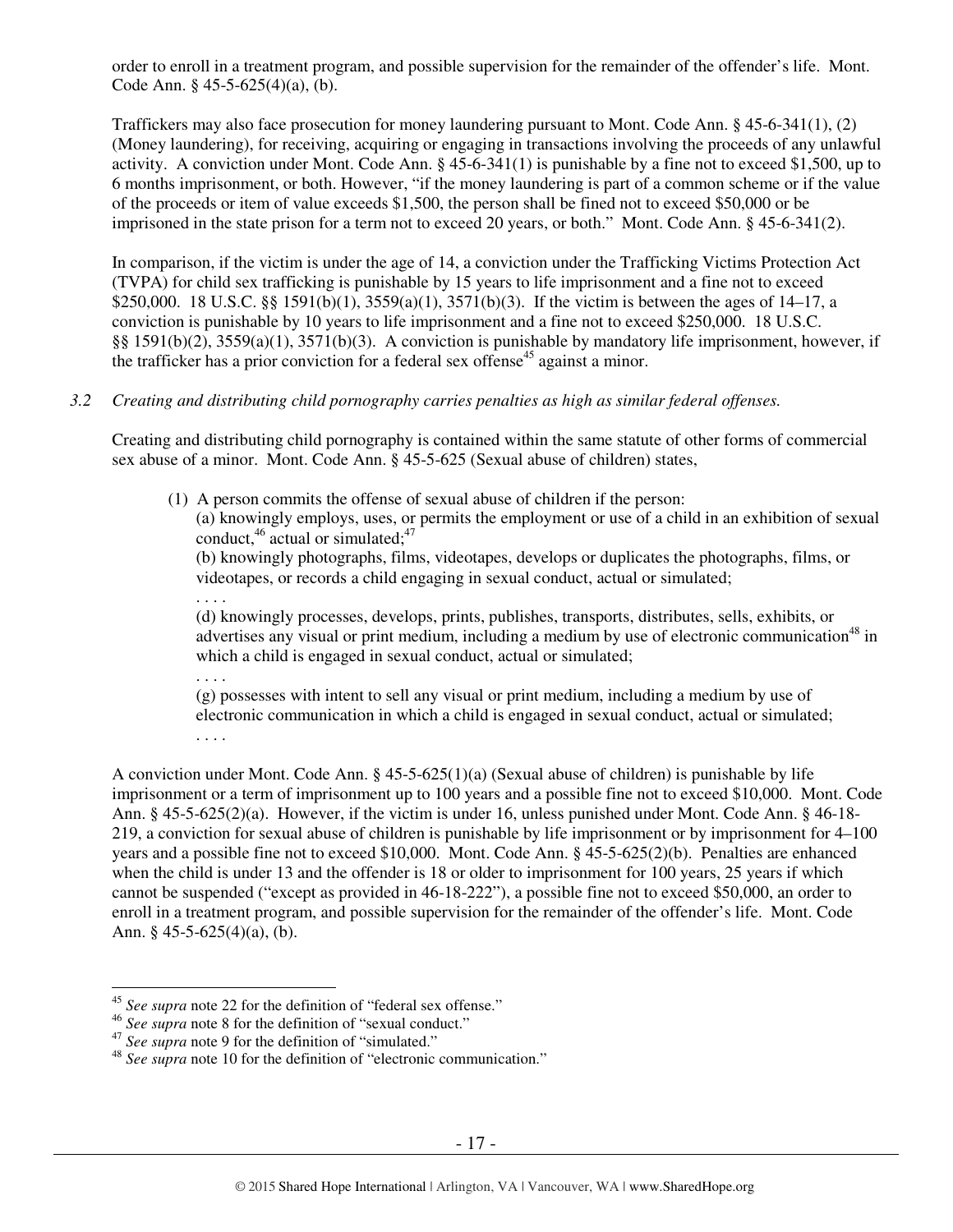In comparison, a conviction under the TVPA for child sex trafficking is punishable by 15 years to life imprisonment and a fine not to exceed \$250,000, if the victim is under the age of 14. 18 U.S.C. §§ 1591(b)(1),  $3559(a)(1)$ ,  $3571(b)(3)$ . If the victim is between the ages of  $14-17$ , a conviction is punishable by 10 years to life imprisonment and a fine not to exceed \$250,000. 18 U.S.C. §§ 1591(b)(2), 3559(a)(1), 3571(b)(3). A conviction is punishable by mandatory life imprisonment, however, if the trafficker has a prior conviction for a federal sex offense<sup>49</sup> against a minor. Additionally, a federal conviction for distribution of child pornography<sup>50</sup> is generally punishable by imprisonment for  $5-20$  years and a fine not to exceed \$250,000.<sup>51</sup> Subsequent convictions, however, are punishable by imprisonment up to 40 years and a fine not to exceed \$250,000.<sup>52</sup>

*3.3 Using the Internet or other electronic communication to lure, entice, recruit or sell commercial sex acts with a minor is a separate crime or results in an enhanced penalty for traffickers.* 

Use of the Internet to lure, entice, recruit, or purchase commercial sex acts with a minor is not a separate crime and does not result in an enhanced penalty for traffickers. Use of the Internet may be criminalized, however, under Mont. Code Ann. § 45-5-625(1) (Sexual abuse of children), which provides in part,

(1) A person commits the offense of sexual abuse of children if the person:

. . . .

 $\overline{a}$ 

(c) knowingly, by any means of communication, including electronic communication, persuades, entices, counsels, or procures a child under 16 years of age or a person the offender believes to be a child under 16 years of age to engage in sexual conduct, actual or simulated; . . . .

A conviction under Mont. Code Ann.  $\S 45-5-625(1)(c)$  (Sexual abuse of children) is punishable by life imprisonment or a term of imprisonment up to 100 years and a possible fine not to exceed \$10,000. Mont. Code Ann. § 45-5-625(2)(a). However, if the victim is under 16, unless punished under Mont. Code Ann. § 46-18- 219, a conviction for sexual abuse of children is punishable by life imprisonment or by imprisonment for 4–100 years and a possible fine not to exceed \$10,000. Mont. Code Ann. § 45-5-625(2)(b). Penalties are enhanced when the child is under 13 and the offender is 18 or older to imprisonment for 100 years, 25 years of which cannot be suspended ("except as provided in 46-18-222"), a possible fine not to exceed \$50,000, an order to enroll in a treatment program, and possible supervision for the remainder of the offender's life. Mont. Code Ann. § 45-5-625(4)(a), (b).

<sup>49</sup> *See supra* note 22 for the definition of "federal sex offense."

<sup>&</sup>lt;sup>50</sup> 18 U.S.C. §§ 2252(a)(1), (a)(2), (a)(3) (Certain activities relating to material involving the sexual exploitation of minors),  $2252A(a)(2)$ ,  $(a)(3)$  (Certain activities relating to material constituting or containing child pornography), 1466A(a) (Obscene visual representations of the sexual abuse of children).

<sup>&</sup>lt;sup>51</sup> 18 U.S.C. §§ 2252(b) (stating that a conviction under subsection (a)(1), (a)(2), or (a)(3) is punishable by imprisonment for 5–20 years and a fine), 2252A(b)(1) (a conviction is punishable by imprisonment for 5–20 years and a fine), 1466A(a), (b) (stating that a conviction under subsection (a) is "subject to the penalties provided in section 2252A(b)(1)," imprisonment for 5–20 years and a fine, while a conviction under subsection (b) is "subject to the penalties provided in section 2252A(b)(2)," imprisonment up to 10 years, a fine, or both); *see also* 18 U.S.C. §§  $3559(a)(1)$  (classifying all of the above listed offenses as felonies),  $3571(b)(3)$  (providing a fine up to \$250,000 for any felony conviction).

 $52$  18 U.S.C. §§ 2252(b) (stating if a person has a prior conviction under subsection (a)(1), (a)(2), or (a)(3) or a list of other statutes, a conviction is punishable by a fine and imprisonment for  $15-40$  years),  $2252A(b)(1)$  (stating if a person has a prior conviction under subsection (a)(2), (a)(3), or a list of other statutes, a conviction is punishable by a fine and imprisonment for  $15-40$  years),  $1466A(a)$ , (b) (stating that the penalty scheme for section  $2252A(b)$ applies); *see also* 18 U.S.C. §§ 3559(a)(1) (classifying all of the above listed offenses as felonies), 3571(b)(3) (providing a fine up to \$250,000 for any felony conviction).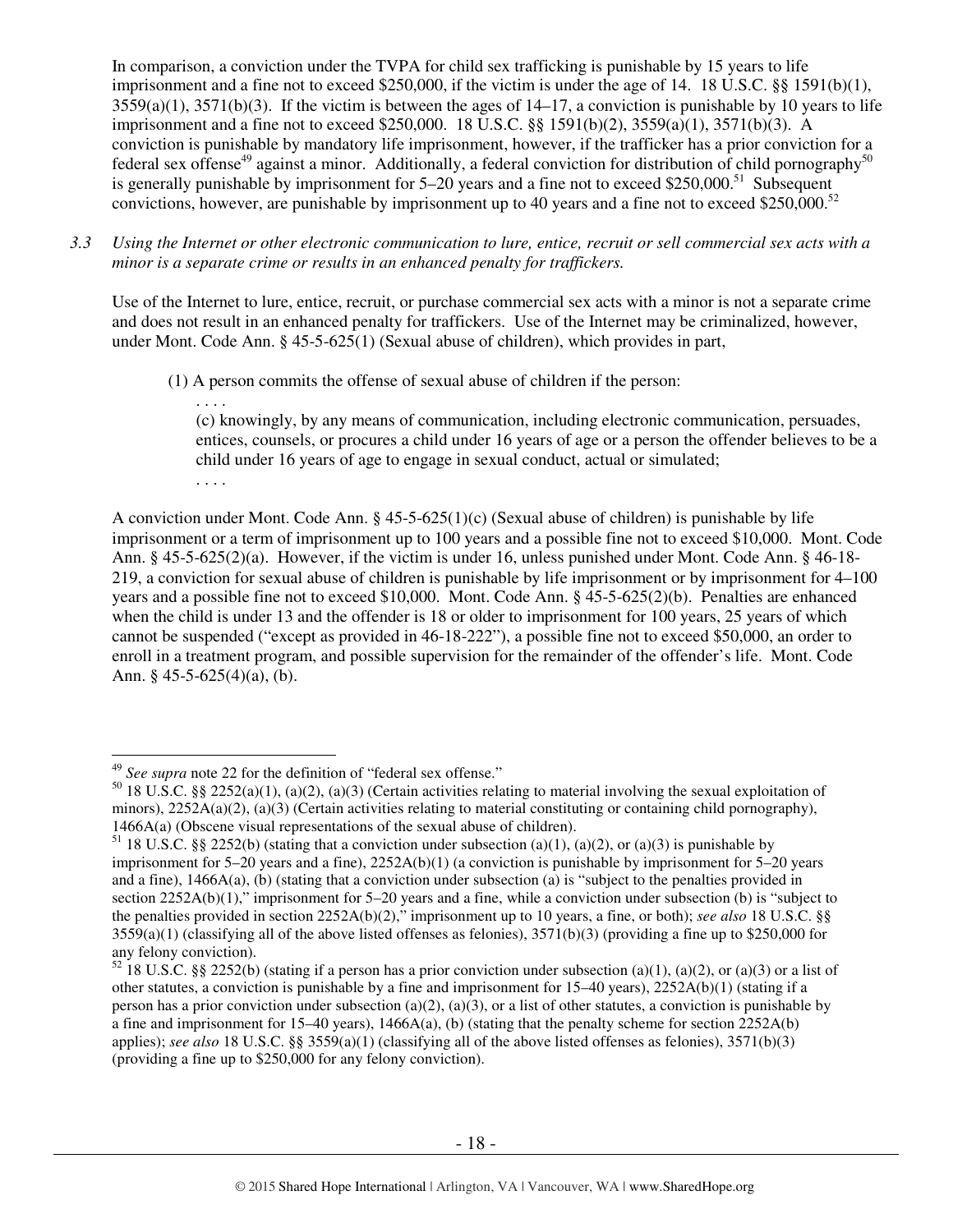## *3.4 Financial penalties for traffickers, including asset forfeiture, are sufficiently high.*

Traffickers convicted under Enacted House Bill 89  $\S 2^{53}$  (Trafficking of persons) face financial penalties up to \$100,000. Enacted House Bill 89 § 2(2)(b). Under § 4 (Sexual servitude) convicted traffickers face a fine of up to \$75,000 when the victim is a minor. Enacted House Bill 89 § 4(3)(b). Mont. Code Ann. § 45-5-602 (Promoting prostitution) or § 45-5-603(1)(b) (Aggravated promotion of prostitution) face a possible fine not to exceed \$50,000. Mont. Code Ann. §§ 45-5-602(2), (3)(a)(ii), 45-5-603(2)(b)(i)(B).

A conviction under Mont. Code Ann. § 45-5-625 (Sexual abuse of children) is punishable by a possible fine not to exceed \$10,000, but if the child is under 16, then the offense is punishable by a possible fine not to exceed \$10,000. Mont. Code Ann. § 45-5-625(2)(a), (b). A conviction under Mont. Code Ann. § 45-5-625 when the victim was 12 or younger is punishable by a possible fine not to exceed \$50,000. Mont. Code Ann. § 45-5-  $625(4)(a)(ii)$ .

Mandatory restitution must be ordered where the victim suffers "an economic loss," pursuant to Mont. Code Ann. § 46-18-241(1) (Condition of restitution),<sup>54</sup> which states,

As provided in 46-18-201,<sup>55</sup> a sentencing court shall, as part of the sentence, require an offender to make full restitution to any victim who has sustained pecuniary loss, including a person suffering an economic loss. The duty to pay full restitution under the sentence remains with the offender or the offender's estate until full restitution is paid, whether or not the offender is under state supervision. If the offender is under state supervision, payment of restitution is a condition of any probation or parole.

If convicted of Mont. Code Ann. § 45-6-341(1) (Money laundering), a trafficker faces a fine not to exceed \$1,500, unless "the money laundering is part of a common scheme or if the value of the proceeds or item of value exceeds \$1,500," in which case the fine is not to exceed \$50,000. Mont. Code Ann. § 45-6-341(2). In addition, pursuant to Mont. Code Ann. § 45-6-341(3)(a), the court shall order a convicted trafficker to forfeit

(i) money, including digital currency, and raw materials, products, equipment of any kind, and any other personal property involved in the money laundering;

(ii) personal property constituting or derived from proceeds obtained directly or indirectly from the money laundering; and

(iii) real property, including any right, title, and interest in any lot or tract of land and any appurtenances or improvements, that is directly used or intended to be used in any manner to commit or facilitate the commission of, or that is derived from or maintained by the proceeds resulting from, the money laundering.

Pursuant to Mont. Code Ann. § 45-6-341(3)(b), "The sheriff of the county where forfeited property is located shall sell the property at auction. The proceeds of the sale must be deposited in the state general fund."

Traffickers also face asset forfeiture when convicted of human trafficking offenses, including Enacted House Bill 89 § 2 (Trafficking of persons), § 4 (Sexual servitude) § 5 (Patronizing victim of sexual servitude). Pursuant to Enacted House Bill 89  $\S 7(1)^{56}$  (Property subject to forfeiture),

<sup>53</sup> *See supra* note 2.

<sup>&</sup>lt;sup>54</sup> The text of Mont. Code Ann. § 46-18-241(1) indicates that this provision will be effective July 1, 2015.

<sup>55</sup> *See supra* note 32 for the substantive provision of Mont. Code Ann. § 46-18-201 (Sentences that may be imposed).

<sup>56</sup> *See supra* note 33.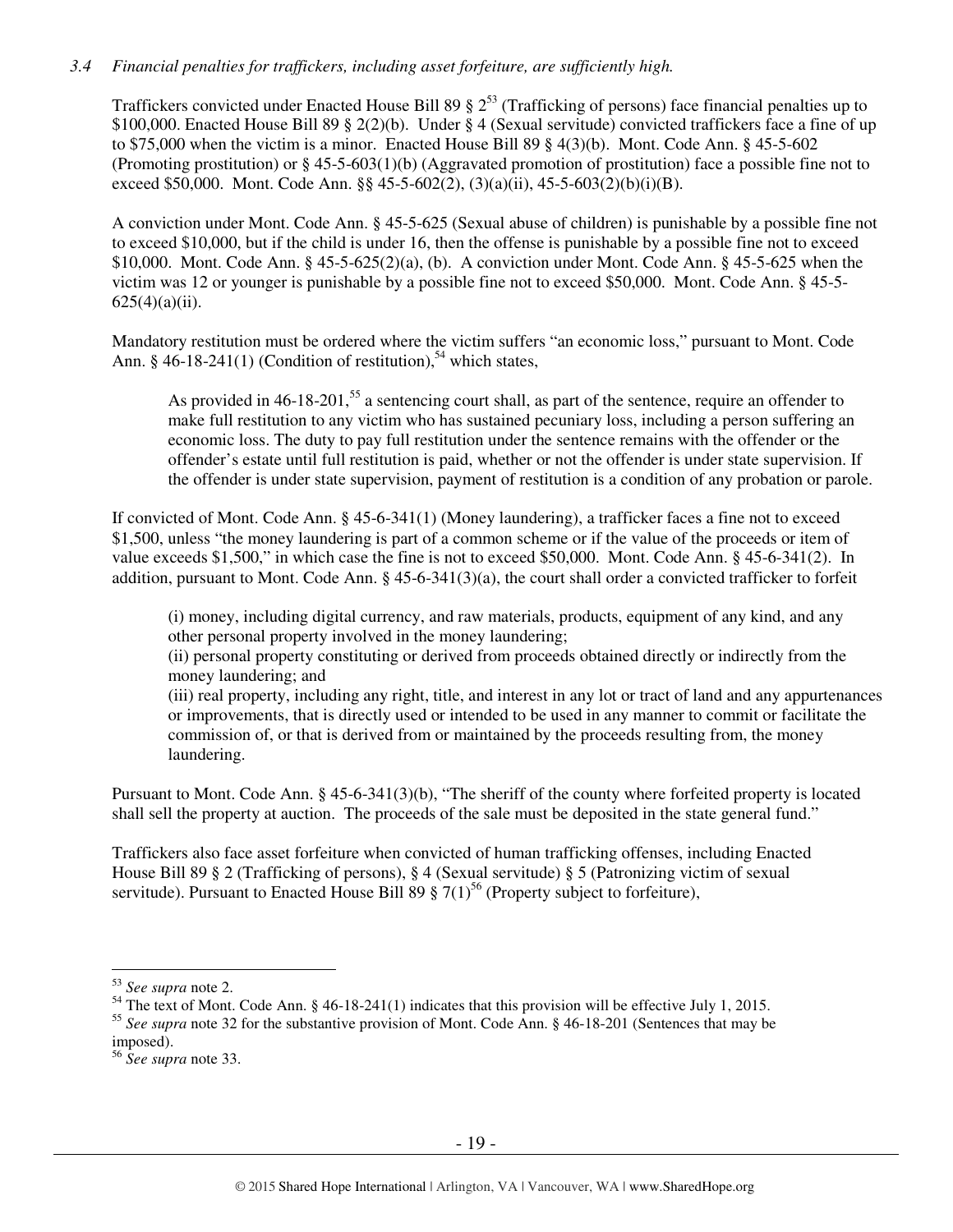(b) Property is subject to criminal forfeiture under this section if it is used or intended for use in violation of [section 2, section 3, section 4, or section 5].

(c) The following property is subject to criminal forfeiture under this section:

(i) money, raw materials, products, equipment, and other property of any kind;

(ii) property used or intended for use as a container for property enumerated in subsection  $(1)(c)(i)$ ;

(iii) except as provided in subsection (2), a conveyance, including an aircraft, vehicle, or vessel; $57$ 

(iv) books, records, research products and materials, formulas, microfilm, tapes, and data; (v) anything of value furnished or intended to be furnished in exchange for the provision of labor or services or commercial sexual activity and all proceeds traceable to the exchange; (vi) negotiable instruments, securities, and weapons; and

(vii) personal property constituting or derived from proceeds obtained directly or indirectly from the provision of labor or services or commercial sexual activity.

*3.5 Convicted traffickers are required to register as sex offenders.* 

Under the Sexual or Violent Offender Registration Act, Mont. Code Ann. § 46-23-504(1) (Persons required to register—procedure) requires that a sex offender,

(1) Except as provided in 41-5-1513 [Disposition—delinquent youth—restrictions], a sexual or violent offender:

(a) shall register immediately upon conclusion of the sentencing hearing if the offender is not sentenced to confinement or is not sentenced to the department and placed in confinement by the department;

(b) must be registered as provided in 46-23-503 [Release of sexual or violent offender from place of confinement--duties of official in charge] at least 10 days prior to release from confinement if sentenced to confinement or sentenced to the department and placed in confinement by the department;

(c) shall register within 3 business days of entering a county of this state for the purpose of residing or setting up a temporary residence for 10 days or more or for an aggregate period exceeding 30 days in a calendar year; and

(d) who is a transient shall register within 3 business days of entering a county of this state.

Mont. Code Ann. § 46-23-502(10)<sup>58</sup> (Definitions) defines "sexual or violent offender" as "a person who has been convicted of or, in youth court, found to have committed or been adjudicated for a sexual or violent offense." Pursuant to Mont. Code Ann. § 46-23-502(9), "sexual offense" is defined as the following:

(a) any violation of or attempt, solicitation, or conspiracy to commit a violation of 45-5-301 [Unlawful restraint] (if the victim is less than 18 years of age and the offender is not a parent of the victim), 45-5- 302 [Kidnapping] (if the victim is less than 18 years of age and the offender is not a parent of the victim), 45-5-303 [Aggravated kidnapping] (if the victim is less than 18 years of age and the offender is not a parent of the victim), 45-5-502(3) [Sexual assault] (if the victim is less than 16 years of age and the offender is 3 or more years older than the victim),  $45-5-503$  [Sexual intercourse without consent], ... . 45-5-601(3) [Prostitution if the prostitute was a child and the patron was 18 years of age or older], 45-

 $<sup>57</sup>$  Pursuant to Enacted House Bill 89 § 7(2), "A conveyance is not subject to criminal forfeiture under this section</sup> unless the owner or other person in charge of the conveyance knowingly used the conveyance or knowingly consented to its use for the purposes described in subsection (1)(b)."

<sup>58</sup> *See supra* note 39.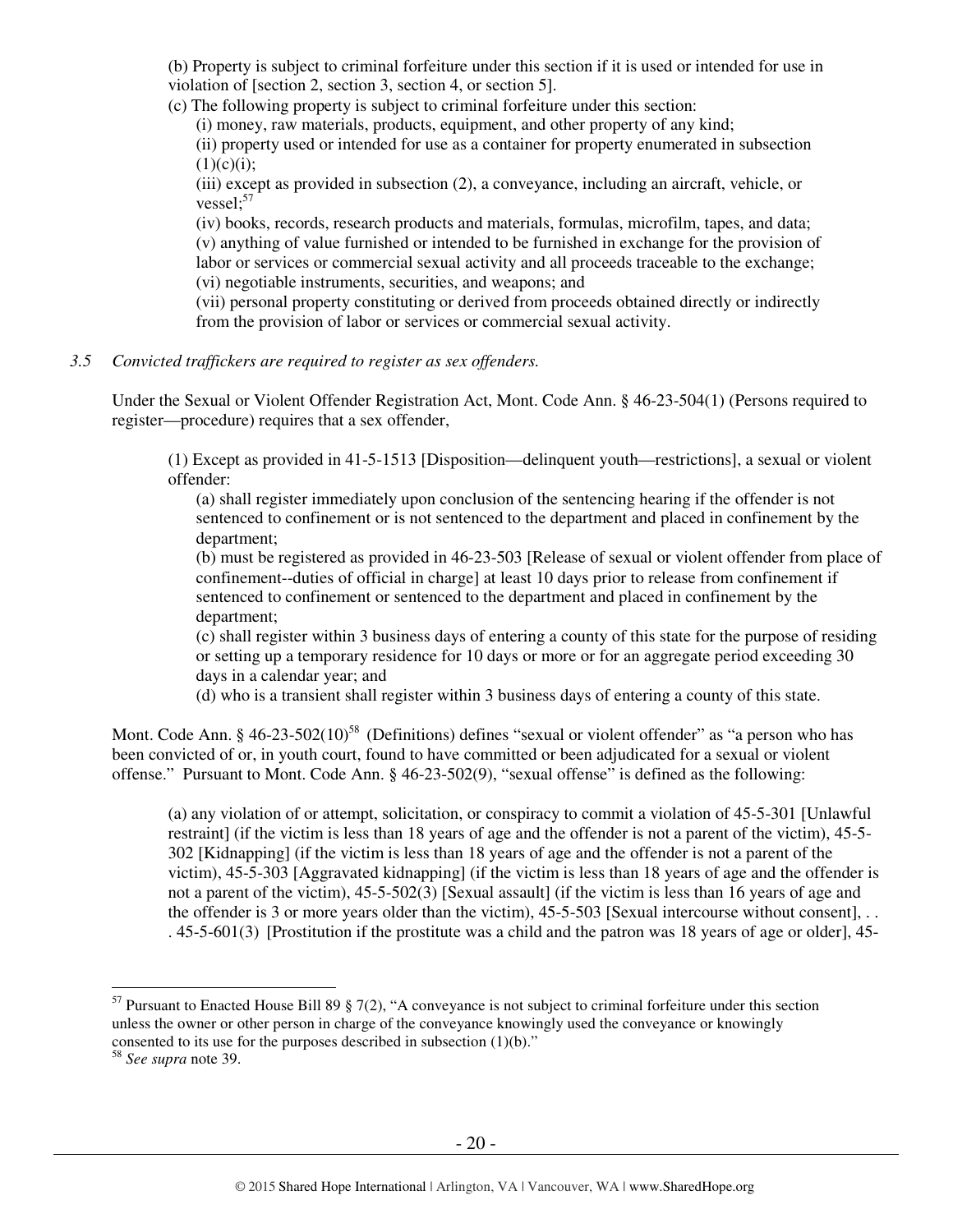5-602(3) [Promoting prostitution], 45-5-603(1)(b) or (2)(b) [Aggravated promotion of prostitution], or 45-5-625 [Sexual abuse of children], section 4 [Sexual servitude]<sup>59</sup> . . . or (b) any violation of a law of another state, a tribal government, or the federal government that is reasonably equivalent to a violation listed in subsection (9)(a) or for which the offender was required to register as a sexual offender after an adjudication or conviction.

*3.6 Laws relating to termination of parental rights for certain offenses include sex trafficking or commercial sexual exploitation of children (CSEC) offenses in order to remove the children of traffickers from their control and potential exploitation.* 

Pursuant to Mont. Code Ann. § 41-3-609(1) (Criteria for termination),

(1) The court may order a termination of the parent-child legal relationship upon a finding established by clear and convincing evidence, except as provided in the federal Indian Child Welfare Act, if applicable, that any of the following circumstances exist:

. . .

(c) the parent is convicted of a felony in which sexual intercourse occurred or is a minor adjudicated a delinquent youth because of an act that, if committed by an adult, would be a felony in which sexual intercourse occurred and, as a result of the sexual intercourse, the child is born; (d) the parent has subjected a child to any of the circumstances listed in  $41-3-423(2)(a)$  [Reasonable efforts required to prevent removal of child or to return -- exemption -- findings -- permanency plan] through  $(2)(e)$ ;

. . . .

The grounds provided pursuant to Mont. Code Ann. § 41-3-423(2)(a) include when a parent has "subjected a child to aggravated circumstances, including but not limited to abandonment, torture, chronic abuse, or sexual abuse or chronic, severe neglect of a child."

Mont. Code Ann. § 41-3-102(27)(a) (Definitions) states, "(a) 'Sexual abuse' means the commission of sexual assault, sexual intercourse without consent, indecent exposure, deviate sexual conduct, sexual abuse, ritual abuse, or incest, as described in Title 45, chapter 5." Pursuant to Mont. Code Ann. § 41-3-102(7)(a), (b)(i)(A) (Definitions),

(a) "Child abuse or neglect" means:

(i) actual physical or psychological harm to a child;

- (ii) substantial risk of physical or psychological harm to a child; or
- (iii) abandonment.

(b) (i) The term includes:

(A) actual physical or psychological harm to a child or substantial risk of physical or psychological harm to a child by the acts or omissions of a person responsible for the child's welfare; . . .

Mont. Code Ann. § 41-3-102(21)(a) states,

"Physical or psychological harm to a child" means the harm that occurs whenever the parent or other person responsible for the child's welfare:

(i) inflicts or allows to be inflicted upon the child physical abuse, physical neglect, or psychological abuse or neglect;

(ii) commits or allows sexual abuse or exploitation of the child;

<sup>59</sup> *See supra* note 2.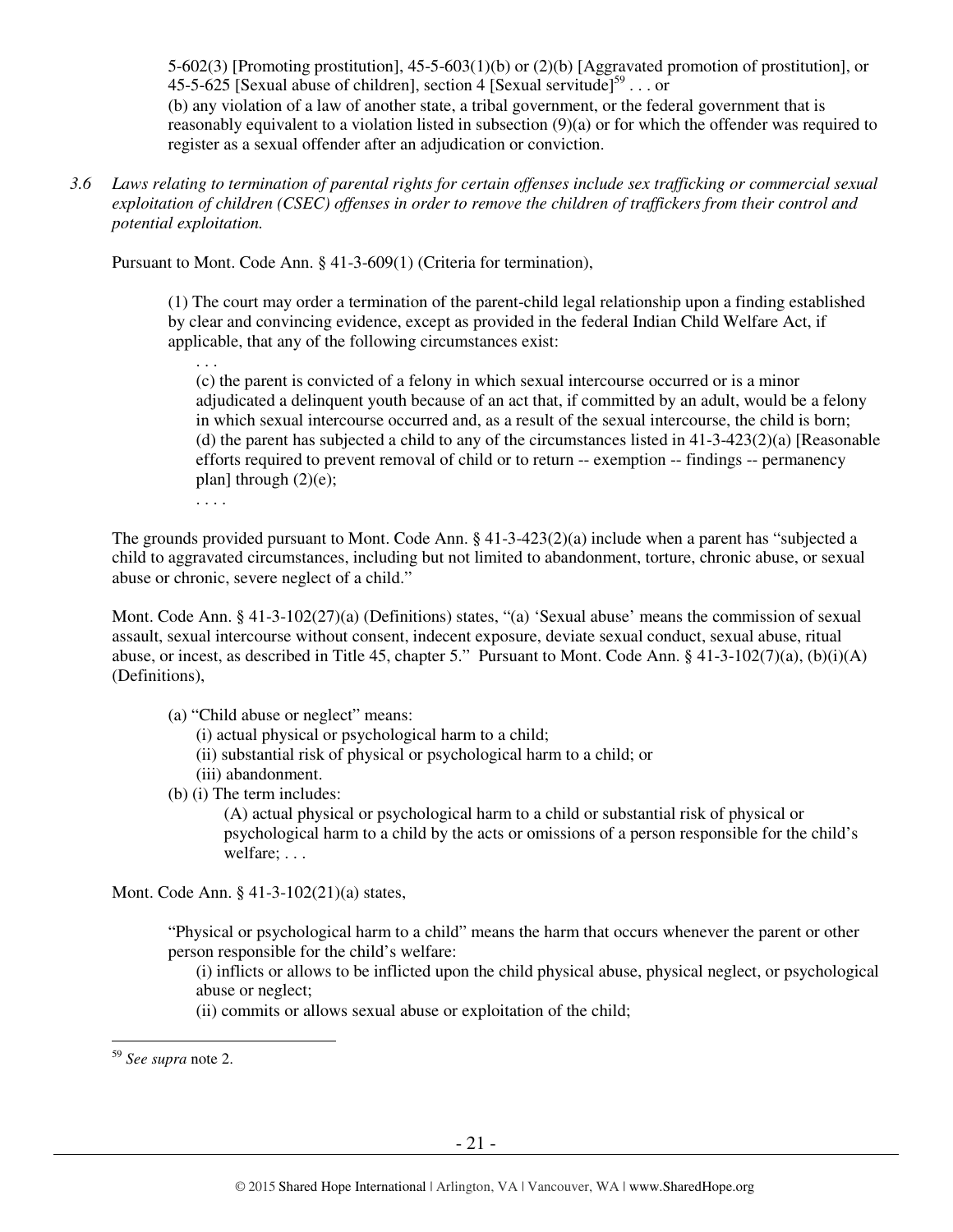Mont. Code Ann. § 41-3-102(28) defines "sexual exploitation" as "allowing, permitting, or encouraging a child to engage in a prostitution offense, as described in 45-5-601 through 45-5-603 [Prostitution, Promoting prostitution, Aggravated promotion of prostitution], or allowing, permitting, or encouraging sexual abuse of children as described in 45-5-625."

Additionally if a victim of domestic minor sex trafficking has a child as a result of sexual intercourse without consent, the offender forfeits and terminates all parental rights. Mont. Code § 45-5-503 (Sexual intercourse without consent) states,

(7) If as a result of sexual intercourse without consent a child is born, the offender who has been convicted of an offense under this section, and who is the biological parent of the child resulting from the sexual intercourse without consent, forfeits all parental and custodial rights to the child if the provisions of 46–1–401 have been followed.

Parenting plans may be altered and subject to court ordered mediation when trafficking occurs. However, termination of parental rights is still not specifically listed in these provisions. Pursuant to Mont. Code Ann. § 40-4-219 (Amendment of parenting plan—mediation),

The court may in its discretion amend a prior parenting plan if it finds, upon the basis of facts that have arisen since the prior plan or that were unknown to the court at the time of entry of the prior plan, that a change has occurred in the circumstances of the child and that the amendment is necessary to service the best interest of the child. In determining the child's best interest under this section, the court may, in addition to the criteria in 40-4-212 [Best interest of the child], also consider whether . . . a parent or other person residing in that parent's household has been convicted of any of the crimes listed in subsection 8(b).

The crimes included in Mont. Code Ann. § 40-4-219 subsection 8(b) include (iii) sexual assault, as described in 45-5-502, (iv) sexual intercourse without consent, as described in 45-5-503, (vii) aggravated promotion of prostitution of a child, as described in  $45-5-603(1)(b)$ ; (viii) engendering the welfare of children, as described in 45-5-622, and (x) sexual abuse of children, as described in 45-5-625.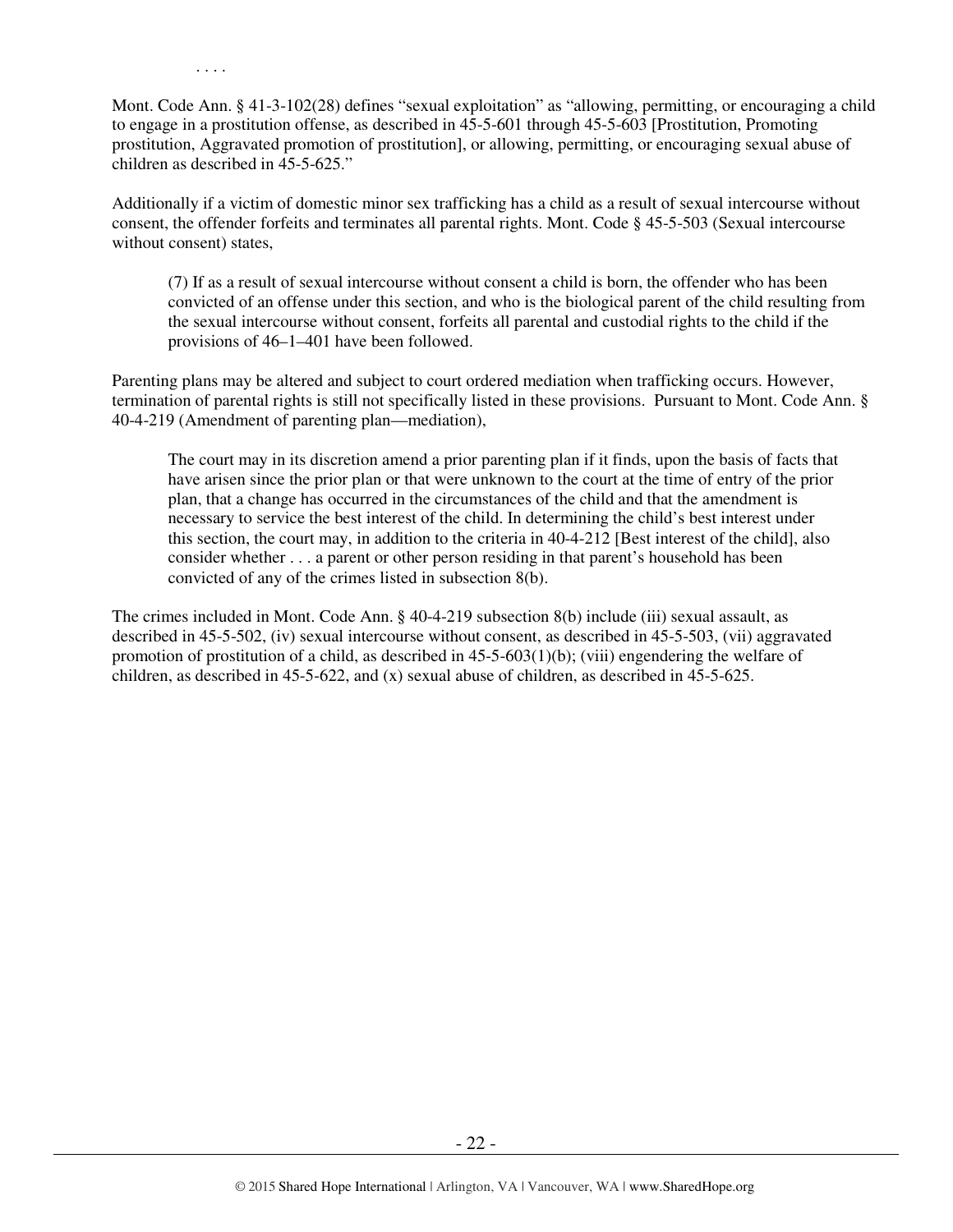#### **FRAMEWORK ISSUE 4: CRIMINAL PROVISIONS FOR FACILITATORS**

#### *Legal Components:*

- *4.1 The acts of assisting, enabling, or financially benefitting from child sex trafficking are included as criminal offenses in the state sex trafficking statute.*
- *4.2 Financial penalties, including asset forfeiture laws, are in place for those who benefit financially from or aid and assist in committing domestic minor sex trafficking.*

*\_\_\_\_\_\_\_\_\_\_\_\_\_\_\_\_\_\_\_\_\_\_\_\_\_\_\_\_\_\_\_\_\_\_\_\_\_\_\_\_\_\_\_\_\_\_\_\_\_\_\_\_\_\_\_\_\_\_\_\_\_\_\_\_\_\_\_\_\_\_\_\_\_\_\_\_\_\_\_\_\_\_\_\_\_\_\_\_\_\_\_\_\_\_* 

*4.3 Promoting and selling child sex tourism is illegal.* 

. . . .

*4.4 Promoting and selling child pornography is illegal.* 

## *Legal Analysis:*

*4.1 The acts of assisting, enabling, or financially benefitting from child sex trafficking are included as criminal offenses in the state sex trafficking statute.* 

The state sex trafficking law includes financially benefitting from domestic minor sex trafficking under Enacted House Bill 89 §  $2^{60}$  (Trafficking of persons) which provides,

(1) A person commits the offense of trafficking of persons if the person purposely or knowingly:

(b) benefits, financially or by receiving anything of value, from participation in a venture that has subjected another person to involuntary servitude or sexual servitude.

Trafficking of persons is punishable by up to 50 years imprisonment and a possible fine up to \$100,000 when the victim is a child. Enacted House Bill 89  $\S$  2(2)(b)(ii).<sup>61</sup>

Mont. Code Ann. § 45-5-602 (Promoting prostitution) is also applicable to facilitators who participate in transporting minors or provide premises for domestic minor sex trafficking. A conviction under Mont. Code Ann. § 45-5-602 (Promoting prostitution) is punishable by imprisonment up to 10 years, a fine not to exceed \$50,000, or both. Mont. Code Ann. § 45-5-602(2). If the person being prostituted was a child and the patron is at least 18 or older, then a conviction under Mont. Code Ann. § 45-5-602 is punishable by imprisonment for 100 years, 25 years of which cannot be suspended, a possible fine not to exceed \$50,000, an order to complete a sexual offender treatment program, and may be subject to supervision for the remainder of the offender's life Mont. Code Ann. § 45-5-602(3)(a)(i)–(iii), (b).

Mont. Code Ann. §45-5-603(1)(b)-(c) (Aggravated promotion of prostitution) may also be applicable to facilitation. Subsections (b)-(c) state,

(1) A person commits the offense of aggravated promotion of prostitution if the person purposely or knowingly commits any of the following acts:

(b) promotes prostitution of a child, whether or not the person is aware of the child's age; (c) promotes the prostitution of one's spouse, child, ward, or any person for whose care, protection, or support the person is responsible.

 $\overline{a}$ 

. . .

<sup>60</sup> *See supra* note 2.

<sup>61</sup> *See supra* note 3.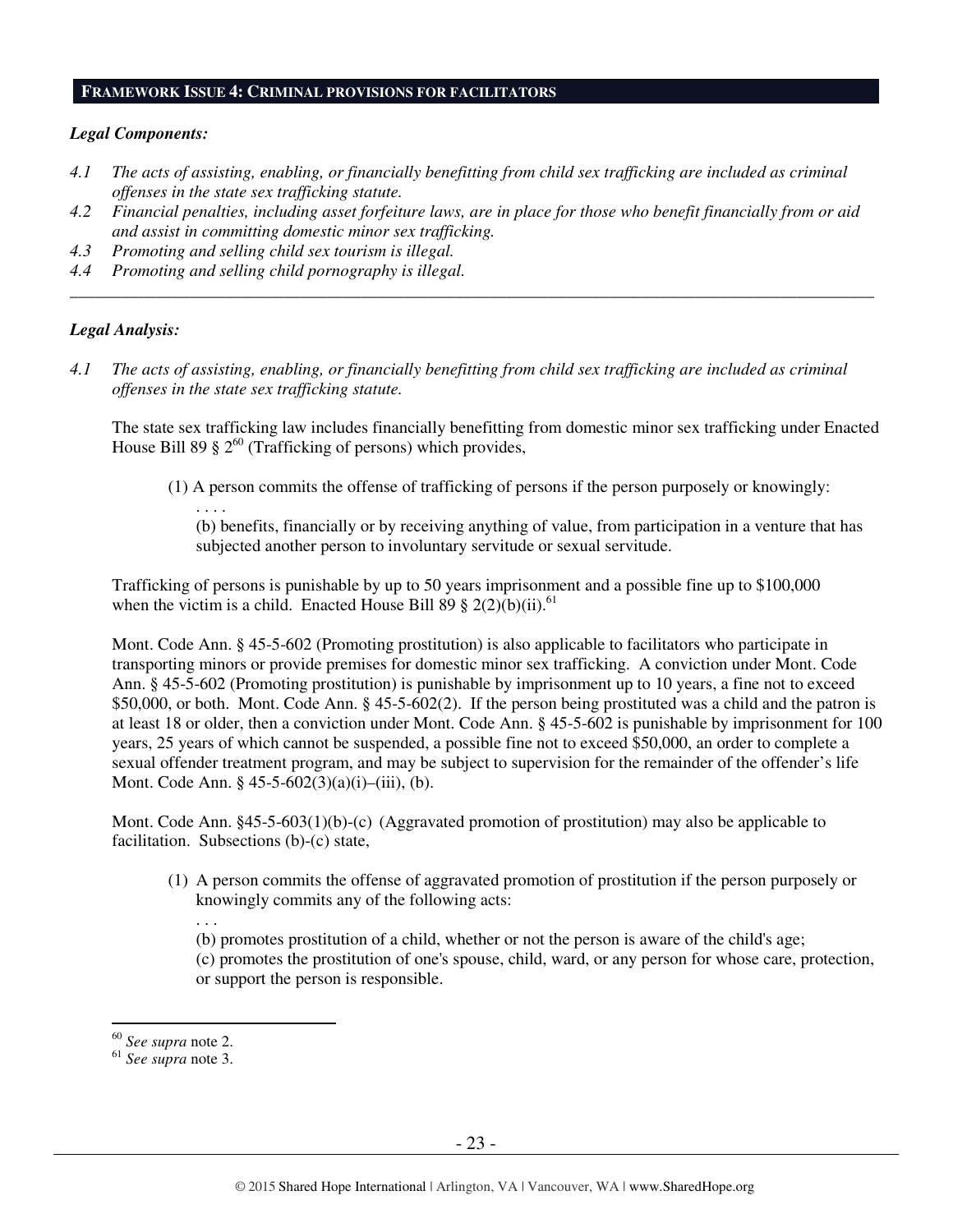As discussed above, promotion of prostitution includes the keeping a house of prostitution, procuring an individual for prostitution, transporting an individual with the purpose to promote that individual's engaging prostitution, leases or permits a place to be used for prostitution. Mont. Code Ann.  $§45-5-602(1)(a)-(g)$ .

A facilitator may also face charges under Mont. Code Ann. § 45-5-625(1)(i) (Sexual abuse of children), assuming it encompasses transporting a child to engage in sexual conduct with a third party.<sup>62</sup> A conviction under Mont. Code Ann. § 45-5-625(1)(a) (Sexual abuse of children) is punishable by life imprisonment or a term of imprisonment up to 100 years and a possible fine not to exceed \$10,000. Mont. Code Ann. § 45-5- 625(2)(a). However, if the victim is under 16, unless punished under Mont. Code Ann.  $\S$  46-18-219,<sup>63</sup> a conviction for sexual abuse of children is punishable by life imprisonment or by imprisonment for 4–100 years and a possible fine not to exceed \$ 10,000. Mont. Code Ann. § 45-5-625(2)(b). Penalties are enhanced when the child is under 13 and the offender is 18 or older to imprisonment for 100 years, 25 years of which cannot be suspended ("except as provided in 46-18-222"<sup>64</sup>), a possible fine not to exceed \$50,000, an order to enroll in a treatment program, and possible supervision for the remainder of the offender's life. Mont. Code Ann. § 45-5-625(4)(a), (b).

Pursuant to Mont. Code Ann. § 45-6-341(1), (2) (Money laundering),

(1) A person commits the offense of money laundering if the person knowingly:

(a) receives or acquires the proceeds of, or engages in transactions involving proceeds of, any activity that is unlawful under the laws of the United States or the state in which the activity occurred;

(b) gives, sells, transfers, trades, invests, conceals, transports, or otherwise makes available anything of value that the person knows is intended to be used for the purpose of committing or furthering the commission of any activity that is unlawful under the laws of the United States or the state in which the committing or furthering of the commission of the activity occurs;

(c) directs, plans, organizes, initiates, finances, manages, supervises, or facilitates the transportation or transfer of proceeds that the person knows are derived from any activity that is unlawful under the laws of the United States or the state in which the activity occurred; or

(d) conducts a financial transaction involving proceeds that the person knows are derived from any activity that is unlawful under the laws of the United States or the state in which the activity occurred when the transaction is designed in whole or in part to conceal or disguise the nature, location, source, ownership, or control of the proceeds or to avoid a transaction reporting requirement under federal law.

(2) A person convicted of money laundering shall be fined an amount not to exceed \$1,500 or be imprisoned in the county jail for a term not to exceed 6 months, or both. If the money laundering is part of a common scheme or if the value of the proceeds or item of value exceeds \$1,500, the person shall be fined not to exceed \$50,000 or be imprisoned in the state prison for a term not to exceed 20 years, or both.

<sup>&</sup>lt;sup>62</sup> *See supra* Section 1.2 for the relevant text of Mont. Code Ann. § 45-5-625(1)(i) (Sexual abuse of children). <sup>63</sup> See supra note 11 for the substantive provision of Mont. Code Ann. § 46-18-219 (Life sentence without possibility of release).

<sup>&</sup>lt;sup>64</sup> See supra note 7 for the substantive provision of Mont. Code Ann. § 46-18-222 (Exceptions to mandatory minimum sentences, restrictions on deferred imposition and suspended execution of sentence, and restrictions on parole eligibility).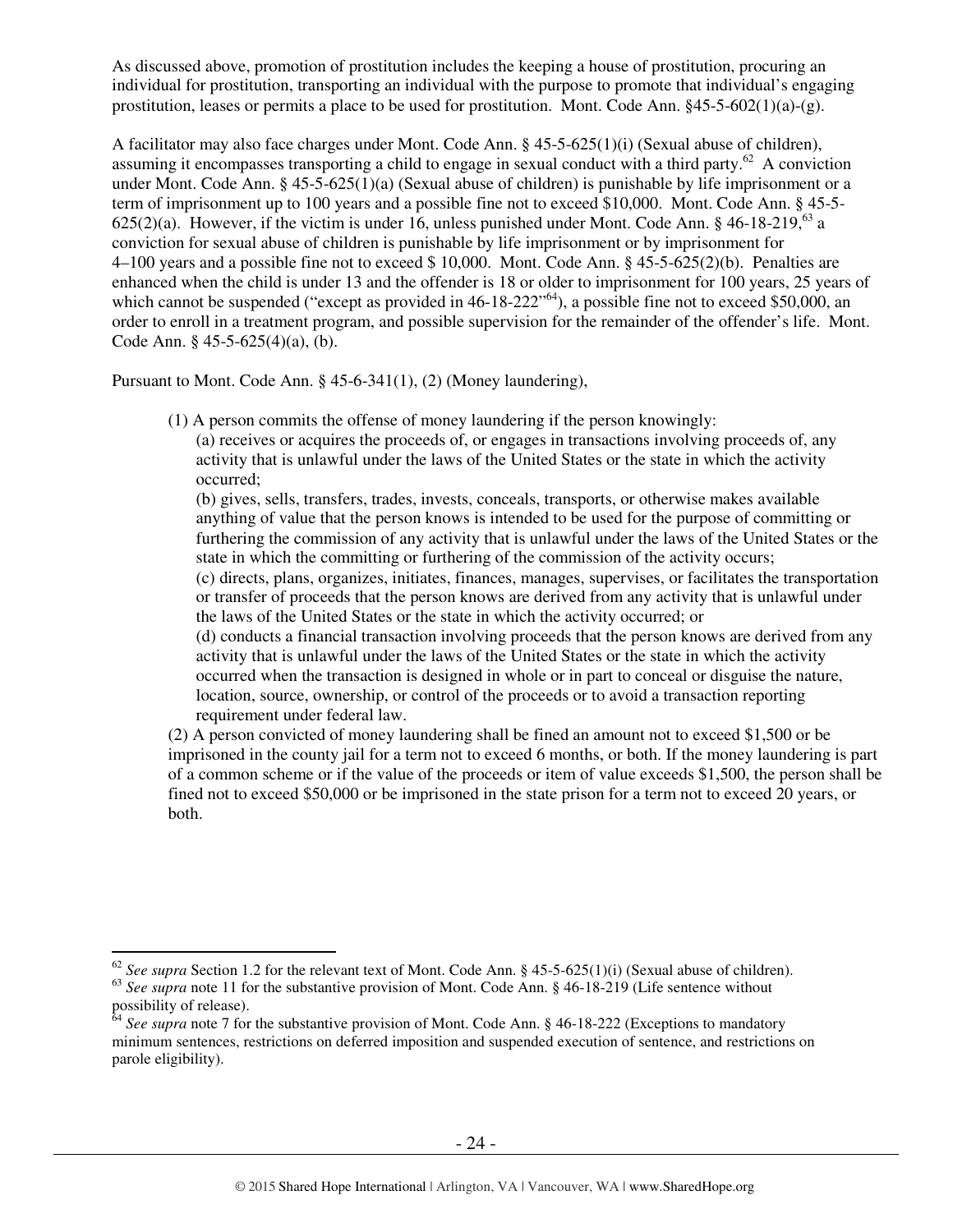*4.2 Financial penalties, including asset forfeiture laws, are in place for those who benefit financially from or aid and assist in committing domestic minor sex trafficking.* 

Facilitators convicted under Enacted House Bill 89  $\S 2^{65}$  (Trafficking of persons) face fines up to \$100,000. Enacted House Bill 89 § 2(2)(b). A facilitator convicted under Mont. Code Ann. § 45-5-602(1)(g) (Promoting prostitution) faces a fine of up to \$50,000. Mont. Code Ann. § 45-5-602(2).

Restitution must be ordered by the court in any case that the victim suffers "an economic loss," pursuant to Mont. Code Ann. § 46-18-241(1) (Condition of restitution), which states,

As provided in  $46-18-201$ ,<sup>66</sup> a sentencing court shall, as part of the sentence, require an offender to make full restitution to any victim who has sustained pecuniary loss, including a person suffering an economic loss. The duty to pay full restitution under the sentence remains with the offender or the offender's estate until full restitution is paid, whether or not the offender is under state supervision. If the offender is under state supervision, payment of restitution is a condition of any probation or parole.

Convicted facilitators face asset forfeiture for human trafficking offenses. If a facilitator's property was used or intended for use in violation of Enacted House Bill 89 § 2 (Trafficking of persons), § 4 (Sexual servitude) or § 5 (Patronizing victim of sexual servitude) that property is subject to asset forfeiture under Enacted House Bill 89  $\S$  7(1)<sup>67</sup> (Property subject to forfeiture) which provides,

(b) Property is subject to criminal forfeiture under this section if it is used or intended for use in violation of [section 2, section 3, section 4, or section 5].

(c) The following property is subject to criminal forfeiture under this section:

(i) money, raw materials, products, equipment, and other property of any kind;

(ii) property used or intended for use as a container for property enumerated in subsection  $(1)(c)(i);$ 

(iii) except as provided in subsection (2), a conveyance, including an aircraft, vehicle, or  $vessel: <sup>68</sup>$ 

(iv) books, records, research products and materials, formulas, microfilm, tapes, and data; (v) anything of value furnished or intended to be furnished in exchange for the provision of labor or services or commercial sexual activity and all proceeds traceable to the exchange; (vi) negotiable instruments, securities, and weapons; and

(vii) personal property constituting or derived from proceeds obtained directly or indirectly from the provision of labor or services or commercial sexual activity.

Forfeiture may also be available to the extent that trafficker is found guilty of money laundering under Mont. Code Ann.  $\S$  45-6-341(1) (Money laundering).<sup>69</sup> If convicted, a facilitator faces a fine not to exceed \$1,500, unless "the money laundering is part of a common scheme or if the value of the proceeds or item of value exceeds \$1,500," in which case the fine is not to exceed \$50,000. Mont. Code Ann. § 45-6-341(2). In addition, pursuant to Mont. Code Ann. § 45-6-341(3)(a), the court shall order a convicted trafficker to forfeit

<sup>65</sup> *See supra* note 2.

<sup>66</sup> *See supra* note 32 for the substantive provision of Mont. Code Ann. § 46-18-201 (Sentences that may be imposed).

<sup>67</sup> *See supra* note 33.

<sup>68</sup> *See supra* note 34.

<sup>&</sup>lt;sup>69</sup> See supra Section 3.4 for the relevant provisions of Mont. Code Ann. § 45-6-341(1) (Money laundering).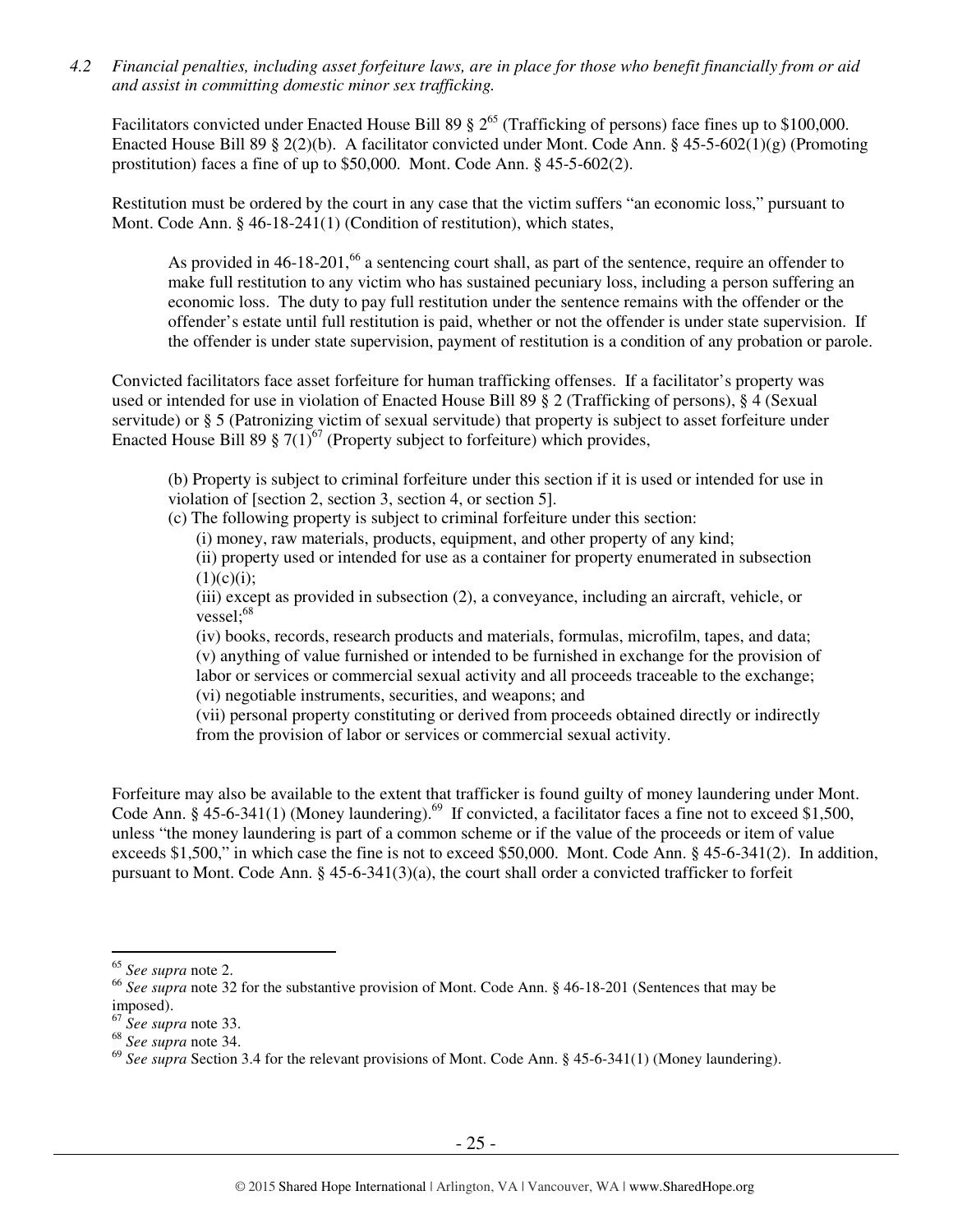(i) money, including digital currency, and raw materials, products, equipment of any kind, and any other personal property involved in the money laundering;

(ii) personal property constituting or derived from proceeds obtained directly or indirectly from the money laundering; and

(iii) real property, including any right, title, and interest in any lot or tract of land and any appurtenances or improvements, that is directly used or intended to be used in any manner to commit or facilitate the commission of, or that is derived from or maintained by the proceeds resulting from, the money laundering.

Pursuant to Mont. Code Ann. § 45-6-341(3)(b), "The sheriff of the county where forfeited property is located shall sell the property at auction. The proceeds of the sale must be deposited in the state general fund."

*4.3 Promoting and selling child sex tourism is illegal.* 

Montana has no specific provision expressly prohibiting the promoting or selling of child sex tourism in Montana.

4.3.1 Recommendation: Enact a law that prohibits selling or offering to sell travel services that include or facilitate travel in or outside of Montana for the purpose of engaging in commercial sexual exploitation of a minor under the age of 18.

# *4.4 Promoting and selling child pornography is illegal.*

Mont. Code Ann. § 45-5-625(1) (Sexual abuse of children) states,

(1) A person commits the offense of sexual abuse of children if the person:

. . . .

(d) knowingly processes, develops, prints, publishes, transports, distributes, sells, exhibits, or advertises any visual or print medium, including a medium by use of electronic communication in which a child is engaged in sexual conduct, actual or simulated;

. . . .

(f) finances any of the activities described in subsections  $(1)(a)$  through  $(1)(d)$  and  $(1)(g)$ , knowing that the activity is of the nature described in those subsections;

(g) possesses with intent to sell any visual or print medium, including a medium by use of electronic communication in which a child is engaged in sexual conduct, actual or simulated; . . . .

A conviction under Mont. Code Ann.  $\S 45-5-625(1)(a)$  (Sexual abuse of children) is punishable by life imprisonment or a term of imprisonment up to 100 years and a possible fine not to exceed \$10,000. Mont. Code Ann. § 45-5-625(2)(a). However, if the victim is under 16, unless punished under Mont. Code Ann. § 46-18- 219, a conviction for sexual abuse of children is punishable by life imprisonment or by imprisonment for 4–100 years and a possible fine not to exceed \$10,000. Mont. Code Ann. § 45-5-625(2)(b). Penalties are enhanced when the child is under 13 and the offender is 18 or older to imprisonment for 100 years, 25 years of which cannot be suspended ("except as provided in 46-18-222"), a possible fine not to exceed \$50,000, an order to enroll in a treatment program, and possible supervision for the remainder of the offender's life. Mont. Code Ann. § 45-5-625(4)(a), (b).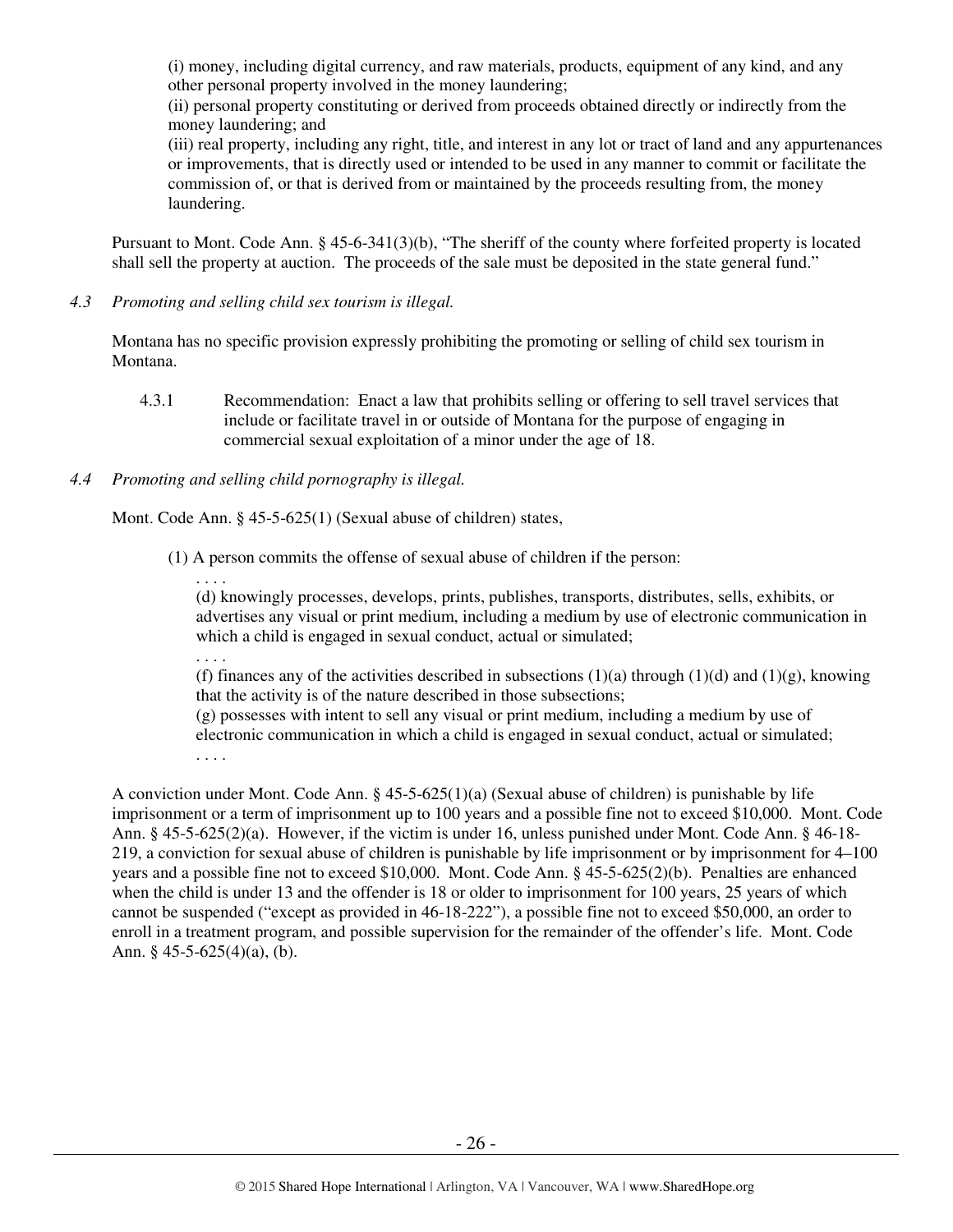#### **FRAMEWORK ISSUE 5: PROTECTIVE PROVISIONS FOR THE CHILD VICTIMS**

#### *Legal Components:*

- *5.1 Statutorily-mandated victim services define "victim" to specifically include victims of domestic minor sex trafficking or commercial sexual exploitation of children (CSEC) to ensure prompt identification and access to victims' rights and services.*
- *5.2 The state sex trafficking statute expressly prohibits a defendant from raising consent of the minor to the commercial sex acts as a defense.*
- *5.3 Prostitution laws apply only to adults, preventing criminalization of minors under 18 for prostitution offenses.*
- *5.4 State law provides a non-punitive avenue to specialized services through one or more points of entry.*
- *5.5 Commercial sexual exploitation is identified as a type of abuse and neglect within child protection statutes.*
- *5.6 The definition of "caregiver" or another related term in the child welfare statutes is not a barrier to a sex trafficked child accessing the protection of child welfare.*
- *5.7 Crime victims' compensation is specifically available to a child victim of sex trafficking or commercial sexual exploitation of children (CSEC) without regard to ineligibility factors.*
- *5.8 Victim-friendly procedures and protections are provided in the trial process for minors under 18.*
- *5.9 Expungement or sealing of juvenile delinquency records resulting from arrests or adjudications for prostitution-related offenses committed as a result of, or in the course of, the commercial sexual exploitation of a minor is available within a reasonable time after turning 18.*
- *5.10 Victim restitution and civil remedies for victims of domestic minor sex trafficking or commercial sexual exploitation of children (CSEC) are authorized by law.*
- *5.11 Statutes of limitations for civil and criminal actions for child sex trafficking or commercial sexual exploitation of children (CSEC) offenses are eliminated or lengthened sufficiently to allow prosecutors and victims a realistic opportunity to pursue criminal action and legal remedies.*

*\_\_\_\_\_\_\_\_\_\_\_\_\_\_\_\_\_\_\_\_\_\_\_\_\_\_\_\_\_\_\_\_\_\_\_\_\_\_\_\_\_\_\_\_\_\_\_\_\_\_\_\_\_\_\_\_\_\_\_\_\_\_\_\_\_\_\_\_\_\_\_\_\_\_\_\_\_\_\_\_\_\_\_\_\_\_\_\_\_\_\_\_\_\_* 

## *Legal Analysis:*

*5.1 Statutorily-mandated victim services define "victim" to specifically include victims of domestic minor sex trafficking or commercial sexual exploitation of children (CSEC) to ensure prompt identification and access to victims' rights and services.* 

Enacted House Bill 89 § 12 (Eligibility for benefit or service) clarifies human trafficking victims' status as victims for purposes of establishing their eligibility to receive benefits and services available through the state. It states,

(1) A victim of human trafficking is eligible for a benefit or service available through the state, including compensation under Title 53, chapter 9, part 1 [The Crime Victims Compensation Act of Montana], regardless of immigration status.

(2) A child who has engaged in commercial sexual activity is eligible for a benefit or service available through the state, including compensation under Title 53, chapter 9, part 1[The Crime Victims Compensation Act of Montana], regardless of immigration status or factors described in 53-9-125 [Limitations on awards].

(3) As soon as practicable after a first encounter with a person who reasonably appears to be a victim of human trafficking or a child who has engaged in commercial sexual activity, law enforcement shall notify the appropriate state agency that the person may be eligible for a benefit or service under the laws of this state.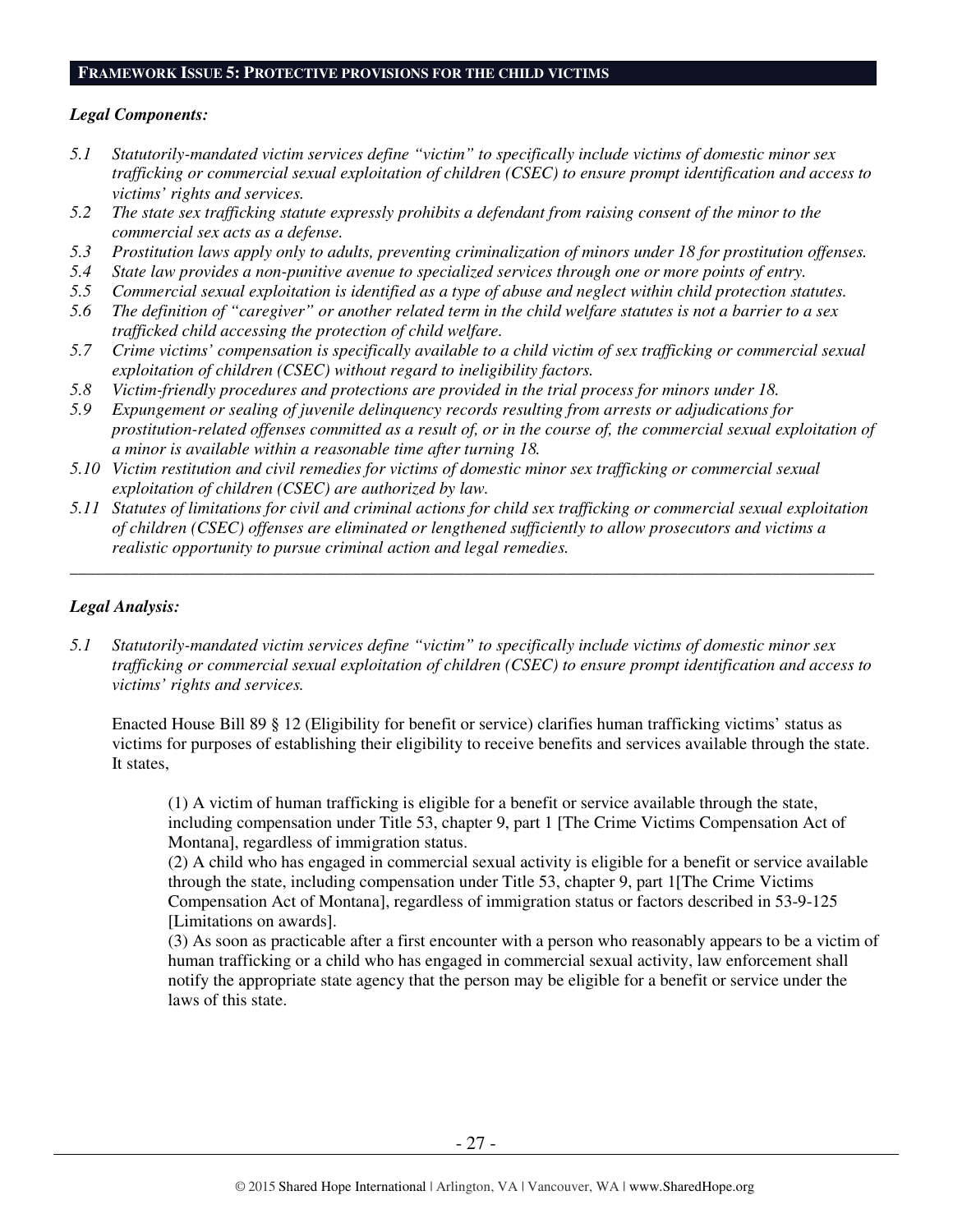(4) For the purposes of sections 12 through 14,<sup>70</sup> the terms "commercial sexual activity"<sup>71</sup> and "human" trafficking"<sup>72</sup> have the meanings provided in section 1 [Definitions].

The broad eligibility for services established under section 12 of Enacted House Bill 89 appears to provide access for human trafficking victims to a broad range of state services and benefits in addition to crime victim compensation under Title 53, chapter 9, part 1. Other services that should be available to human trafficking victims under Enacted House Bill 89 § 12 include crime victim advocate services pursuant to Mont. Code § 26- 1-812 (Advocate privilege.), victim restitution pursuant to Mont. Code Ann. § 46-18-243 and § 41-5-103, and services generally available to victims of crime provided under Title 46, Chapter 24, Part 2 (Services to victims and witnesses) and Mont. Code Ann.  $\frac{646-24-201}{2}$  (Services to victims of crime.)<sup>73</sup>

*5.2 The state sex trafficking statute expressly prohibits a defendant from raising consent of the minor to the commercial sex acts as a defense.* 

Enacted House Bill 89 § 4(2)<sup>74</sup> (Sexual servitude) expressly prohibits a defense to prosecution under Enacted House Bill 89 § 4(1)(b) based on consent of the victim to commercial sexual activity. Montana's CSEC offenses under Mont. Code Ann. § 45-5-601 (Prostitution), § 45-5-602 (Promoting prostitution), § 45-5-603 (Aggravated promotion of prostitution), and § 45-5-625 (Sexual abuse of children) neither authorize nor specifically prohibit a defense based on consent of the minor to sex acts.

*5.3 Prostitution laws apply only to adults, preventing criminalization of minors under 18 for prostitution offenses.* 

Enacted House Bill 89 § 9 prohibits criminalization of juvenile sex trafficking victims for prostitution and nonviolent offenses directly related to their victimization. It states,

<sup>74</sup> *See supra* note 2.

<sup>&</sup>lt;sup>70</sup> Enacted House Bill 89 §§ 12–14 include the following: § 12 (Eligibility for benefit or service), § 13 (Law enforcement protocol), § 14 (Human trafficking education account).

<sup>&</sup>lt;sup>71</sup> Pursuant to Enacted House Bill 89 § 1(3), "[c]ommercial sexual activity" is defined as "sexual activity for which anything of value is given to, promised to, or received by a person."

<sup>&</sup>lt;sup>72</sup> Pursuant to Enacted House Bill 89 § 1(5), "[h]uman trafficking" is defined as "the commission of an offense under section 2 [Trafficking of persons], section 3 [Involuntary servitude], section 4 [Sexual servitude], or section 5 [Patronizing victim of sexual servitude]."

 $73$  Services provided pursuant to Mont. Code Ann. § 46-24-201 include:

<sup>(1)</sup> Law enforcement personnel shall ensure that a victim of a crime receives emergency social and medical services as soon as possible and that the victim is given written notice, in the form supplied by the attorney general, of the following:

<sup>(</sup>a) the availability of crime victim compensation;

<sup>(</sup>b) access by the victim and the defendant to information about the case, including the right to receive documents under 46-24-106;

<sup>(</sup>c) the role of the victim in the criminal justice process, including what the victim can expect from the system, as well as what the system expects from the victim, and including the right to be accompanied during interviews as provided in 46-24-106; and

<sup>(</sup>d) stages in the criminal justice process of significance to a crime victim and the manner in which information about the stages may be obtained.

<sup>(2)</sup> In addition to the information supplied under subsection (1), law enforcement personnel shall provide the victim with written information on community-based victim treatment programs, including medical, housing, counseling, and emergency services available in the community.

<sup>(3)</sup> As soon as possible, law enforcement personnel shall give to the victim the following information: (a) the name, office address, and telephone number of a law enforcement officer assigned to investigate the case; and

<sup>(</sup>b) the prosecuting attorney's name, office address, and telephone number.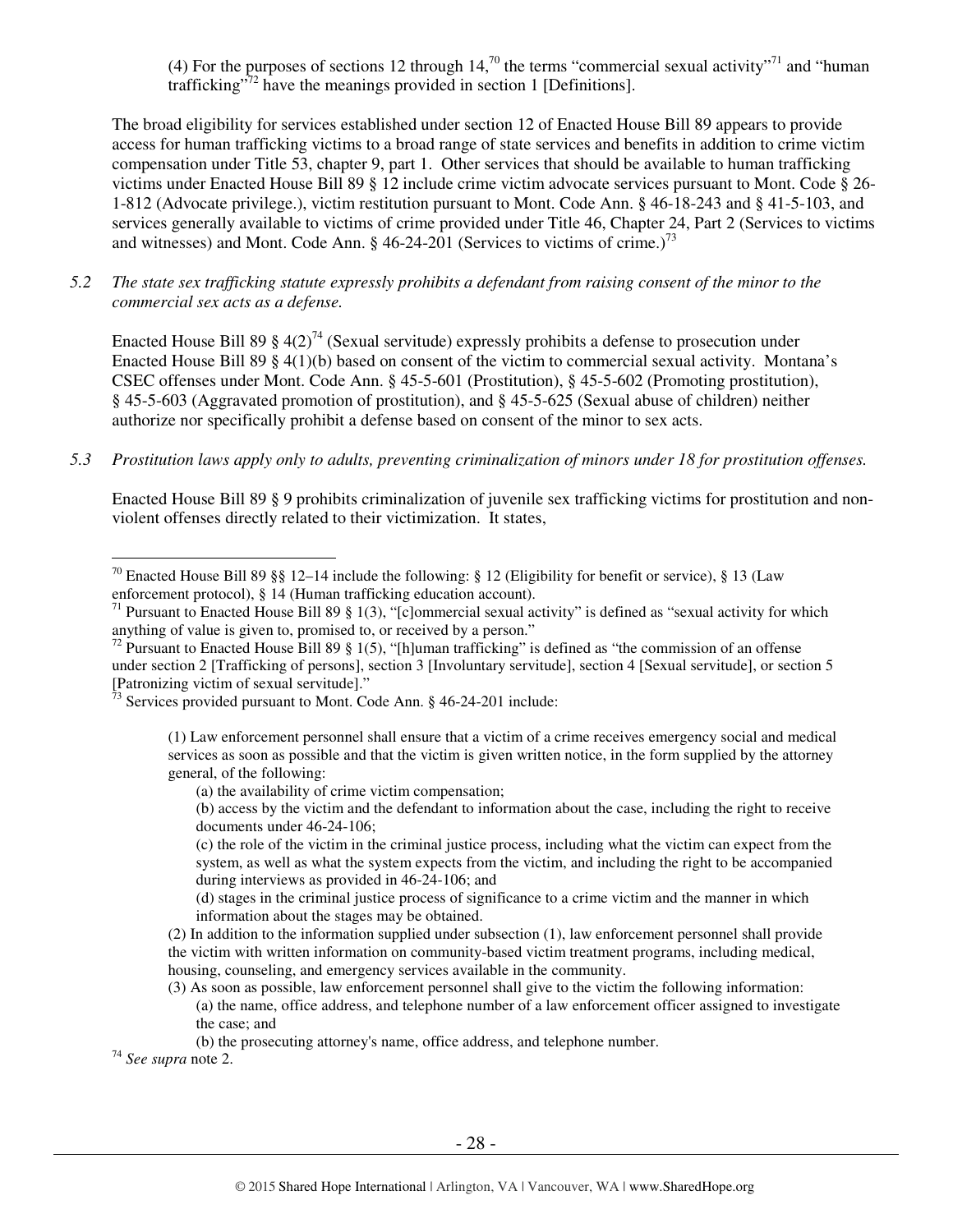(1) A person is not criminally liable or subject to proceedings under Title 41, chapter 5 [Youth Court Act], for prostitution, promoting prostitution, or other nonviolent offenses if the person was a child at the time of the offense and committed the offense as a direct result of being a victim of human trafficking.

(2) A person who has engaged in commercial sexual activity is not criminally liable or subject to proceedings under Title 41, chapter 5 [Youth Court Act], for prostitution or promoting prostitution if the person was a child at the time of the offense.

(3) A child who under subsection (1) or (2) is not subject to criminal liability or proceedings under Title 41, chapter 5 [Youth Court Act], is presumed to be a youth in need of care under Title 41, chapter 3 [Child Abuse and Neglect].<sup>75</sup>

*5.4 State law provides a non-punitive avenue to specialized services through one or more points of entry.*

## **Child Identified as Youth in Need of Care (Abused/Neglected)**

A juvenile sex trafficking victim is likely to be identified as a youth in need of care under Enacted House Bill  $89^{76}$  § 9(3) which states, "A child who under subsection (1) or (2)<sup>77</sup> is not subject to criminal liability or proceedings under Title 41, chapter 5, is presumed to be a youth in need of care under Title 41, chapter 3." However, specialized services are not statutorily mandated for minor victims of sex trafficking or CSEC offenses. A victim of child sex trafficking may receive child protective services if reported as abused<sup>78</sup> through a mandatory report made pursuant to Mont. Code Ann. § 41-3-201 (Reports) or if presumed to be a youth in need of care under Enacted House Bill 89 § 9(3).

Under Mont. Code Ann. § 41-3-201(1),

When the professionals and officials listed in subsection  $(2)^{79}$  know or have reasonable cause to suspect, as a result of information they receive in their professional or official capacity, that a child is abused or

 $\overline{a}$ 

(1) A person is not criminally liable or subject to proceedings under Title 41, chapter 5, for prostitution, promoting prostitution, or other nonviolent offenses if the person was a child at the time of the offense and committed the offense as a direct result of being a victim of human trafficking.

(2) A person who has engaged in commercial sexual activity is not criminally liable or subject to proceedings under Title 41, chapter 5, for prostitution or promoting prostitution if the person was a child at the time of the offense.

<sup>78</sup> *See infra* section 5.5 and 5.6 for discussion of definitions relating to abuse and neglect.

 $79$  Pursuant to Mont. Code Ann. 41-3-201(2) (Reports),

Professionals and officials required to report are:

(b) a nurse, osteopath, chiropractor, podiatrist, medical examiner, coroner, dentist, optometrist, or any other health or mental health professional;

(c) religious healers;

(d) school teachers, other school officials, and employees who work during regular school hours;

(e) a social worker, operator or employee of any registered or licensed day-care or substitute care facility, staff of a resource and referral grant program organized under 52-2-711 or of a child and adult food care program, or an operator or employee of a child-care facility;

<sup>&</sup>lt;sup>75</sup> Enacted House Bill 89 § 9(4) further provides that "[t]his section does not apply in a prosecution under 45-5-601 [Prostitution] or a proceeding under Title 41, chapter 5 [Youth Court Act], for patronizing a prostitute."

<sup>76</sup> See supra note 2.

<sup>&</sup>lt;sup>77</sup> Enacted House Bill 89  $\S9(1)$ –(2) states,

<sup>(</sup>a) a physician, resident, intern, or member of a hospital's staff engaged in the admission, examination, care, or treatment of persons;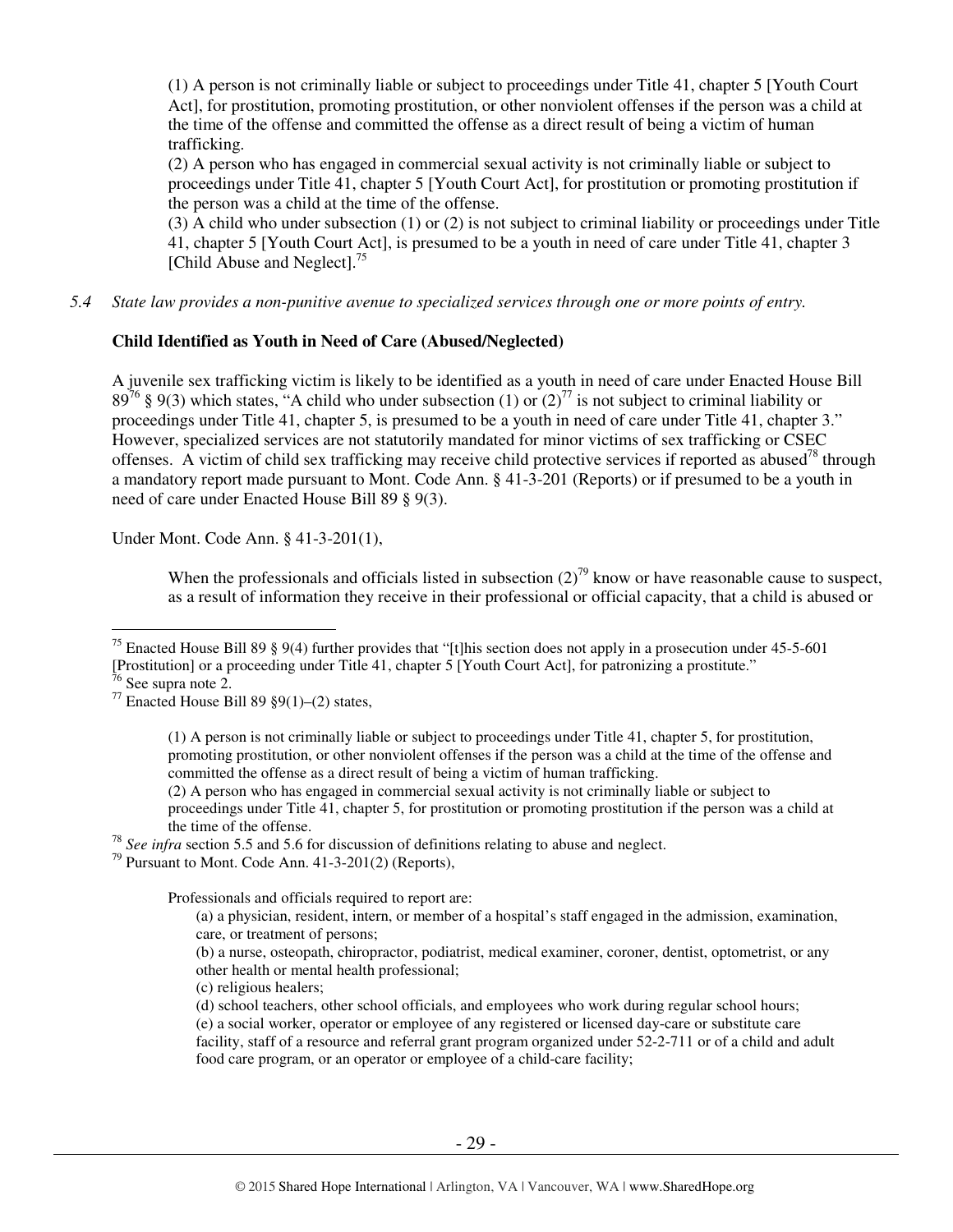neglected by anyone regardless of whether the person suspected of causing the abuse or neglect is a parent or other person responsible for the child's welfare, they shall report the matter promptly to the department of public health and human services.

Additionally, Mont. Code Ann. § 41-3-201(5) further expands child protection reporting requirements, stating,

(a) When a professional or official required to report under subsection (2) makes a report, the department may share information with:

(i) that professional or official; or

(ii) other individuals with whom the professional or official works in an official capacity if the individuals are part of a team that responds to matters involving the child or the person about whom the report was made and the professional or official has asked that the information be shared with the individuals.

(b) The department may provide information in accordance with  $41-3-202(8)$  [as amended by Ch. 61, L. 2013] and also share information about the investigation, limited to its outcome and any subsequent action that will be taken on behalf of the child who is the subject of the report. (c) Individuals who receive information pursuant to this subsection (5) shall maintain the confidentiality of the information as required by 41–3–205.

Additionally, pursuant to Mont. Code Ann. § 41-3-202(1), (5)(a), (8) (Action on reporting),

(1) Upon receipt of a report that a child is or has been abused or neglected, the department shall promptly assess the information contained in the report and make a determination regarding the level of response required and the timeframe within which action must be initiated. If the department determines that an investigation is required, a social worker, the county attorney, or a peace officer shall promptly conduct a thorough investigation into the circumstances surrounding the allegations of abuse or neglect of the child.

(5) (a) If from the investigation the department has reasonable cause to suspect that the child suffered abuse or neglect, the department may provide emergency protective services to the child, pursuant to 41-3-301, or voluntary protective services pursuant to 41-3-302, and may provide protective services to any other child under the same care.

. . .

 $\overline{a}$ 

. . .

(8) The department shall, upon request from any reporter of alleged child abuse or neglect, verify whether the report has been received, describe the level of response and timeframe for action that the department has assigned to the report, and confirm that it is being acted upon.<sup>80</sup>

*I. Initial Custody* 

a. Authority for initial custody and placement

<sup>(</sup>f) a foster care, residential, or institutional worker;

<sup>(</sup>g) a peace officer or other law enforcement official;

<sup>(</sup>h) a member of the clergy, as defined in  $15-6-201(2)(b)$ ;

<sup>(</sup>i) a guardian ad litem or a court-appointed advocate who is authorized to investigate a report of alleged abuse or neglect; or

<sup>(</sup>j) an employee of an entity that contracts with the department to provide direct services to children. <sup>80</sup> In addition to reporting requirements, pursuant to Mont. Code Ann. § 44-4-1501 (Human trafficking hotline), a human trafficking hotline must be operated 24/7. Under Mont. Code Ann. § 60-2-244 (Human trafficking hotline posted notice required at rest areas) notification of this human trafficking hotline is to be included on posters "at each rest area within the limits of the right-of-way of interstate highways and other state highways" in Montana.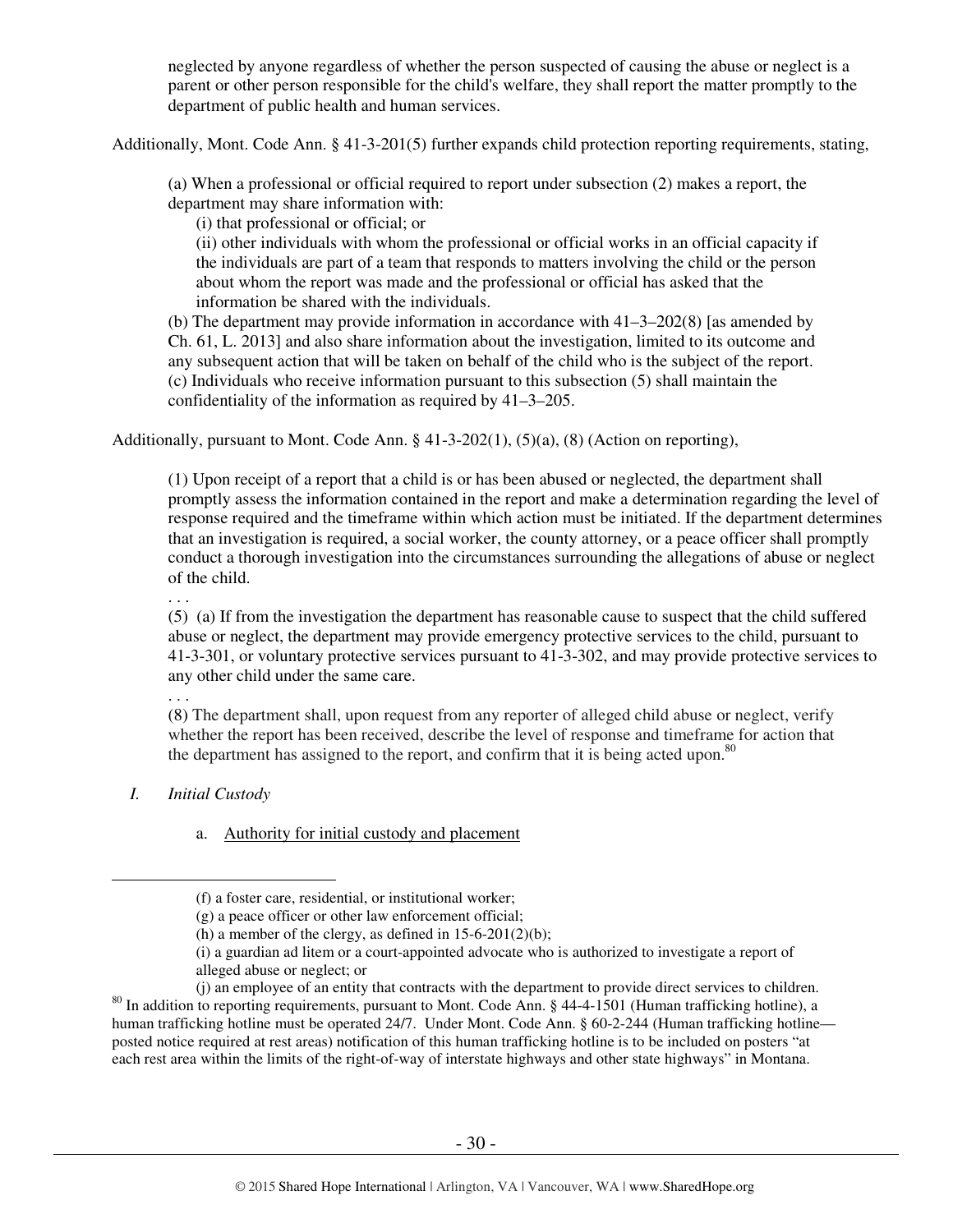In exigent circumstances, Mont. Code Ann. § 41-3-301(1) (Emergency protective service) permits "[a]ny child protective social worker of the department, a peace officer, or the county attorney who has reason to believe any youth is in immediate or apparent danger of harm . . . [to] immediately remove the child and place the child in a protective facility."

# *II. Process following initial custody*

Mont. Code. Ann. § 41-3-427(1)(a) (Petition for immediate protection and emergency protective services order—service) provides that "[i]n a case in which it appears that a child is abused or neglected or is in danger of being abused or neglected, the county attorney, the attorney general, or an attorney hired by the county may file a petition for immediate protection and emergency protective services. In implementing the policy of this section, the child's health and safety are of paramount concern." A child in need of care may be able to receive services if a child protective team is established as provided in Mont. Code Ann. § 41-3-108 (Child protective teams), which states,

The county attorney, county commissioners, guardian ad litem, or department may convene one or more temporary or permanent interdisciplinary child protective teams. These teams may assist in assessing the needs of, formulating and monitoring a treatment plan for, and coordinating services to the child and the child's family. The supervisor of child protective services in a local service area or the supervisor's designee shall serve as the team's coordinator. Members must include:

(1) a social worker;

(2) a member of a local law enforcement agency;

(3) a representative of the medical profession;

(4) a representative of a public school system;

(5) a county attorney; and

(6) if an Indian child or children are involved, someone, preferably an Indian person, knowledgeable about Indian culture and family matters.

## *III. Placement process pending adjudication/ investigation*

Mont. Code Ann.  $\S$  41-3-427(2) states, "Pursuant to subsection (1), if the court finds probable cause . . . the court may issue an order for immediate protection of the child. The court shall consider the parents' statements, if any, included with the petition and any accompanying affidavit or report to the court." If probable cause is found, the court may grant certain forms of relief, including, in part, "the right of entry by a peace officer or department worker;" "the right to place the child in temporary medical or out-ofhome care, including but not limited to care provided by a noncustodial parent, kinship or foster family, group home, or institution;" and "any other temporary disposition that may be required in the best interests of the child that does not require an expenditure of money by the department unless the court finds after notice and a hearing that the expenditure is reasonable and that resources are available for payment. The department is the payor of last resort after all family, insurance, and other resources have been examined." Mont. Code Ann. § 41-3-427(2).

## *IV. Adjudication*

 $\overline{a}$ 

Mont. Code Ann. § 41-3-422(1)(a) (Abuse and neglect petitions—burden of proof) provides in part that

A petition may request the following relief:  $81$ 

 $81$  An alternative to filing an abuse and neglect petition is provided through a pilot project diversion process established under Enacted House Bill 612. Enacted House Bill 612 § 1(1) states,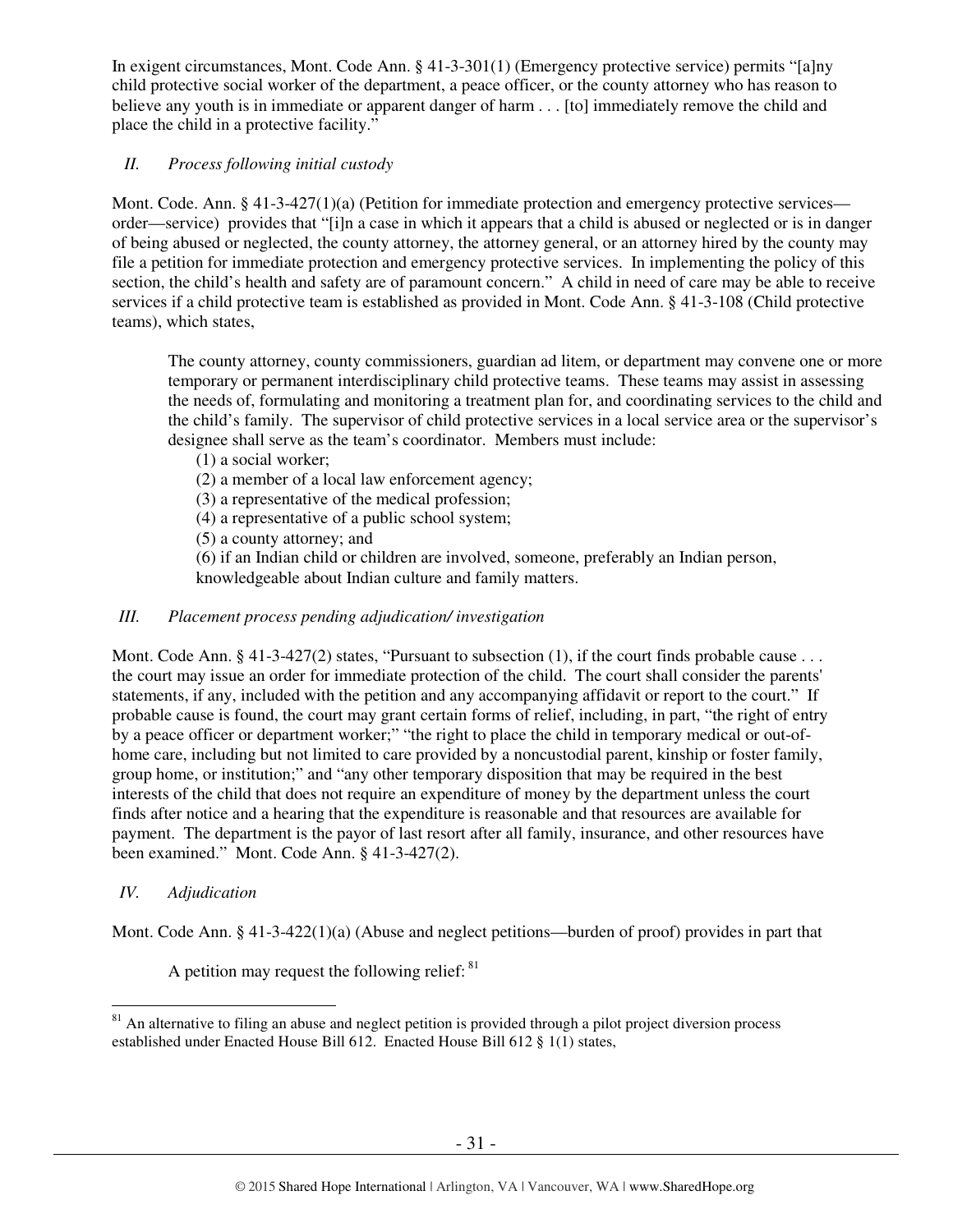(i) immediate protection and emergency protective services, as provided in 41-3-427;

(ii) temporary investigative authority, as provided in 41-3-433;

(iii) temporary legal custody, as provided in 41-3-442;

(iv) long-term custody, as provided in 41-3-445;

(v) termination of the parent-child legal relationship, as provided in 41-3-607;

(vi) appointment of a guardian pursuant to 41-3-444;

(vii) a determination that preservation or reunification services need not be provided; or

(viii) any combination of the provisions of subsections  $(1)(a)(i)$  through  $(1)(a)(vi)$  or any other

relief that may be required for the best interests of the child.

"The court may make an adjudication on a petition under 41-3-422 if the court determines by a preponderance of the evidence . . . that the child is a youth in need of care." Mont. Code § 41-3-437(2). "If the child is adjudicated a youth in need of care, the court shall set a date for a dispositional hearing to be conducted within 20 days, as provided in 41-3-438(1), and order any necessary or required investigations. The court may issue a temporary dispositional order pending the dispositional hearing." Mont. Code Ann. § 41-3-437(6)(b).

*V. Outcomes* 

 $\overline{a}$ 

Pursuant to Mont. Code Ann. § 41-3-438(3) (Disposition—hearing—order), "If a child is found to be a youth in need of care under 41-3-437, the court may enter its judgment, making any of the following dispositions to protect the welfare of the child," including allowing the child to remain with the child's parents subject to certain court-ordered conditions; "order the department to evaluate the noncustodial parent as a possible caretaker;" "order the temporary placement of the child with the noncustodial parent, superseding any existing custodial order, and keep the proceeding open pending completion by the custodial parent of any treatment plan ordered pursuant to 41-3-443;" or "transfer temporary legal custody" of the child to the department, a childplacing agency, or a relative or other person.

## **Child Identified as Delinquent or Youth in Need of Intervention**

Juvenile sex trafficking victims cannot be charged with a delinquent offense for prostitution and non-violent offenses committed as a result of their victimization. Enacted House Bill 89 § 9 (Immunity of child) states,

(1) A person is not criminally liable or subject to proceedings under Title 41, chapter 5, for prostitution, promoting prostitution, or other nonviolent offenses if the person was a child at the time of the offense and committed the offense as a direct result of being a victim of human trafficking. (2) A person who has engaged in commercial sexual activity is not criminally liable or subject to proceedings under Title 41, chapter 5, for prostitution or promoting prostitution if the person was a child at the time of the offense.

To the extent a juvenile sex trafficking victim is charged with an offense that does not fall into the categories in Enacted House Bill 89 § 9(1) or (2), a juvenile victim faces possible adjudication under Montana's Youth Court Act<sup>82</sup> as a "youth in need of intervention," as defined in Mont. Code Ann. § 41-5-103(51)(a) (Definitions), or as a "delinquent youth," which pursuant to Mont. Code Ann. § 41-5-103(11) is defined as

There is a child abuse court diversion pilot project. The purpose of the pilot project is to use meetings facilitated by a court diversion officer to informally resolve cases, prior to the filing of an abuse and neglect petition under Title 41, chapter 3, part 4, in which the department has exercised emergency protective services pursuant to 41-3-301 and has removed a child from the custody of a parent, guardian, or other person having physical or legal custody of the child.

House Bill 612 was enacted during the 2015 regular session of the 64<sup>th</sup> Legislature (effective July 1, 2015). <sup>82</sup> Mont. Code Ann. §§ 41-5-101– 2510.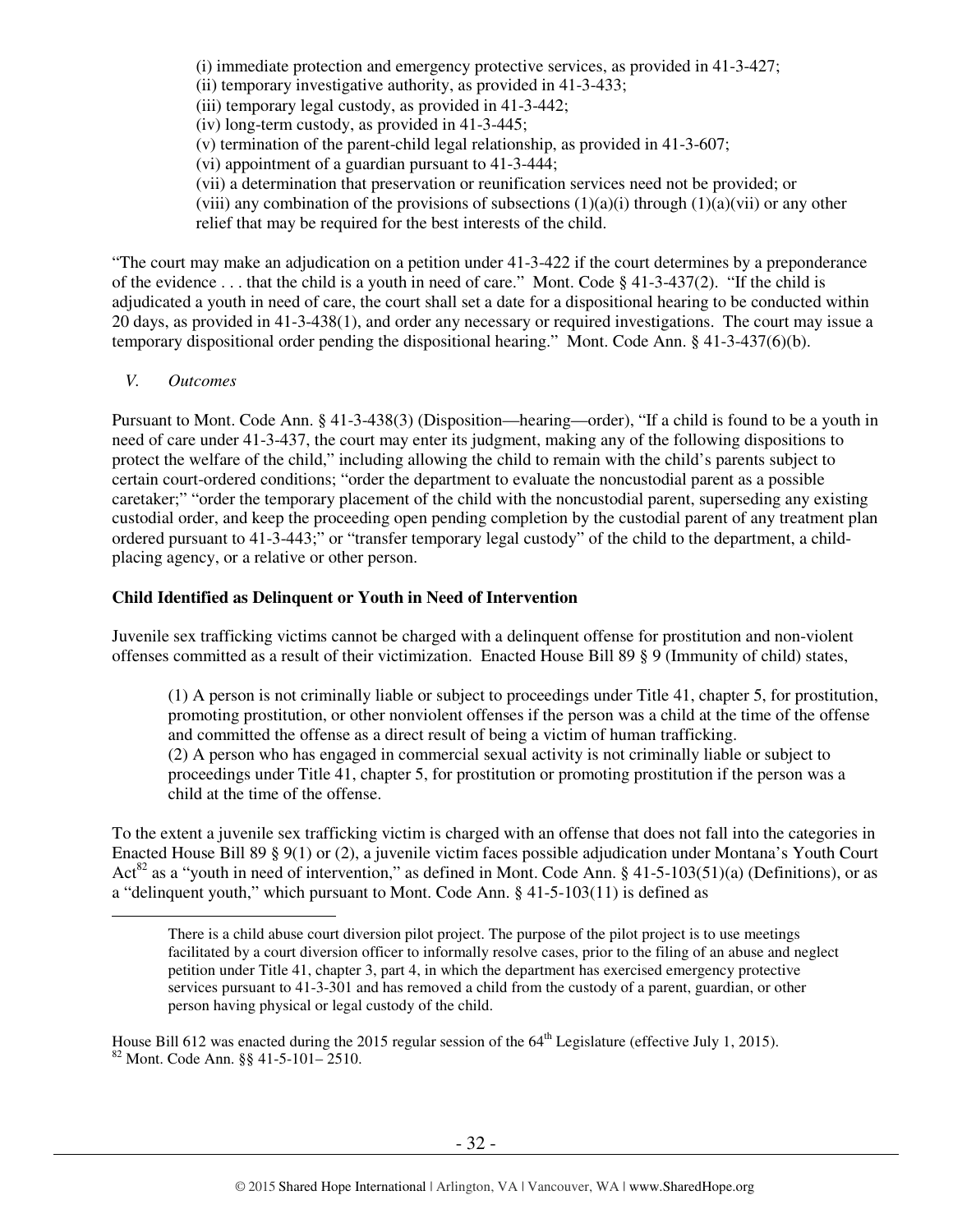[A] youth who is adjudicated under formal proceedings under the Montana Youth Court Act as a youth: (a) who has committed an offense that, if committed by an adult, would constitute a criminal offense; or

(b) who has been placed on probation as a delinquent youth and who has violated any condition of probation.

Under Mont. Code Ann. § 41-5-103(51)(b), a minor who has committed acts that would qualify him or her as a delinquent youth may also be treated as a "youth in need of intervention" at the court's discretion.

## *I. Initial Custody*

## *a. Authority for Initial Custody*

A youth may be taken into custody by law enforcement for a "violation of the law" or "pursuant to a lawful order or process of any court." Mont. Code Ann. § 41-5-321(1). Within 24 hours (excluding weekends and holidays) of initial custody, the court must hold "a hearing to determine whether there is probable cause to believe the youth is a delinquent youth or a youth in need of intervention" unless "the youth is released" before the 24 hours has passed. Mont. Code Ann. § 41-5-332(1).

## *b. Placement*

During initial custody, the decision immediate placement of the minor are at the discretion of the peace officer. Under Mont. Code Ann. §41-5-322 (Release from custody -- detention -- shelter care):

(1) Whenever a peace officer believes, on reasonable grounds, that a youth can be released to a responsible person, the peace officer may release the youth to that person upon receiving a written promise from the person to bring the youth before the juvenile probation officer at a time and place specified in the written promise, or a peace officer may release the youth under any other reasonable circumstances.

(2) Whenever the peace officer believes, on reasonable grounds, that the youth must be detained, the peace officer shall notify the juvenile probation officer immediately and shall, as soon as practicable, provide the juvenile probation officer with a written report of the peace officer's reasons for holding the youth in detention. If it is necessary to hold the youth pending appearance before the youth court, then the youth must be held in a place of detention, as provided in 41-5- 348, that is approved by the youth court.

(3) If the peace officer believes that the youth must be sheltered, the peace officer shall notify the juvenile probation officer immediately and shall provide a written report of the peace officer's reasons for placing the youth in shelter care. If the youth is then held, the youth must be placed in a shelter care facility approved by the youth court.

## II. *Process following initial custody*

Montana provides for a process within its juvenile justice response to identify and provide services to minors who are also victims of abuse and neglect. Under Mont. Code Ann. § 41-5-1201 (Preliminary inquiry -- referral of youth in need of care),

(1) Whenever the court receives information from an agency or person, including a parent or guardian of a youth, based upon reasonable grounds, that a youth is or appears to be a delinquent youth or a youth in need of intervention or that the youth is subject to a court order or consent order and has violated the terms of an order, a juvenile probation officer or an assessment officer shall make a preliminary inquiry into the matter.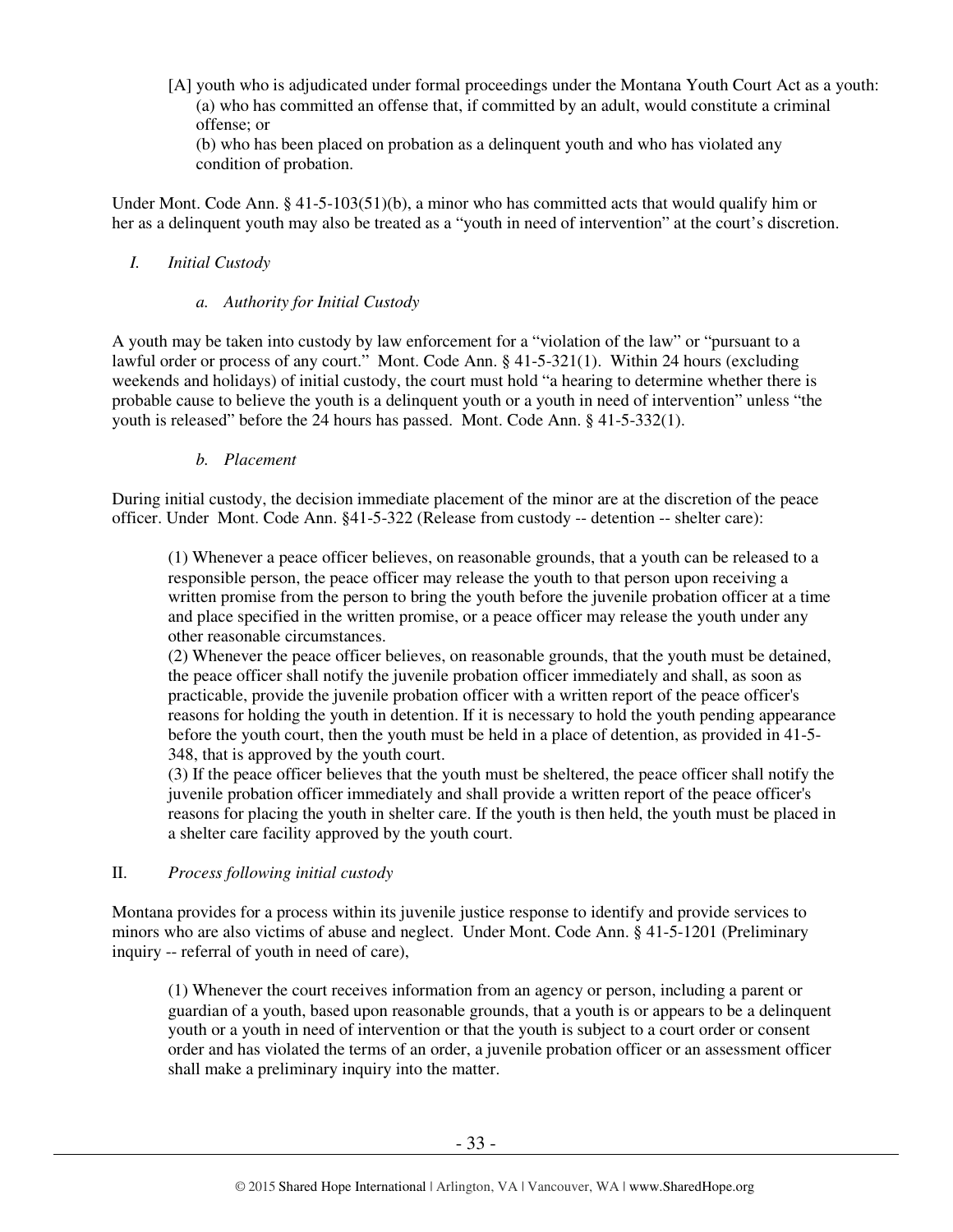(2) If the juvenile probation officer or assessment officer determines that the facts indicate that the youth is a youth in need of care, as defined in 41-3-102, the matter must be immediately referred to the department of public health and human services.

## *II. Placement process pending adjudication*

Mont. Code Ann. § 41-5-334 (Custody—hearing for probable cause—determinations—detention—release) provides,

If, at a probable cause hearing held pursuant to 41-5-332 [Custody-hearing for probable cause], it is determined that there is probable cause to believe that the youth is a delinquent youth or a youth in need of intervention, the court having jurisdiction in the case shall determine whether the youth should be retained in custody. If the court determines that continued custody of the youth is necessary and if the youth meets the criteria in 41-5-341 [Criteria for placement of youth in secure detention facilities] through 41-5-343 [Criteria for placement of youth in youth assessment centers], the youth may be placed in a detention facility, a youth assessment center, or a shelter care facility . . . but may not be placed in a jail or other facility used for the confinement of adults accused or convicted of criminal offenses.

If at this stage, the court elects in its discretion to treat the minor as a Youth In Need of Intervention, detention is not an option under Mont. Code Ann. § 41-5-345 (Limitation on placement of youth in need of intervention):

(1) After a probable cause hearing provided for in 41-5-332, a youth alleged to be a youth in need of intervention may be placed only in shelter care, as provided in 41-5-347. (2) A youth alleged or found to be a youth in need of intervention may not be placed in a jail, secure detention facility, or correctional facility.

If a youth is alleged a delinquent or in need of intervention, the youth must admit or deny the offenses. Mont. Code. Ann. § 41-5-1502(1). If the youth denies the offenses, an adjudicatory hearing must be set "to determine whether the contested offenses are supported by proof beyond a reasonable doubt in cases involving a youth alleged to be delinquent or in need of intervention." Mont. Code Ann. § 41-5-1502(2). If the court finds the youth delinquent or in need of intervention by the youth's admissions or through the adjudicatory hearing, a dispositional hearing will occur "as soon as practicable." Mont. Code Ann. §§ 41-5-1502(8).

# *III. Adjudication/Alternative Process*

Before the formal hearing process commences, the county attorney may elect to move through an alternative process under Mont. Code Ann. § 41-5-1302 (Consent adjustment without petition):

(1) Before referring the matter to the county attorney and subject to the limitations in subsection (3), the juvenile probation officer or assessment officer may enter into a consent adjustment and give counsel and advice to the youth, the youth's family, and other interested parties if it appears that:

(a) the admitted facts bring the case within the jurisdiction of the court;

(b) counsel and advice without filing a petition would be in the best interests of the child, the family, and the public; and

(c) the youth may be a youth in need of intervention and the juvenile probation officer or assessment officer believes that the parents, foster parents, physical custodian, or guardian exerted all reasonable efforts to mediate, resolve, or control the youth's behavior and the youth continues to exhibit behavior beyond the control of the parents, foster parents, physical custodian, or guardian.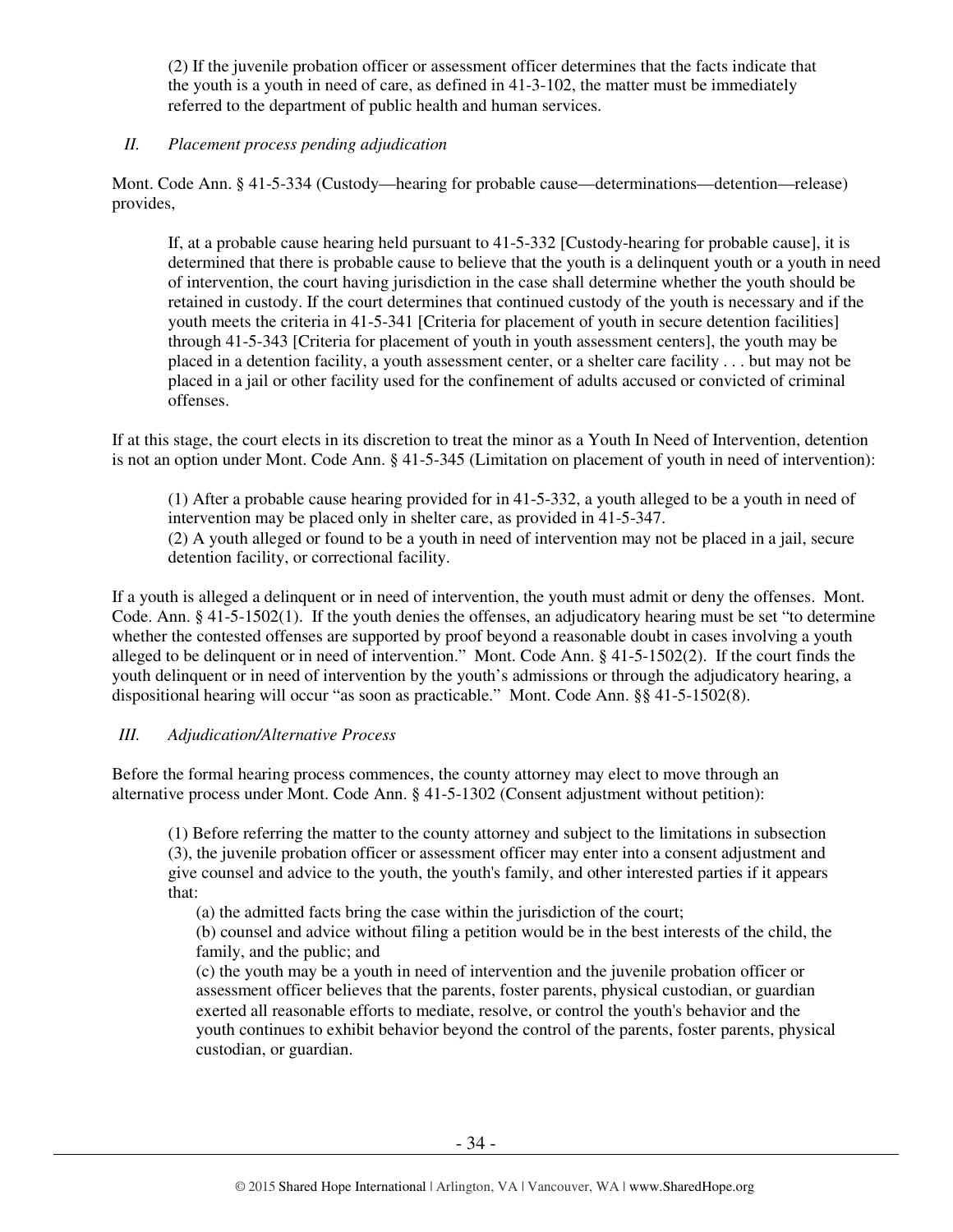(2) Any probation or other disposition imposed under this section against a youth must conform to the following procedures:

(a) Every consent adjustment must be reduced to writing and signed by the youth and the youth's parents or the person having legal custody of the youth.

(b) If the juvenile probation officer or assessment officer believes that the youth is a youth in need of intervention, the juvenile probation officer or assessment officer shall determine that the parents, foster parents, physical custodian, or guardian exerted all reasonable efforts to mediate, resolve, or control the youth's behavior and that the youth continues to exhibit behavior beyond the control of the parents, foster parents, physical custodian, or guardian. (c) Approval by the youth court judge is required if the complaint alleges commission of a felony or if the youth has been or will be in any way detained.

(3) A consent adjustment without petition under this section may not be used to dispose of a youth's alleged second or subsequent offense if:

(a) the youth has admitted commission of or has been adjudicated or sentenced for a prior offense that would be a felony if committed by an adult;

(b) the second or subsequent offense would be a felony if committed by an adult and was committed within 3 years of a prior offense; or

(c) the second or subsequent offense would be a misdemeanor if committed by an adult and was committed within 3 years of a prior offense, other than a felony, unless the juvenile probation officer notifies the youth court and obtains written approval from the county attorney and the youth court judge.

(4) For purposes of subsection (3), related offenses committed by a youth during the same 24 hour period must be considered a single offense.

## *IV. Outcomes*

Pursuant to Mont. Code Ann. § 41-5-1512(1) (Disposition of youth in need of intervention or youth who violate consent adjustments), a youth in need of intervention may be placed in several dispositions including on probation, committed to a private out-of-home facility, be ordered to perform community service, receive treatment or care the court considers appropriate, placed on house arrest, placed in a "youth assessment center for up to 10 days," or placed "in a residence that ensures the youth is accountable, that provides for rehabilitation, and that protects the public."

The court may give a delinquent youth any disposition the court may order for a youth in need of intervention or "commit the youth to the department for placement in a state youth correctional facility and recommend to the department that the youth not be released until the youth reaches 18 years of age." Mont. Code Ann. § 41-5- 1513(1)(a)–(b). However, pursuant to Mont. Code Ann. § 41-5-1513(1)(b) (Disposition—delinquent youth restrictions), "The court may not place a youth adjudicated to be a delinquent youth in a state youth correctional facility for an act that would be a misdemeanor if committed by an adult unless: (i) the youth committed four or more misdemeanors in the prior 12 months . . . ."

Pursuant to Mont. Code Ann. § 41-5-1522 (Commitment to department—restrictions on placement)

When a youth is committed to the department, the department shall determine the appropriate placement and rehabilitation program for the youth after considering the recommendations made by the youth placement committee. Placement is subject to the following limitations:

(1) A youth may not be held in a state youth correctional facility for a period of time in excess of the maximum period of imprisonment that could be imposed on an adult convicted of the offense or offenses that brought the youth under the jurisdiction of the youth court. This section does not limit the power of the department to enter into a parole agreement with the youth pursuant to 52-5-126. (2) A youth may not be placed in or transferred to a state adult correctional facility or other facility used for the execution of sentences of adults convicted of crimes.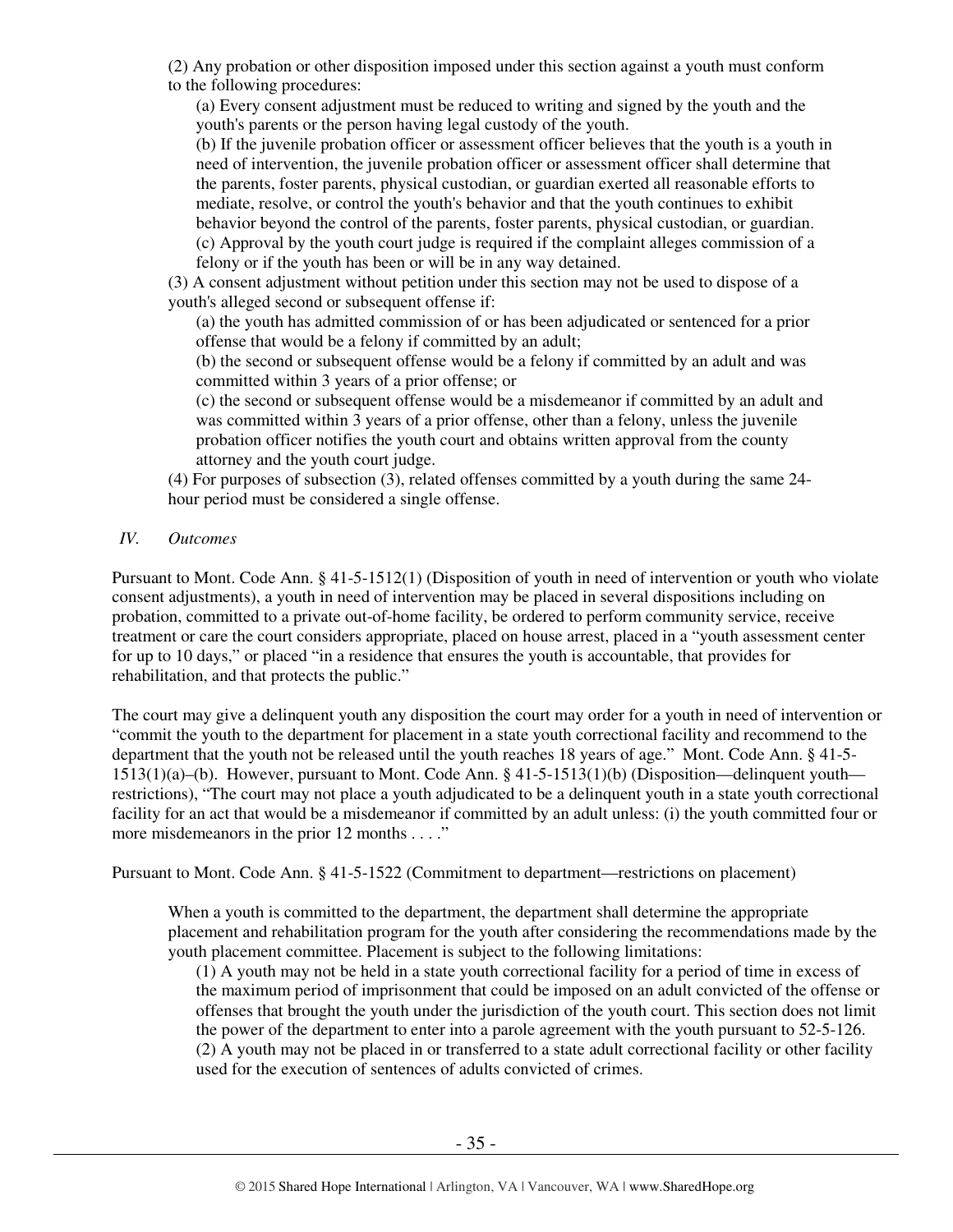(3) The department may not place a youth in need of intervention, a youth adjudicated delinquent for commission of an act that would not be an offense if committed by an adult, or a youth who violates a consent adjustment in a state youth correctional facility.

The placement outcomes are dependent on whether or not the youth was adjudicated as a Youth in Need of Intervention or a Deliquent Youth.

Under Mont. Code Ann. § 41-5-342 (Criteria for placement of youth in shelter care facilities),

A youth may be placed in a shelter care facility only if:

(1) the youth and the youth's family need shelter care to address their problematic situation and it is not possible for the youth to remain at home;

- (2) the youth needs to be protected from physical or emotional harm;
- (3) the youth needs to be deterred or prevented from immediate repetition of troubling behavior;
- (4) shelter care is necessary to assess the youth and the youth's environment;
- (5) shelter care is necessary to provide adequate time for case planning and disposition; or

(6) shelter care is necessary to intervene in a crisis situation and provide intensive services or attention that might alleviate the problem and reunite the family.

A delinquent youth may be placed in a secure detention facility under Mont. Code Ann. § 41-5-341 (Criteria for placement of youth in secure detention facilities) which states in part,

A youth may be placed in a secure detention facility only if the youth:

- . . .
- (2) is alleged to be a delinquent youth and:
	- (a) has escaped from a correctional facility or secure detention facility;
	- (b) has violated a valid court order or a parole agreement;
	- (c) the youth's detention is required to protect persons or property;
	- (d) the youth has pending court or administrative action or is awaiting a transfer to another
	- jurisdiction and may abscond or be removed from the jurisdiction of the court;
	- (e) there are not adequate assurances that the youth will appear for court when required; or (f) the youth meets additional criteria for secure detention established by the youth court in the judicial district that has current jurisdiction over the youth; or
- 
- (3) has been adjudicated delinquent and is awaiting final disposition of the youth's case.
- 5.4.1 Recommendation: Enact a law providing access to specialized multidisciplinary services for juvenile sex trafficking victims.
- *5.5 Commercial sexual exploitation is identified as a type of abuse and neglect within child protection statutes.*

Under Chapter 3 (Child abuse and neglect), commercial sexual exploitation is identified as a type of abuse and neglect. Mont. Code Ann. § 41-3-102(7)(a) (Definitions) defines "child abuse or neglect" as

- (i) actual physical or psychological harm to a child;
- (ii) substantial risk of physical or psychological harm to a child; or
- (iii) abandonment.

Pursuant to Mont. Code Ann. § 41-3-102(7)(b)(i)(A), "The term includes: (A) actual physical or psychological harm to a child or substantial risk of physical or psychological harm to a child by the acts or omissions of a person responsible for the child's welfare."

Mont. Code Ann. § 41-3-102(21)(a) defines "physical or psychological harm to a child" as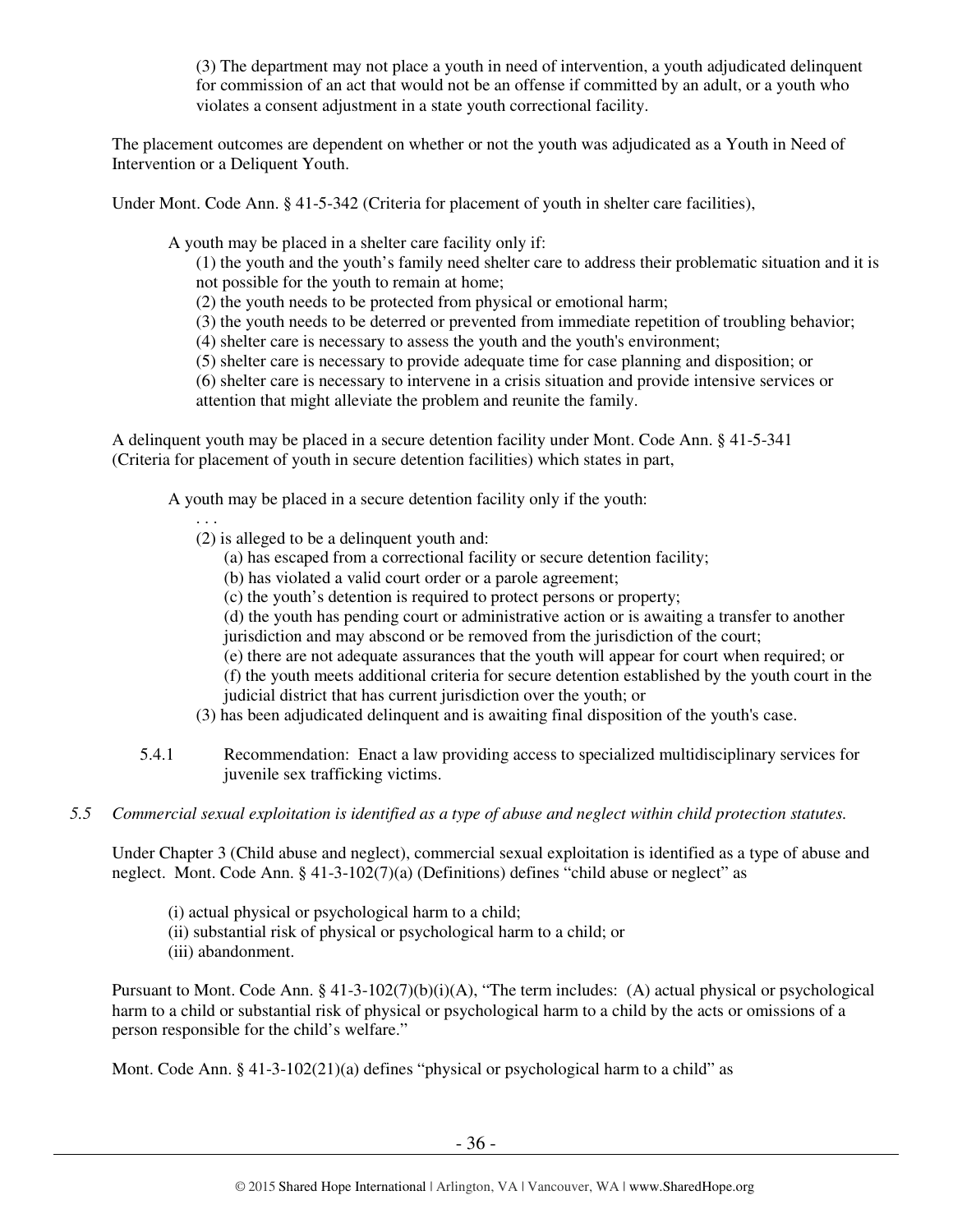[H]arm that occurs whenever the parent or other person responsible for the child's welfare: (i) inflicts or allows to be inflicted upon the child physical abuse, physical neglect, or psychological abuse or neglect;

(ii) commits or allows sexual abuse or exploitation of the child;

(iii) induces or attempts to induce a child to give untrue testimony that the child or another child was abused or neglected by a parent or other person responsible for the child's welfare;

(v) exposes or allows the child to be exposed to an unreasonable risk to the child's health or welfare by failing to intervene or eliminate the risk; or;

. . . .

. . .

Mont. Code Ann. § 41-3-102(28) defines "sexual exploitation" as "allowing, permitting, or encouraging a child to engage in a prostitution offense, as described in 45-5-601 [Prostitution] through 45-5-603 [Aggravated promotion of prostitution], or allowing, permitting, or encouraging sexual abuse of children as described in 45- 5-625."

In addition, Enacted House Bill § 9(3) (Immunity of child) provides that "[a] child who under subsection  $(1)^{83}$ or  $(2)^{84}$  is not subject to criminal liability or proceedings under Title 41, chapter 5 [Youth Court Act], is presumed to be a youth in need of care under Title 41, chapter 3."

*5.6 The definition of "caregiver" or another related term in the child welfare statutes is not a barrier to a sex trafficked child accessing the protection of child welfare.* 

The term "caregiver" is not utilized in the Montana child welfare statutes. Instead, the applicable phrase is as follows: "A person responsible for a child's welfare." Mont. Code Ann. § 41-3-102(2)(a) (Definitions) defines "a person responsible for a child's welfare" to include "an adult who resides in the same home in which the child resides," which is likely too narrow to apply to an exploiter who is not a family member or household member. However, the definition of "person responsible for a child's welfare" does not appear to limit child welfare's authority to intervene on behalf of a juvenile sex trafficking victim because Enacted House Bill<sup>85</sup> § 9(3) (Immunity of child) provides that "[a] child who under subsection  $(1)^{86}$  or  $(2)^{87}$  is not subject to criminal liability or proceedings under Title 41, chapter 5 [Youth Court Act], is presumed to be a youth in need of care under Title 41, chapter 3."

<sup>&</sup>lt;sup>83</sup> Enacted House Bill 89 § 9(1) states, "A person is not criminally liable or subject to proceedings under Title 41, chapter 5 [Youth Court Act], for prostitution, promoting prostitution, or other nonviolent offenses if the person was a child at the time of the offense and committed the offense as a direct result of being a victim of human trafficking."

 $84$  Enacted House Bill 89 § 9(2) states, "A person who has engaged in commercial sexual activity is not criminally liable or subject to proceedings under Title 41, chapter 5 [Youth Court Act], for prostitution or promoting prostitution if the person was a child at the time of the offense."

<sup>85</sup> *See supra* note 2.

<sup>&</sup>lt;sup>86</sup> Enacted House Bill 89 § 9(1) states, "A person is not criminally liable or subject to proceedings under Title 41, chapter 5 [Youth Court Act], for prostitution, promoting prostitution, or other nonviolent offenses if the person was a child at the time of the offense and committed the offense as a direct result of being a victim of human trafficking."

 $87$  Enacted House Bill 89 § 9(2) states, "A person who has engaged in commercial sexual activity is not criminally liable or subject to proceedings under Title 41, chapter 5 [Youth Court Act], for prostitution or promoting prostitution if the person was a child at the time of the offense."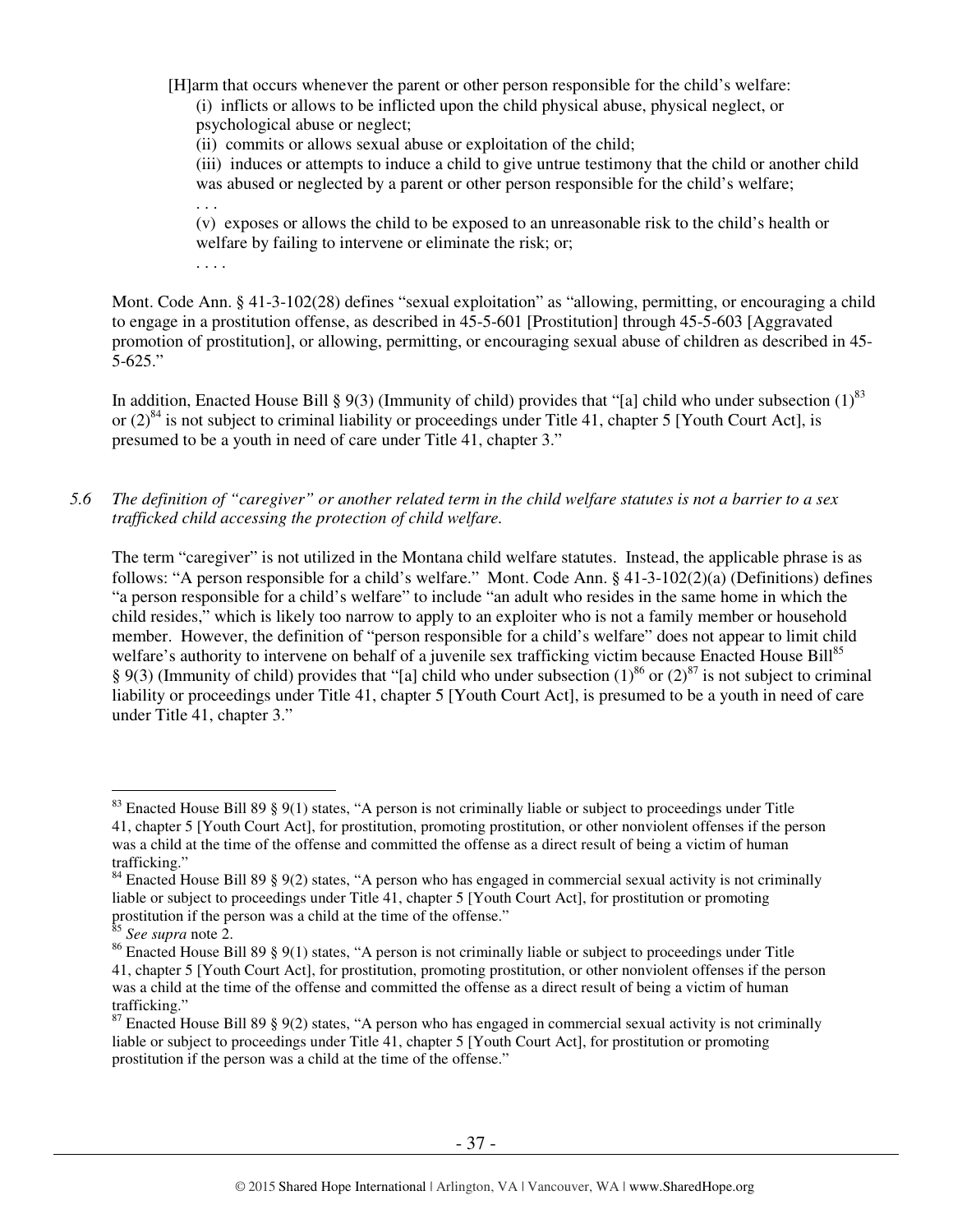*5.7 Crime victims' compensation is specifically available to a child victim of sex trafficking or commercial sexual exploitation of children (CSEC) without regard to ineligibility factors.* 

Enacted House Bill 89 § 12(2)<sup>88</sup> (Eligibility for benefit or service) identifies victims of human trafficking as victims for purposes of accessing crime victims compensation and provides a specific exemption to ineligibility factors for juvenile sex trafficking victims, stating, "A child who has engaged in commercial sexual activity is eligible for a benefit or service available through the state, including compensation under Title 53, chapter 9, part 1, regardless of immigration status or factors described in 53-9-125 [Mont. Code Ann. § 53-9-125 (Limitations on awards)]."

## *5.8 Victim-friendly procedures and protections are provided in the trial process for minors under 18.*

There are victim-friendly criminal justice procedures provided in the court system process in Montana. In addition to Montana's rape shield law under Mont. Code Ann. § 45-5-511 (Provisions generally applicable to sexual crimes),  $^{89}$  Enacted House Bill 89 §  $8^{90}$  (Past sexual behavior of victim) provides,

In a prosecution for an offense under section 2 [Trafficking of persons], section 3 [Involuntary servitude], section 4 [Sexual servitude], or section 5 [Patronizing victim of sexual servitude] or a civil action under section 11 [Civil action—human trafficking victim], evidence concerning a specific instance of the victim's past sexual behavior or reputation or opinion evidence of the victim's past sexual behavior is inadmissible unless the evidence is admitted in accordance with  $45-5-511(2)^{91}$  or offered by the prosecution to prove a pattern of human trafficking by the defendant.

There are also rules of evidence in cases involving sexual offenses (including Mont. Code Ann. § 45-5-603 (Aggravated promotion of prostitution) and § 45-5-625 (Sexual abuse of children)), which are victim-friendly. Mont. Code Ann. § 46-16-226. Under Mont. Code Ann. § 46-16-220 (Child hearsay exception—criminal proceedings), a court may allow the out-of-court statement of a child under 15 who is "an alleged victim of a sexual offense<sup>92</sup> or other crime of violence" and "unavailable as a witness" in certain circumstances if the requirements of the statute are met. Mont. Code Ann. § 46-16-220(1), (4). Pursuant to Mont. Code Ann. § 46-

<sup>88</sup> *See supra* note 2.

 $\overline{a}$ 

(4) Evidence of failure to make a timely complaint or immediate outcry does not raise any presumption as to the credibility of the victim.

(5) Resistance by the victim is not required to show lack of consent. Force, fear, or threat is sufficient alone to show lack of consent.

<sup>90</sup> *See supra* note 2.

<sup>92</sup> Pursuant to Mont. Code Ann. § 46-16-226(2) (Definitions) "'Sexual offense' means any violation of or attempt, solicitation, or conspiracy to commit a violation of 45-5-502 [Sexual assault], 45-5-503 [Sexual intercourse without consent], 45-5-504 [Indecent exposure], 45-5-507 [Incest], 45-5-603 [Aggravated promotion of prostitution], or 45- 5-625 [Sexual abuse of children]."

 $89$  Mont. Code Ann. § 45-5-511(2)–(5) (Provisions generally applicable to sexual crimes) provides,

<sup>(2)</sup> Evidence concerning the sexual conduct of the victim is inadmissible in prosecutions under this part except evidence of the victim's past sexual conduct with the offender or evidence of specific instances of the victim's sexual activity to show the origin of semen, pregnancy, or disease that is at issue in the prosecution.

<sup>(3)</sup> If the defendant proposes for any purpose to offer evidence described in subsection (2), the trial judge shall order a hearing out of the presence of the jury to determine whether the proposed evidence is admissible under subsection (2).

<sup>&</sup>lt;sup>91</sup> Mont. Code Ann. § 45-5-511(2) (Provisions generally applicable to sexual crimes) provides, "Evidence concerning the sexual conduct of the victim is inadmissible in prosecutions under this part except evidence of the victim's past sexual conduct with the offender or evidence of specific instances of the victim's sexual activity to show the origin of semen, pregnancy, or disease that is at issue in the prosecution."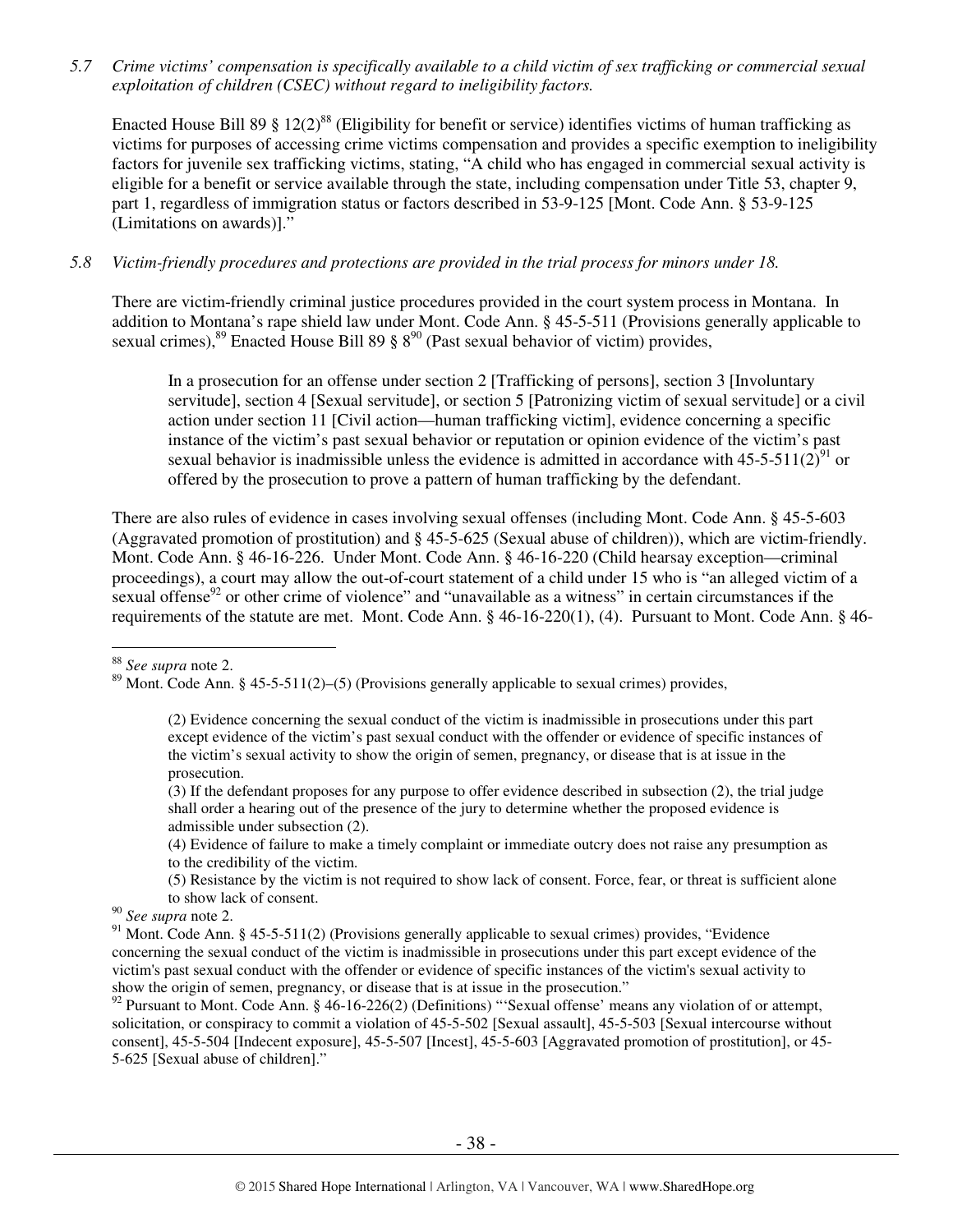16-229(1), (2) (Order for two-way electronic audio-video communication testimony—finding by court procedure for conducting testimony),

(1) The court shall order that the testimony of a child witness be taken by two-way electronic audiovideo communication if, after considering the factors set forth in 46-16-228(3) [Hearing—procedure evidence that may be received—protection for child witness],<sup>93</sup> the court finds by clear and convincing evidence that the child witness is unable to testify in open court in the presence of the defendant for any of the following reasons:

(a) the child witness is unable to testify because of fear caused by the presence of the defendant; (b) the child witness would suffer substantial emotional trauma from testifying in the presence of the defendant; or

(c) conduct by the defendant or the defendant's attorney causes the child witness to be unable to continue testifying.

(2) If the court orders that the child witness's testimony be taken by two-way electronic audio-video communication, the testimony must be taken outside the courtroom in a suitable location designated by the judge. Examination and cross-examination of the child witness must proceed as though the child witness were testifying in the courtroom. . . .

. . . .

Enacted House Bill 89 § 16(1) (Nondisclosure of information about victim) states that if the victim requests confidentiality,

a criminal justice agency may not disseminate, except to another criminal justice agency, the address, telephone number, or place of employment of the victim or a member of the victim's family unless disclosure is of the location of a crime scene, is required by law, is necessary for law enforcement purposes, or is authorized by a district court upon a showing of good cause.

(2) The court may not compel a victim or a member of the victim's family who testifies in a criminal justice proceeding to disclose on the record in open court a residence address or place of employment unless the court determines that disclosure of the information is necessary.

(3) A criminal justice agency may not disseminate to the public any information directly or indirectly identifying the victim of an office committed under…section 2 [Trafficking of persons], … section 4 [Sexual servitude], or section 5 [Patronizing victim of sexual servitude] unless disclosure is of the location of a crime scene, is required by law, is necessary for law enforcement purposes, or is authorized by a district court upon a showing of good cause.

 $93$  Mont. Code Ann. § 46-16-228(3) states,

 $\overline{a}$ 

(3) In ruling on the motion, the court shall consider the following factors:

- (b) the possible effect that testifying in person might have on the child witness;
- (c) the extent of the trauma that the child witness has already suffered;
- (d) the nature of the testimony to be given by the child witness;
- (e) the nature of the offense;
- (f) threats made to the child witness or the child witness's family in order to prevent or dissuade the child witness from attending or giving testimony at any trial or court proceeding;
- (g) conduct on the part of the defendant or the defendant's attorney that causes the child witness to be unable to continue the child witness's testimony; and
- (h) any other matter that the court considers relevant.

<sup>(</sup>a) the age and maturity of the child witness;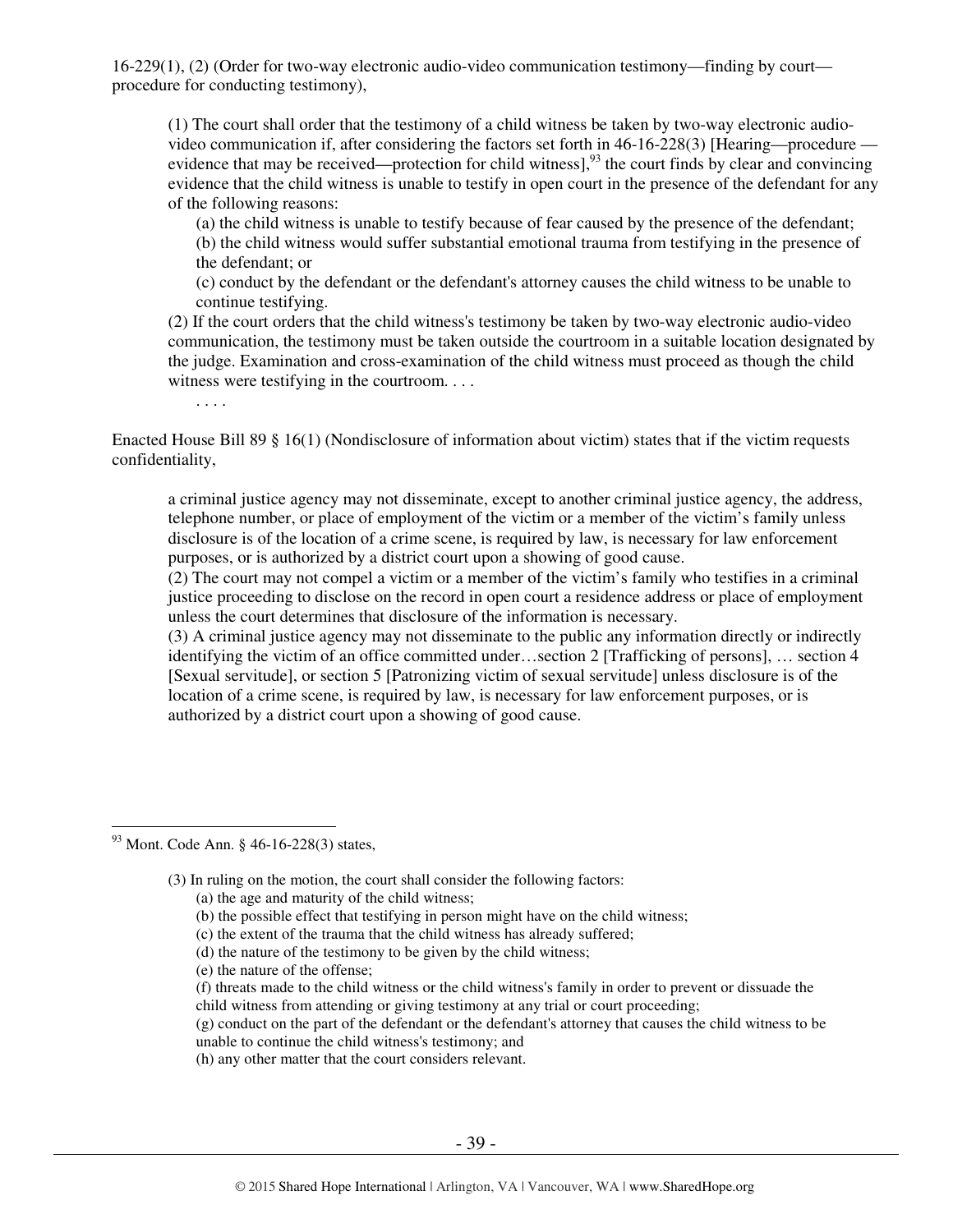Lastly, Mont. Code Ann. § 46-18-255(3)<sup>94</sup> (Sentence upon on conviction -- restriction on employment and residency) states, "If requested by a victim of a sexual offense committed by the defendant, or if requested by an immediate family member of the victim, the judge sentencing a person convicted of a sexual offense shall, as a condition to probation, parole, or deferment or suspension of sentence, impose on the defendant a restriction prohibiting the defendant from directly or indirectly contacting the victim or the immediate family member of the victim. If the victim is a minor, a parent or guardian of the victim may make the request on the victim's behalf."

*5.9 Expungement or sealing of juvenile delinquency records resulting from arrests or adjudications for prostitution-related offenses committed as a result of, or in the course of, the commercial sexual exploitation of a minor is available within a reasonable time after turning 18.* 

Juvenile criminal records may be sealed pursuant to Mont. Code Ann. § 41-5-216 (Disposition of youth court, law enforcement, and department records—sharing and access to records), which states,

(1) Formal youth court records, law enforcement records, and department records that are not exempt from sealing under subsections (4) and (6) and that pertain to a youth covered by this chapter must be physically sealed on the youth's 18th birthday. In those cases in which jurisdiction of the court or any agency is extended beyond the youth's 18th birthday, the records must be physically sealed upon termination of the extended jurisdiction.

. . . . (3) Except as provided in subsection (6), this section does not prohibit the destruction of records with the consent of the youth court judge or county attorney after 10 years from the date of sealing.

. . . .

 $\overline{a}$ 

(5) After formal youth court records, law enforcement records, and department records are sealed, they are not open to inspection except, upon order of the youth court, for good cause, including when a youth commits a new offense, to:

(a) those persons and agencies listed in 41-5-215(2) [Youth court and department records notification of school]; and

(b) adult probation professional staff preparing a presentence report on a youth who has reached the age of majority.

. . . . (7) (a) Informal youth court records for a youth for whom formal proceedings have been filed must be physically sealed on the youth's 18th birthday or, in those cases in which jurisdiction of the court or any agency is extended beyond the youth's 18th birthday, upon termination of the extended jurisdiction and may be inspected only pursuant to subsection (5).

(b) The informal youth court records may be maintained and inspected only by youth court personnel upon a new offense prior to the youth's 18th birthday.

(c) Except as provided in subsection  $(7)(a)$ , when a youth becomes 18 years of age or when extended supervision ends and the youth was involved only in informal proceedings, informal youth court records that are in hard-copy form must be destroyed and any electronic records in the youth court management information system must disassociate the offense and disposition information from the name of the youth and may be used only for the following purposes:

(i) for research and program evaluation authorized by the office of the court administrator and subject to any applicable laws; and

(ii) as provided in Title 5, chapter 13.

<sup>&</sup>lt;sup>94</sup> The text of Mont. Code Ann. § 46-18-255 included here and elsewhere in this report includes amendments made by the enactment of House Bill 186 during the 2015 Regular Session of the 64th Montana Legislature (effective October 1, 2015).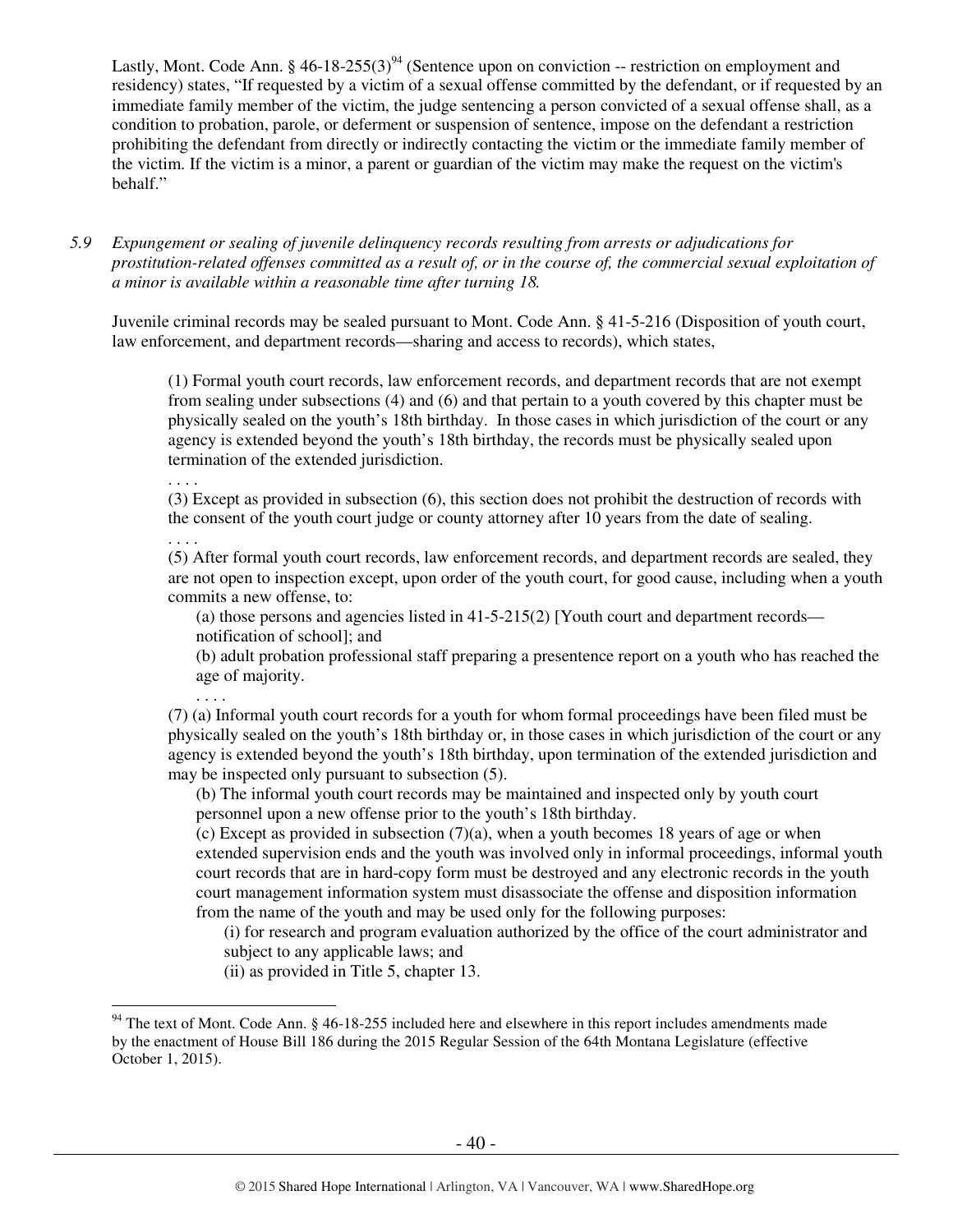Victims of sex trafficking may vacate prostitution charges under Mont. Code Ann. § 46-18-608<sup>95</sup> (Motion to vacate prostitution conviction—trafficking victims) stating, "(1) On the motion of a person, a court may vacate the person's conviction of prostitution, promoting prostitution, or another nonviolent offense if the court finds that the person's participation in the offense was a direct result of having been a victim of human trafficking or of sex trafficking under the federal Trafficking Victims Protection Act, 22 U.S.C. 7103 through 7112."

## *5.10 Victim restitution and civil remedies for victims of domestic minor sex trafficking or commercial sexual exploitation of children (CSEC) are authorized by law.*

Restitution is mandatory in a case where the victim suffers "an economic loss," pursuant to Mont. Code Ann. § 46-18-241(1) (Condition of restitution),<sup>96</sup> which states,

As provided in 46-18-201,  $\frac{97}{2}$  a sentencing court shall, as part of the sentence, require an offender to make full restitution to any victim<sup>98</sup> who has sustained pecuniary loss, including a person suffering an economic loss. The duty to pay full restitution under the sentence remains with the offender or the offender's estate until full restitution is paid, whether or not the offender is under state supervision. If the offender is under state supervision, payment of restitution is a condition of any probation or parole.

Mont. Code Ann. § 46-18-249 (Civil actions by victim) provides,

(1) The total amount that a court orders to be paid to a victim may be treated as a civil judgment against the offender and may be collected by the victim at any time, including after state supervision of the offender ends, using any method allowed by law, including execution upon a judgment, for the collection of a civil judgment. However, 46-18-241 through 46-18-248 and this section do not limit or impair the right of a victim to sue and recover damages from the offender in a separate civil action. (2) The findings in the sentencing hearing and the fact that restitution was required or paid are not admissible as evidence in a separate civil action and have no legal effect on the merits of a separate civil action.

(3) Any restitution paid by the offender to the victim under a restitution order contained in a criminal sentence, including an amount or amounts paid in a civil proceeding to enforce payment of a restitution order contained in a criminal sentence, must be set off against any pecuniary loss awarded to the victim in a separate civil action arising out of the facts or events that were the basis for the restitution. The

 $\overline{a}$ 

. . . .

(A) the commission of an offense;

Mont. Code Ann. § 46-18-243(2)(b) further provides, "Victim does not include a person who is accountable for the crime or accountable for a crime arising from the same transaction."

<sup>&</sup>lt;sup>95</sup> The text of Mont. Code Ann. § 46-18-608 included here and elsewhere in this report includes amendments made by the enactment of House Bill 89 during the 2015 Regular Session of the 64th Montana Legislature (effective July 1, 2015).

 $96$  Mont. Code Ann. § 46-18-241 contains one set of provisions that terminates on June 30, 2015 and another set of provisions that become effective July 1, 2015. Here and elsewhere in this report that Mont. Code Ann. § 46-18-241 is mentioned, the current provisions have been used for citations and quotations, unless indicated otherwise.

<sup>97</sup> *See supra* note 32.

<sup>98</sup> Mont. Code Ann. § 46-18-243(2)(a)(i) states,

 $(2)(a)$  "Victim" means:

<sup>(</sup>i) a person who suffers loss of property, bodily injury, or death as a result of: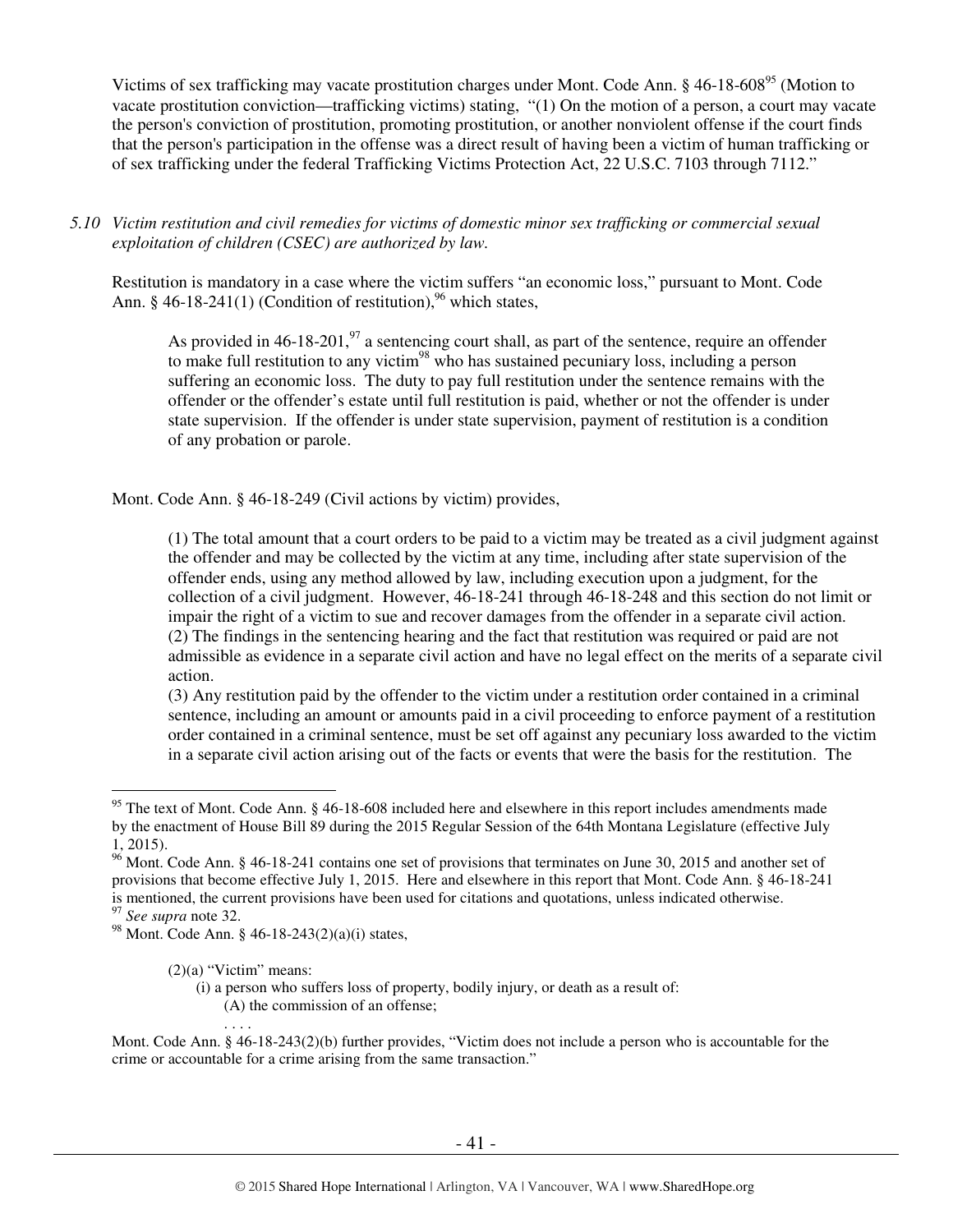court trying the separate civil action shall determine the amount of any setoff asserted by the defendant under this section.

In addition, Mont. Code Ann. § 27-1-104 (Bases for civil actions) states, "A civil action arises out of: (1) an obligation; [or] (2) an injury."<sup>99</sup> Mont. Code Ann.  $\S 27$ -1-202 (Right to compensatory damages) states, "Every person who suffers detriment $100$  from the unlawful act or omission of another may recover from the person in fault a compensation therefor [sic] in money, which is called damages."

Enacted House Bill 89 § 11(1)<sup>101</sup> (Civil action—human trafficking victim) allows victims to bring a civil claim<sup>102</sup> "for compensatory damages, punitive damages, injunctive relief, and any other appropriate relief" against "a person who commits an offense against the victim under section 2 [Trafficking of persons], section 3 [Involuntary servitude], section 4 [Sexual servitude], or section 5 [Patronizing a victim of sexual servitude]."

*5.11 Statutes of limitations for civil and criminal actions for child sex trafficking or commercial sexual exploitation of children (CSEC) offenses are eliminated or lengthened sufficiently to allow prosecutors and victims a realistic opportunity to pursue criminal action and legal remedies.* 

Mont. Code Ann. § 45-1-205 (General time limitations) establishes the statutes of limitations in prosecutions as follows:

 $(1)$  . . . .

(b) Except as provided in subsection (9) [DNA], a prosecution for a felony offense under 45-5-502 [Sexual assault], 45-5-503 [Sexual intercourse without consent], or 45-5-507 [Incest] (4) or (5) may be commenced within 10 years after it is committed, except that it may be commenced within 10 years after the victim reaches 18 years of age if the victim was less than 18 years of age at the time that the offense occurred. A prosecution for a misdemeanor offense under those provisions may be commenced within 1 year after the offense is committed, except that it may be commenced within 5 years after the victim reaches 18 years of age if the victim was less than 18 years of age at the time that the offense occurred.

(c) Except as provided in subsection (9), a prosecution under . . . 45-5-625 [Sexual abuse of children], . . . may be commenced within 5 years after the victim reaches 18 years of age if the victim was less than 18 years of age at the time that the offense occurred.

(2) Except as provided in subsection (7)(b) or as otherwise provided by law, prosecutions for other offenses are subject to the following periods of limitation:

 $\overline{a}$ <sup>99</sup> Mont. Code Ann. § 27-1-106(1)(a) (Injury defined) defines "injury" as "to the person."

<sup>&</sup>lt;sup>100</sup> Mont. Code Ann. § 27-1-201 defines "detriment" as "a loss or harm suffered in person or property."

<sup>101</sup> *See supra* note 2.

<sup>&</sup>lt;sup>102</sup> Pursuant to Enacted House Bill 89 § 11 (Civil action—human trafficking victim),

<sup>(2)</sup> If a victim prevails in an action under this section, the court shall award the victim reasonable attorney fees and costs.

<sup>. . . .</sup>  (4) This section does not preclude any other remedy available to the victim under federal or state law.

<sup>(5)</sup> For the purposes of this section, the term "human trafficking" has the meaning provided in section 1 [Definitions].

Pursuant to Enacted House Bill 89 § 1(5), "'Human trafficking' means the commission of an offense under section 2 [Trafficking of persons], section 3 [Involuntary servitude], section 4 [Sexual servitude], or section 5 [Patronizing a victim of sexual servitude]."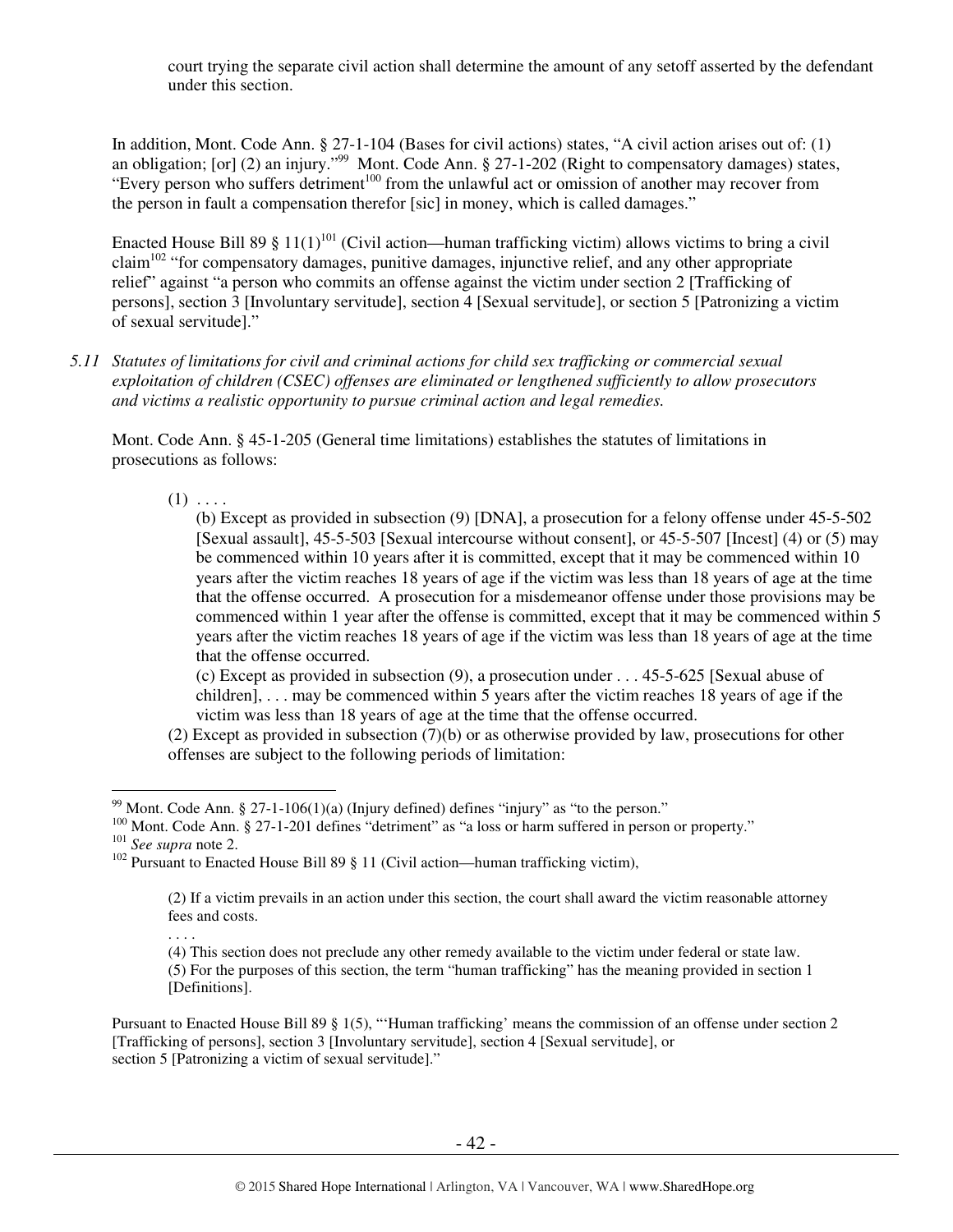- (a) A prosecution for a felony must be commenced within 5 years after it is committed.
- (b) A prosecution for a misdemeanor must be commenced within 1 year after it is committed. . . .

Statutes of limitations for civil actions brought by human trafficking victims are specifically lengthened. Enacted House Bill 89 § 11 (Civil Action—human trafficking victim) provides,

- (3) An action under this section must be commenced not later than 10 years after the later of:
	- (a) the date on which the victim no longer was subject to human trafficking; or
	- (b) the date on which the victim reached 18 years of age.

Statutes of limitations for related civil actions are not similarly extended. Mont. Code Ann. § 27-2-216 (Tort actions—childhood sexual abuse) provides,

(1) An action based on intentional conduct brought by a person for recovery of damages for injury suffered as a result of childhood sexual abuse must be commenced not later than:

(a) 3 years after the act of childhood sexual abuse that is alleged to have caused the injury; or

(b) 3 years after the plaintiff discovers or reasonably should have discovered that the injury was caused by the act of childhood sexual abuse.

(2) It is not necessary for a plaintiff to establish which act, in a series of acts of childhood sexual abuse, caused the injury that is the subject of the suit. The plaintiff may compute the period referred to in subsection (1)(a) from the date of the last act by the same perpetrator.

(3) As used in this section, "childhood sexual abuse" means any act committed against a plaintiff who was less than 18 years of age at the time the act occurred and that would have been a violation of 45-5- 502 [Sexual assault], 45-5-503 [Sexual intercourse without consent], 45–5–504 [Indecent Exposure], 45–5–507 [Incest], 45-5-625 [Sexual abuse of children], or prior similar laws in effect at the time the act occurred.

. . . .

Pursuant to Mont. Code Ann. § 27-2-204(1) (Tort actions—general and personal injury), the "commencement of an action upon a liability not founded upon an instrument in writing is within 3 years." Statute of limitations can be tolled under Mont. Code Ann. § 27-2-401(1), if the person bringing the action "is, at the time the cause of action accrues, either a minor or has been committed pursuant to 53-21-127 [Post trial disposition], the time of the disability is not part of the time limit for commencing the action. However, the time limit cannot be extended more than 5 years by the disability of commitment."

5.11.1 Recommendation: Amend Mont. Code Ann. § 45-1-205 (General time limitations) to allow prosecutions under Enacted House Bill 89 § 2 (Trafficking of persons), § 4 (Sexual servitude),  $\S 5^{103}$  (Patronizing victim of sexual servitude), Mont. Code Ann. § 45-5-601 (Prostitution), § 45-5-602 (Promoting prostitution) and § 45-5-603 (Aggravated promotion of prostitution) to be brought at any time.

 $\overline{a}$ <sup>103</sup> *See supra* note 2.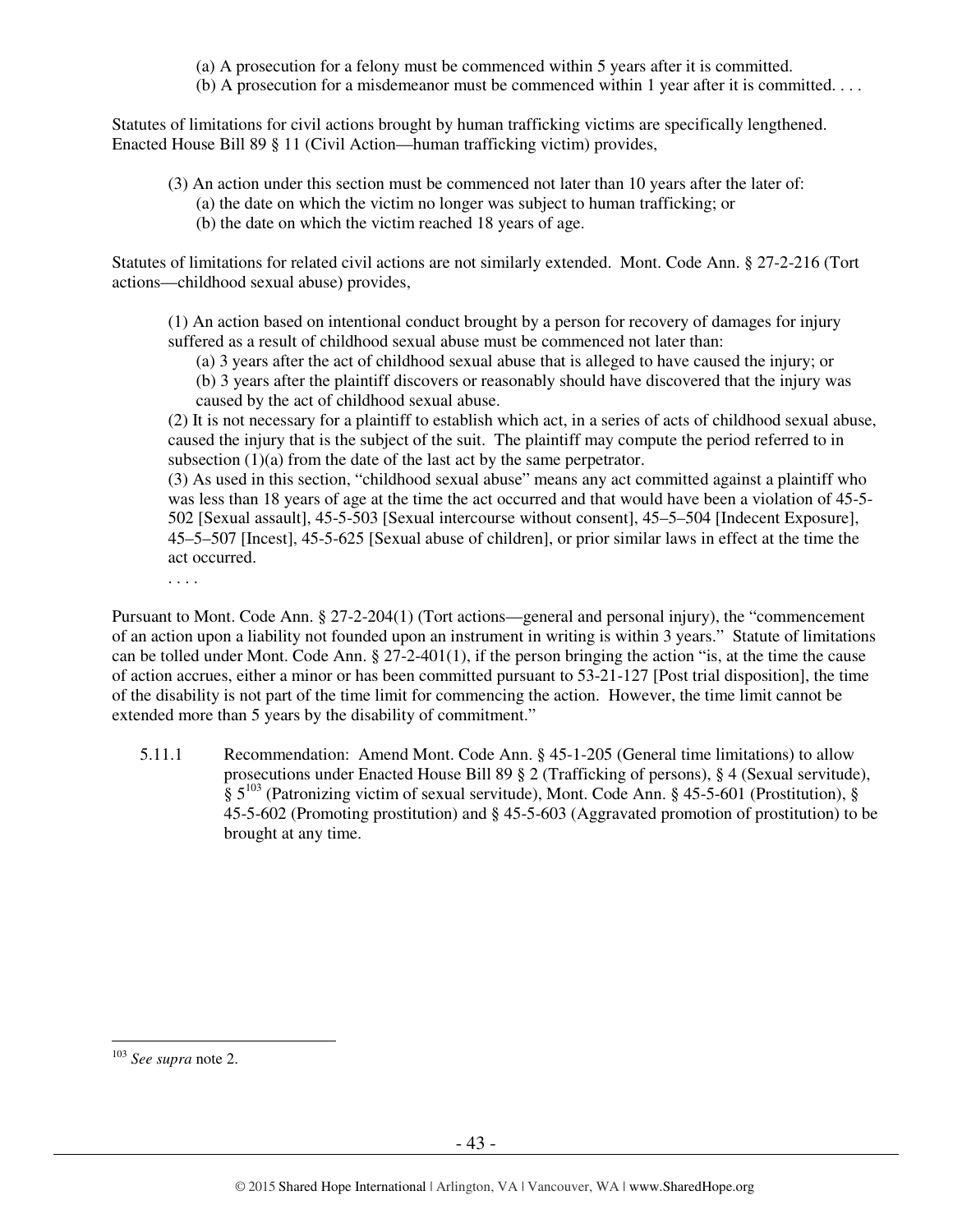#### **FRAMEWORK ISSUE 6: CRIMINAL JUSTICE TOOLS FOR INVESTIGATION AND PROSECUTIONS**

#### *Legal Components:*

- *6.1 Training on human trafficking and domestic minor sex trafficking for law enforcement is statutorily mandated or authorized.*
- *6.2 Single party consent to audiotaping is permitted in law enforcement investigations.*
- *6.3 Wiretapping is an available tool to investigate domestic minor sex trafficking.*
- *6.4 Using a law enforcement posing as a minor to investigate buying or selling of commercial sex acts is not a defense to soliciting, purchasing, or selling sex with a minor.*
- *6.5 Using the Internet or electronic communications to investigate buyers and traffickers is a permissible investigative technique.*
- *6.6 Law enforcement and child welfare agencies are mandated to promptly report missing and recovered children. \_\_\_\_\_\_\_\_\_\_\_\_\_\_\_\_\_\_\_\_\_\_\_\_\_\_\_\_\_\_\_\_\_\_\_\_\_\_\_\_\_\_\_\_\_\_\_\_\_\_\_\_\_\_\_\_\_\_\_\_\_\_\_\_\_\_\_\_\_\_\_\_\_\_\_\_\_\_\_\_\_\_\_\_\_\_\_\_\_\_\_\_\_\_*

#### *Legal Analysis:*

*6.1 Training on human trafficking and domestic minor sex trafficking for law enforcement is statutorily mandated or authorized.* 

Pursuant to Mont. Code Ann. § 44-10-201 (Department of justice to govern academy), "[t]he Montana law enforcement academy shall be governed by the department of justice" and pursuant to Mont. Code Ann. § 44- 10-202 (Powers and duties of department), the department of justice shall

(1) establish qualifications for admission to the academy;

(2) select from among qualified applicants those officers and other individuals who are to attend the academy each year;

(3) determine the curriculum and methods of training for officers and other individuals attending the academy;

- (4) select and hire staff as it considers necessary to implement this chapter;
- (5) establish rules for the conduct of officers and other individuals enrolled at the academy;

(6) award appropriate certificates to officers and other individuals who successfully complete their training;

(7) provide for the keeping of permanent records of enrollment, attendance, and graduation and other records as the department considers necessary;

(8) make a yearly report in writing of the activities of the academy. Copies of this report shall be sent to the governor, attorney general, and secretary of state.

(9) do all other things necessary and desirable for the establishment and operation of the academy not inconsistent with this chapter or the constitution and statutes of the state of Montana;

(10) accept and expend grants from federal, state, county, and city governments or private persons, associations, or corporations.

Enacted House Bill 89 § 14 establishes a "human trafficking education account in the state special revenue fund for the purposes of preventing and detecting human trafficking. Money in this account may be expended by the department of justice to . . . . educate . . . . law enforcement on how to prevent and detect human trafficking in this state."

*6.2 Single party consent to audiotaping is permitted in law enforcement investigations.* 

Mont. Code Ann. § 45-8-213 (Privacy in communications) states,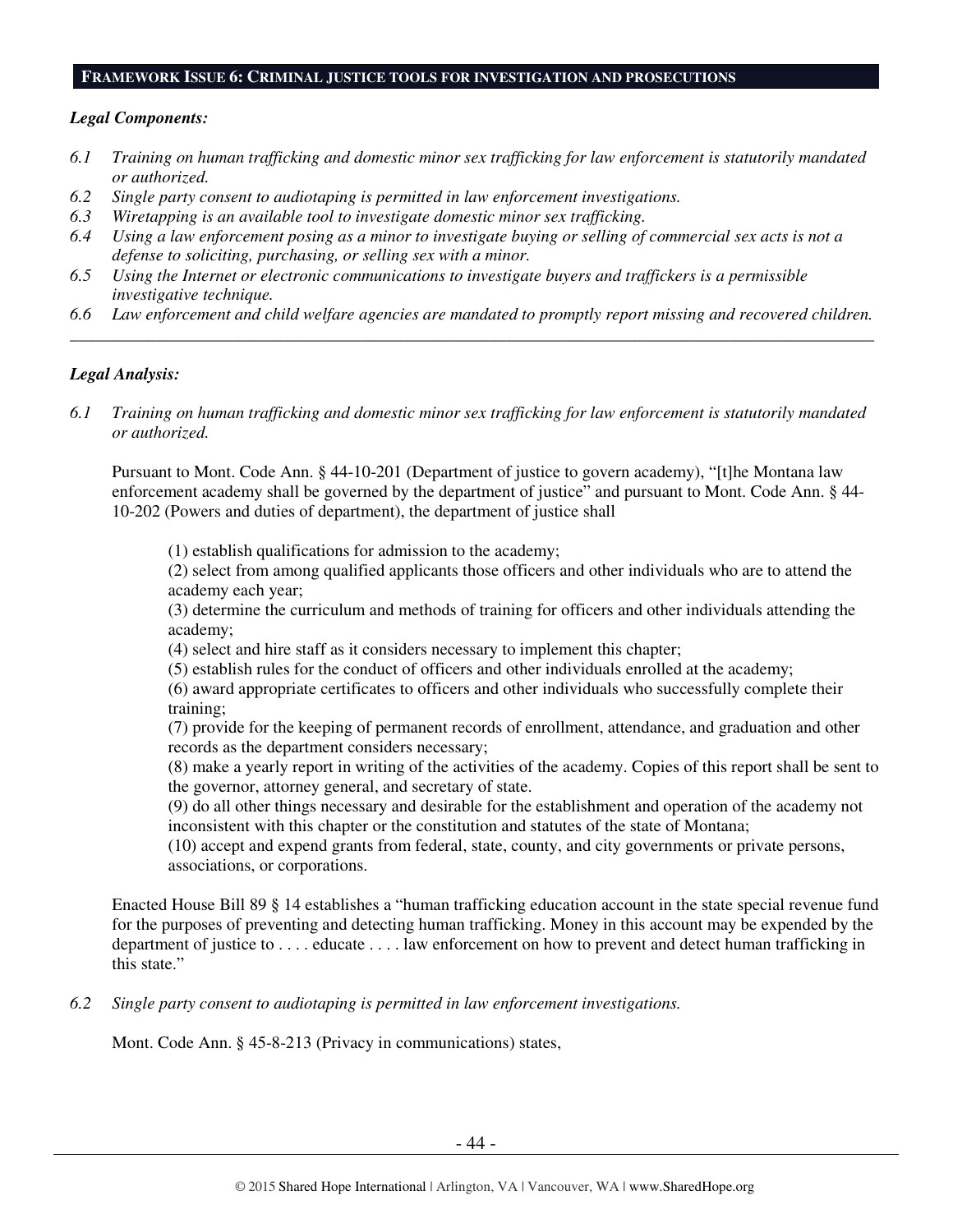(1) Except as provided in 69-6-104 [Control of telephone communications to and from a person holding hostages—nonliability of telephone company officials], a person commits the offense of violating privacy in communications if the person knowingly or purposely:

. . . . (c) records or causes to be recorded a conversation by use of a hidden electronic or mechanical device that reproduces a human conversation without the knowledge of all parties to the conversation. This subsection  $(1)(c)$  does not apply to:

(i) elected or appointed public officials or to public employees when the transcription or recording is done in the performance of official duty;

(2) Except as provided in 69-6-104, a person commits the offense of violating privacy in communications if the person purposely intercepts an electronic communication.<sup>104</sup> This subsection does not apply to elected or appointed public officials or to public employees when the interception is done in the performance of official duty or to persons given warning of the interception.

- 6.2.1 Recommendation: Amend Mont. Code Ann. § 45-8-213 (Privacy in communications) to permit single party consent to audiotaping.
- *6.3 Wiretapping is an available tool to investigate domestic minor sex trafficking.*

Mont. Code Ann. § 45-8-213 (Privacy in communications) states,

. . . .

. . . .

. . . .

(1) Except as provided in 69-6-104 [Control of telephone communications to and from a person holding hostages—nonliability of telephone company officials], a person commits the offense of violating privacy in communications if the person knowingly or purposely:

(c) records or causes to be recorded a conversation by use of a hidden electronic or mechanical device that reproduces a human conversation without the knowledge of all parties to the conversation. This subsection  $(1)(c)$  does not apply to:

(i) elected or appointed public officials or to public employees when the transcription or recording is done in the performance of official duty;

(2) Except as provided in 69-6-104 [Control of telephone communications to and from a person holding hostages—nonliability of telephone company officials], a person commits the offense of violating privacy in communications if the person purposely intercepts an electronic communication.<sup>105</sup> This subsection does not apply to elected or appointed public officials or to public employees when the interception is done in the performance of official duty or to persons given warning of the interception.

6.3.1 Recommendation: Amend Mont. Code Ann. § 45-8-213 (Privacy in communications) to permit wiretapping in investigations of Enacted House Bill 89 § 2 (Trafficking of persons), § 4 (Sexual servitude),  $\frac{2}{5}$  5<sup>106</sup> (Patronizing victim of sexual servitude), Mont. Code Ann. § 45-5-601 (Prostitution), § 45-5-602 (Promoting prostitution) and § 45-5-603 (Aggravated promotion of prostitution).

<sup>&</sup>lt;sup>104</sup> Mont. Code Ann. § 45-8-213(4) (Privacy in communications) defines "electronic communication" as "any transfer between persons of signs, signals, writing, images, sounds, data, or intelligence of any nature transmitted in whole or in part by a wire, radio, electromagnetic, photoelectronic, or photo-optical system." <sup>105</sup> *Id*.

<sup>106</sup> *See supra* note 2.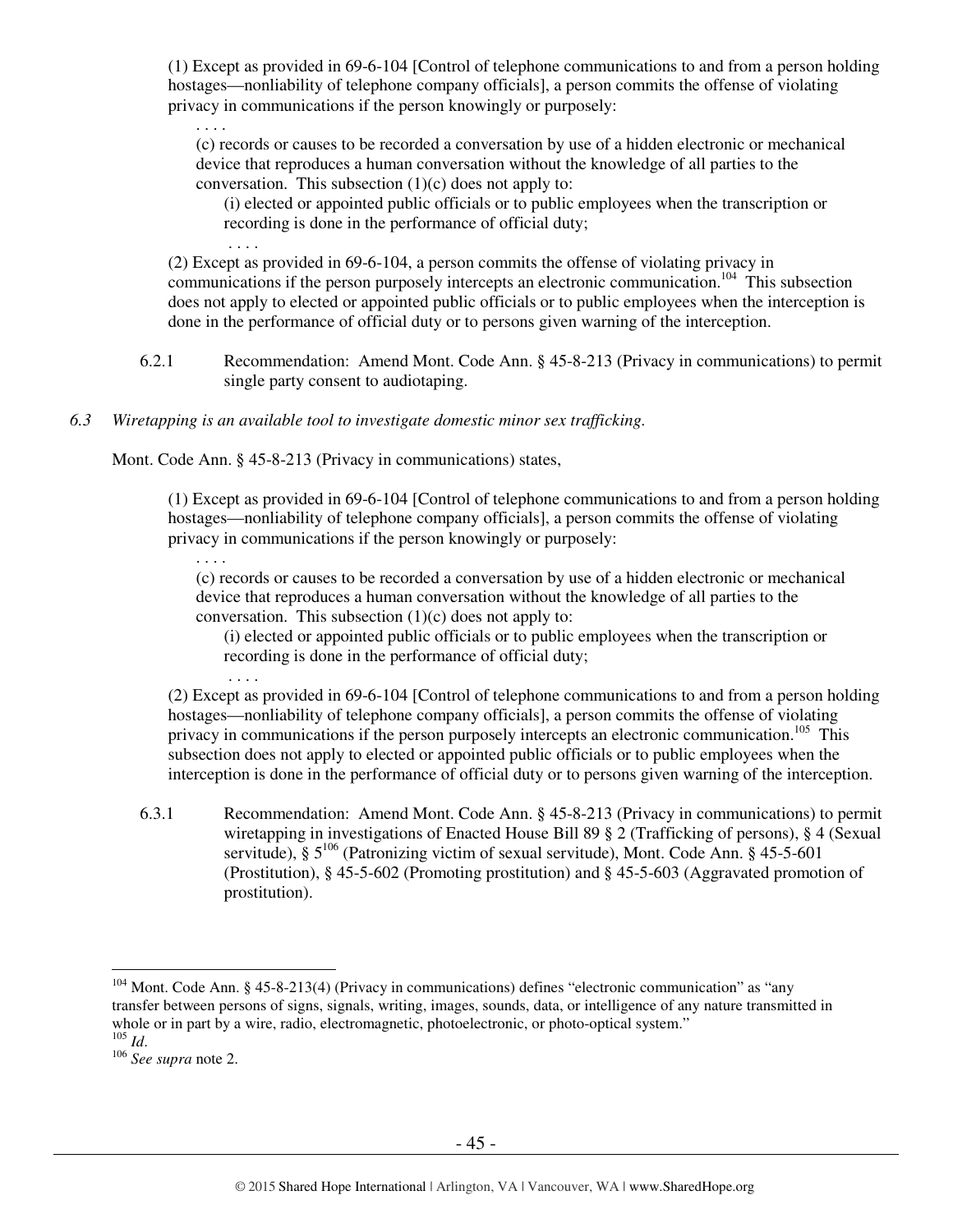*6.4 Using a law enforcement posing as a minor to investigate buying or selling of commercial sex acts is not a defense to soliciting, purchasing, or selling sex with a minor.* 

The use of a decoy by law enforcement may be permissible for investigating violations of Mont. Code Ann. § 45-5-625(1) (Sexual abuse of children), which states,

A person commits the offense of sexual abuse of children if the person:

. . .

 $\overline{a}$ 

. . . (c) knowingly, by any means of communication, including electronic communication, persuades, entices, counsels, or procures a child under 16 years of age or a person the offender believes to be a child under 16 years of age to engage in sexual conduct, actual or simulated;

(i) knowingly coerces, entices, persuades, arranges for, or facilitates a child under 16 years of age or a person the offender believes to be a child under 16 years of age to travel within, from, or to this state with the intention of engaging in sexual conduct, actual or simulated.

The language "a person the offender believes to be a child under 16 years of age" indicates that a law enforcement officer may serve as a decoy in investigations.

*6.5 Using the Internet or electronic communications to investigate buyers and traffickers is a permissible investigative technique.* 

The use of a decoy by law enforcement may be permissible in an investigation under Mont. Code Ann. § 45-5- 625(1) (Sexual abuse of children), which states,

A person commits the offense of sexual abuse of children if the person:

. . . (c) knowingly, by any means of communication, including electronic communication, persuades, entices, counsels, or procures a child under 16 years of age or a person the offender believes to be a child under 16 years of age to engage in sexual conduct, actual or simulated; . . . .

The language "a person the offender believes to be a child under 16 years of age" indicates that a law enforcement officer may use the Internet in investigations.

*6.6 Law enforcement and child welfare agencies are mandated to promptly report missing and recovered children.* 

Under Montana's Missing Children Act of 1985, Mont. Code Ann. § 44-2-503 (Missing children information program) states

(1) The department of justice shall establish a missing children<sup>107</sup> information program to create a central repository to aid in the location of missing children in Montana.

(2) The missing children information program shall:

(a) establish a system of intrastate communication of information relating to any child determined to be missing by the parent, guardian, or legal custodian of the child or by a law enforcement authority;

 $107$  Mont. Code Ann. § 44-2-502(1) (Definitions) defines "missing child" as "any person who has been reported as missing to a law enforcement authority and: (a) who is under 21 years of age; (b) whose temporary or permanent residence is in Montana or is believed to be in Montana; and (c) whose location has not been determined."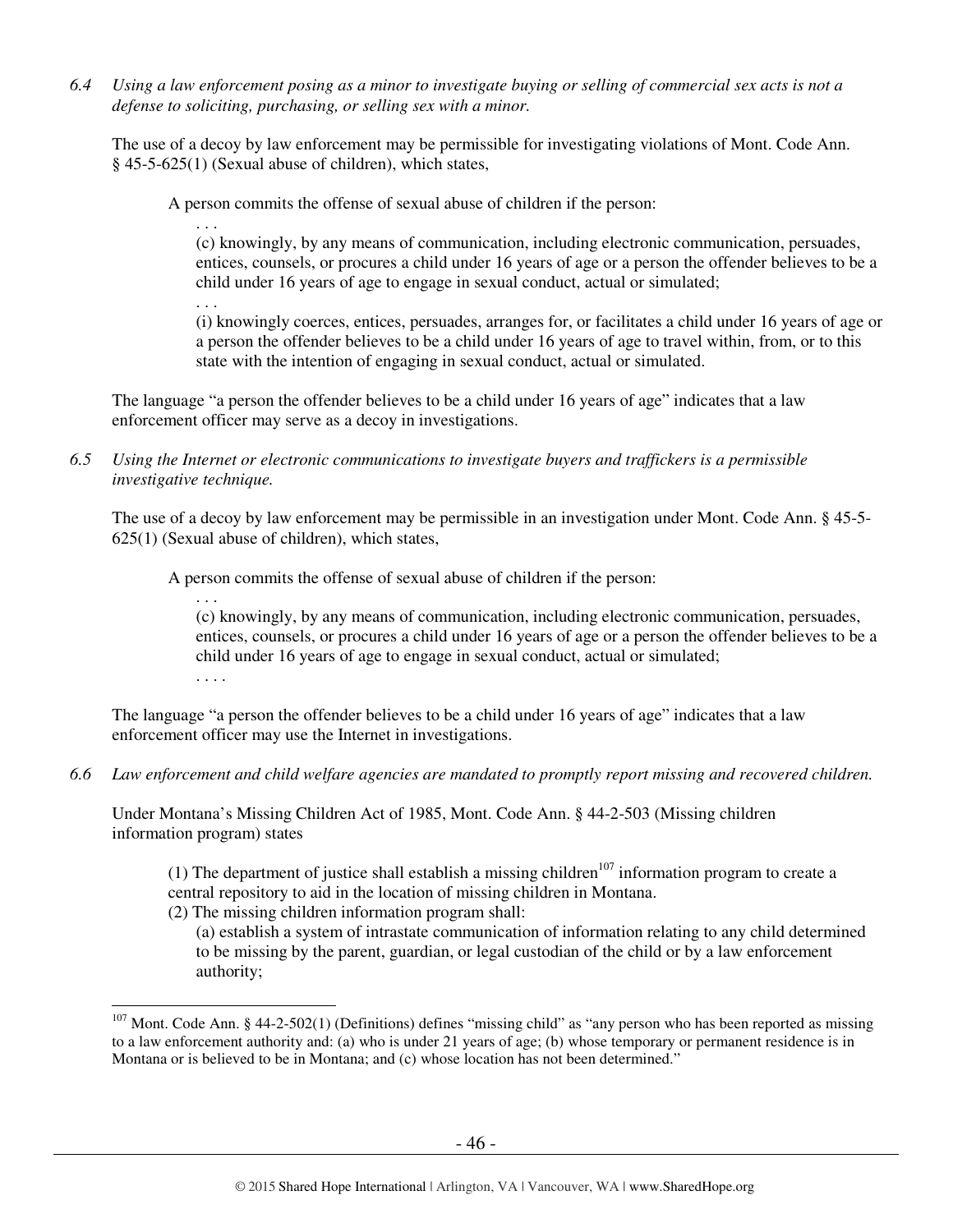(b) provide a centralized file for the exchange of information on missing children within the state, including information obtained under the provisions of 44-2-401;

(c) interface with the national crime information center computer system for exchange of information on children suspected of interstate travel; and

(d) provide the superintendent of public instruction each month with a list of missing Montana school children for the purposes of 44-2-506.

Pursuant to Mont. Code Ann.  $\S$  44-2-505<sup>108</sup> (Duties of law enforcement authority),

Whenever a parent, guardian, or legal custodian of a child files a report with a law enforcement authority that the child is missing, the law enforcement authority shall within 2 hours of the report:

(1) inform all on-duty law enforcement officers of the existence of the missing child report; $^{109}$ 

(2) communicate the report to all other law enforcement authorities having jurisdiction in the county; and

(3) enter the missing child report into the national crime information center computer system.

Mont. Code Ann. § 44-2-506 (List of missing Montana school children) mandates

(1) The superintendent of public instruction shall assist the missing children information program provided for in 44-2-503 [Missing children information program] in identifying and locating missing children who are enrolled in Montana public school districts in kindergarten through grade 12 by:

(a) collecting each month a list of missing Montana school children as provided by the missing children information program provided for in 44-2-503;

(b) distributing the list of missing school children on a monthly basis, unless the list has no change from the previous month's information, to all school districts admitting children to kindergarten through grade 12;

(c) designing the list to include pertinent available information for identification of the missing school child, including if possible a recent photograph of the child; and

(d) notifying the appropriate law enforcement agency and the missing children information program as soon as any additional information is obtained or contact is made with respect to a missing school child.

(2) Each school district in Montana shall:

 $\overline{a}$ 

(a) distribute to each school building within the district the list of missing school children provided for in subsection (1); and

(b) notify the appropriate law enforcement agency at the earliest known contact with any child whose name appears on the list of missing school children.

When a missing child is located, Mont. Code Ann. § 44-2-504(3) (Reports to missing children information program) states that the "parent, guardian, or legal custodian responsible for notifying the missing children information program or a law enforcement authority of a missing child shall immediately notify the authority and the program of any child whose location has been determined."

<sup>&</sup>lt;sup>108</sup> The text of Mont. Code Ann. § 44-2-505 (Duties of law enforcement authority) included here and elsewhere in this report includes amendments made by the enactment of Senate Bill 67 during the 2015 Regular Session of the 64th Montana Legislature (effective July 1, 2015).

<sup>&</sup>lt;sup>109</sup> Mont. Code Ann. § 44-2-502(2) (Definitions) defines "missing child report" as "a report prepared on a form designed by the department of justice for use by private citizens and law enforcement authorities to report information about missing children to the missing children information program provided for in 44-2-503."